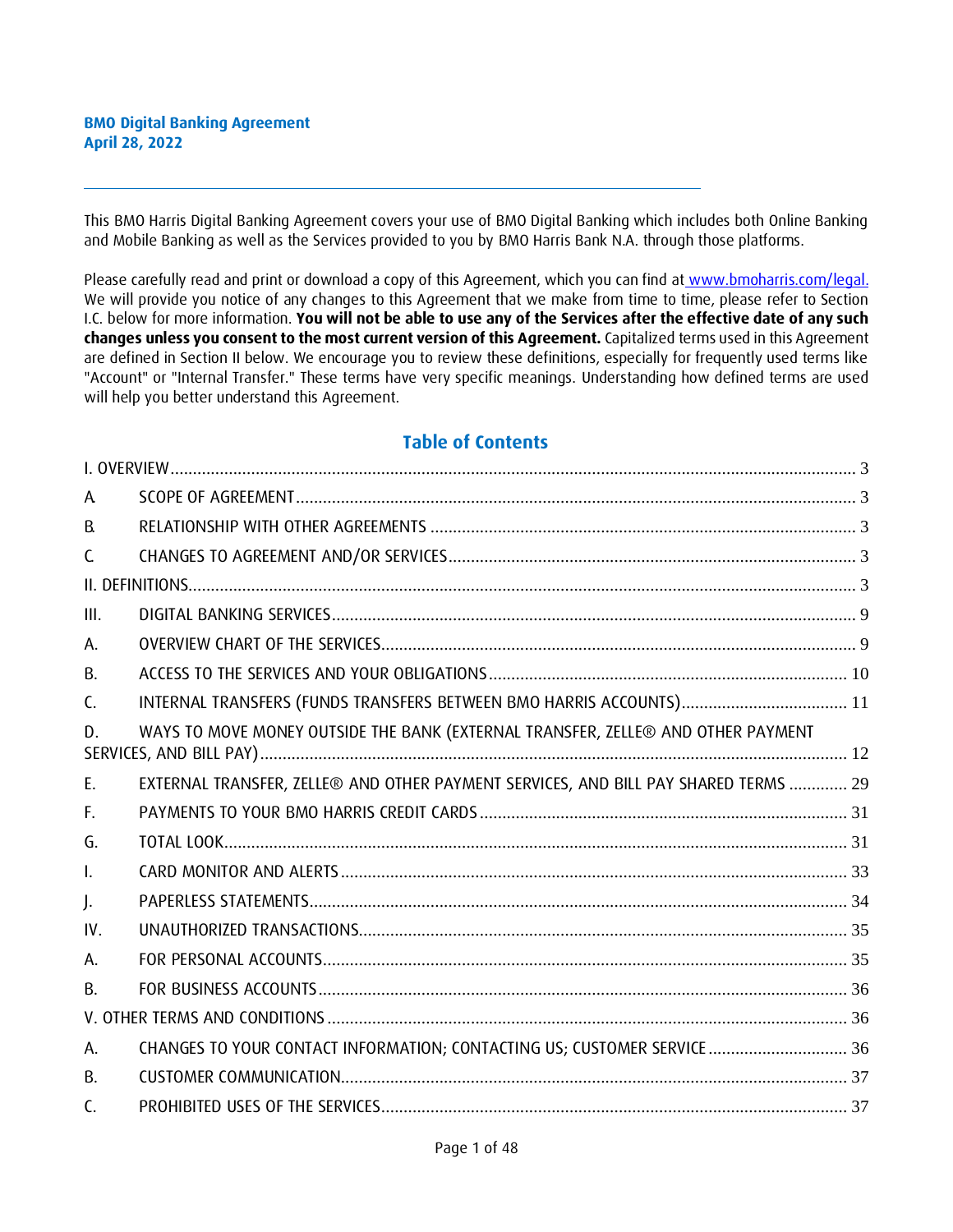| D.           |  |
|--------------|--|
| E.           |  |
| F.           |  |
| G.           |  |
| Η.           |  |
| $\mathsf{L}$ |  |
| J.           |  |
| К.           |  |
| L.           |  |
| M.           |  |
| N.           |  |
| 0.           |  |
| Ρ.           |  |
| Q.           |  |
|              |  |
| Α.           |  |
| В.           |  |
| C.           |  |
| D.           |  |
| Е.           |  |
| F.           |  |
| G.           |  |
| Η.           |  |
| I.           |  |
| J.           |  |
| К.           |  |
| L.           |  |
| M.           |  |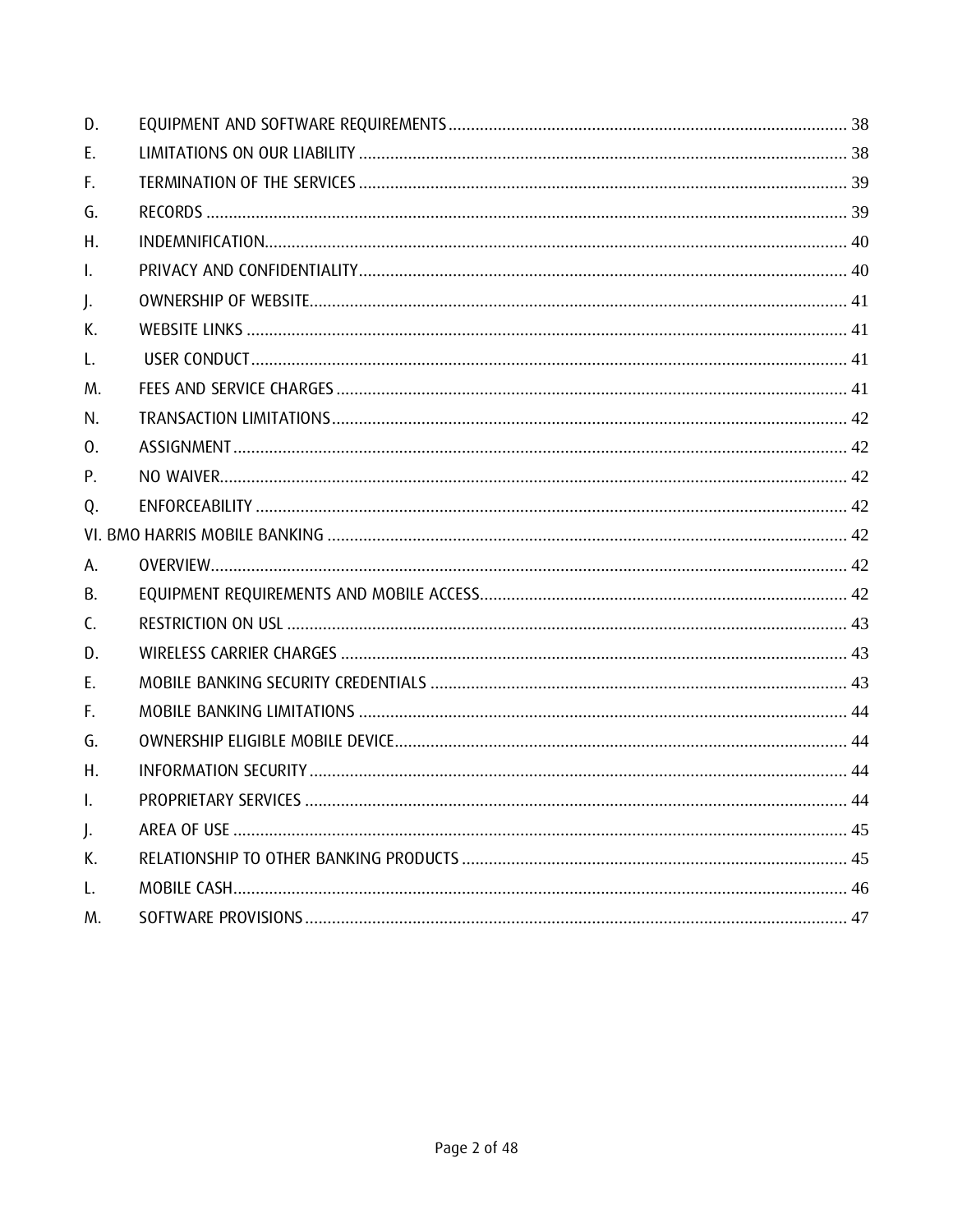# <span id="page-2-0"></span>**I. OVERVIEW**

This Agreement, together with the E-Sign Consent, the Paperless Statement Consent and your Account Agreement(s) as applicable, govern your use of the Services. The E-Sign Consent and the Paperless Statement Consent, which you must agree to if you elect to receive "Paperless Statements" only in Digital Banking, are both found at [www.bmoharris.com/legal.](http://www.bmoharris.com/legal) For deposit and credit card Accounts, please review the list of Account Agreements found at [www.bmoharris.com/legal](http://www.bmoharris.com/legal) and select the one that applies to your Account. For loan Accounts, your Account Agreement is included in the documents provided to you at closing of your loan.

### <span id="page-2-1"></span>**A. SCOPE OF AGREEMENT**

These terms are a complete statement of the agreement between you, us, our licensors and our Vendors, with respect to our provision of the Services except to the extent otherwise expressly provided in this Agreement. No other statement, oral or written, including language contained in our Website, is part of this Agreement.

#### <span id="page-2-2"></span>**B. RELATIONSHIP WITH OTHER AGREEMENTS**

You can access your eligible Account(s) using the Services. Please read your Account Agreement for more information about your rights and responsibilities for each Account, including those related to liability for Unauthorized Transactions, statement errors, fees, funds availability policies, transaction limitations, and other terms. This Agreement supplements, and does not replace, your Account Agreement(s). If there is a conflict between the terms and conditions of this Agreement and your Account Agreement(s) (or any other agreement with us) related to the Services, this Agreement controls. This Agreement does not apply to any services we provide to you through Online Banking for Business.

#### <span id="page-2-3"></span>**C. CHANGES TO AGREEMENT AND/OR SERVICES**

Subject to our obligations to provide notice to you as provided in this Agreement, we may add, delete or change the terms of this Agreement or modify or discontinue the Services at any time without liability to us. When you enrolled in the Services, you accepted the E-Sign Consent and agreed that we could provide you this Agreement and all Communications electronically rather than in paper form. Please refer to the E-Sign Consent for additional information.

#### <span id="page-2-4"></span>**II. DEFINITIONS**

We define certain capitalized terms below. Capitalized terms that we have not otherwise defined in this Agreement have the meaning provided in your Account Agreement.

**Account** means the eligible BMO Harris account that you access using Digital Banking including checking accounts, savings accounts, money market accounts, certificates of deposit, Individual Retirement Accounts, Health Savings Accounts, credit cards, mortgages, lines of credit, or other loan accounts that you have with us.

**Account Agreement** means the agreement that covers your deposit, credit card, or loan Account with us.

**Account Information** means information regarding your Accounts accessible through Digital Banking as well as account information for your non-BMO Harris accounts stored at third party websites.

**Account Notifications** means email and/or text alert related to your Account that you sign up to receive such as when your Account balance is below a threshold that you set.

**Affiliate** means all companies, such as brokerage, insurance, and investment advisory companies, which are affiliated with BMO Harris by common ownership or control.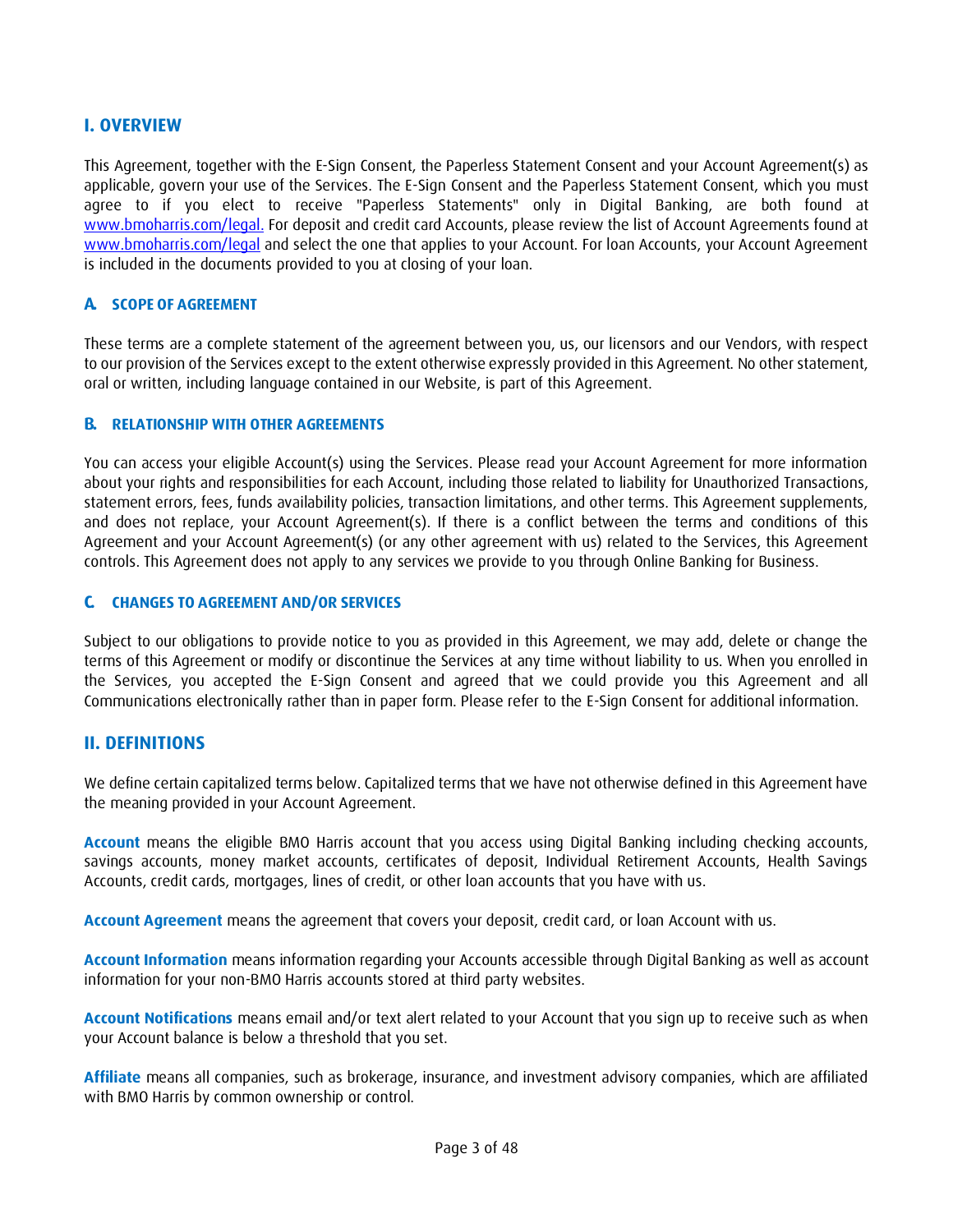**Agreement** means this BMO Digital Banking Agreement, as amended from time to time, which covers your use of Digital Banking and the Services.

**Aggregation Service** means an online account aggregation or personal financial management service that retrieves, consolidates, organizes, and presents your accounts for the purpose of allowing you to view your accounts in a single location. An Aggregation Service does not include a personal financial management and account aggregation feature or service that we may offer through Digital Banking, such as Total Look.

**Aggregator** means a third party who provides an Aggregation Service. An Aggregator does not include a third-party that we retain to assist us in providing a personal financial management or account aggregate feature that we may offer through Digital Banking.

**Alert Notifications** means the Service that sends notification to you of certain Account activity through phone, e-mail or another method.

**ATM** refers to an automated teller machine.

**Authorized User** means a person or entity designated by an Owner, court or government agency as having authority to view and/or transact on an Account on behalf of the Owner such as an (i) agent under a power of attorney; (ii) a custodian, (iii) a guardian; (iv) another fiduciary to the Account Owner (such as a trustee of a trust account); or (v) an officer, manager or employee of a business with respect to a Business Account.

**Available Balance** is the Ledger Balance minus any holds placed on your Account, including authorization holds for pending Card transactions, any hold we have placed on your Account to comply with court orders or other legal requirements, and holds for any other reason, including suspected fraud and pending transactions, such as ACH transactions.

**Bill Pay** is our BMO Harris Bill Pay® Service, which enables you to use your personal computer or Eligible Mobile Device to make onetime or recurring bill payments.

**Bill Payment** means a payment through Bill Pay that allows you to pay or transfer funds to designated Billers based upon your instructions to us using a personal computer or Eligible Mobile Device.

**Bill Payment Account** means the checking Account you have designated on your BMO Harris Bill Pay profile for us to debit with respect to payments made through the Bill Pay Service in Digital Banking.

**Bill Pay Service Guarantee** has the meaning provided in Section III.D.3.g (Bill Pay Service Guarantee).

**Biller** is the person or business entity to which you wish a Bill Payment to be directed or is the person or entity from which you receive electronic bills, as the case may be.

**Billing Account** is your account with your Biller when using Bill Pay.

**BMO Harris ATM** means an ATM branded with the BMO Harris logo.

**Business Account** means an Account that is used primarily for business or commercial purposes and not personal, family or household purposes.

**Business Day** means Monday through Friday, excluding any holiday on which the Bank and/or the Federal Reserve are closed for processing.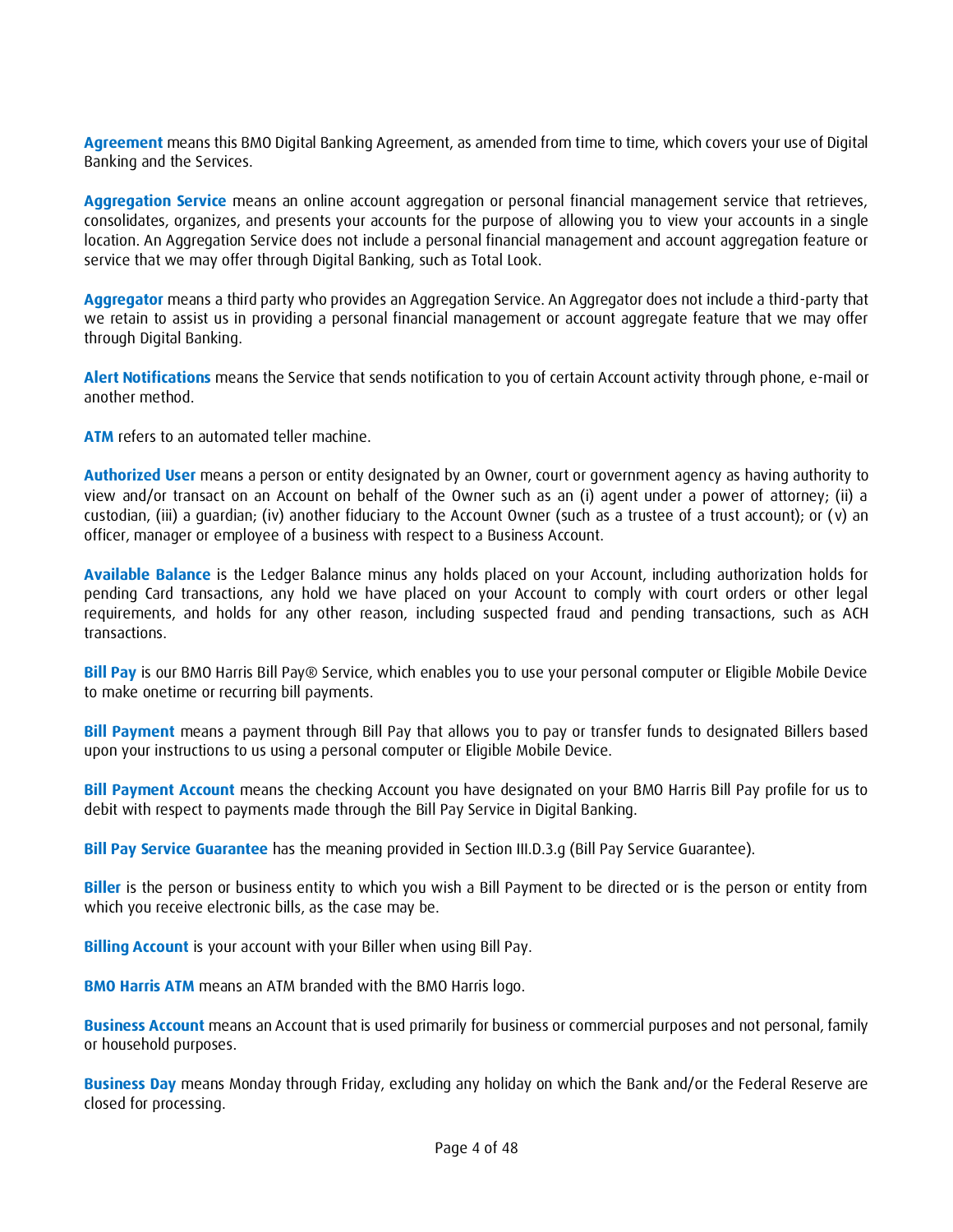**Card Alerts** means notifications that you elect to receive through Mobile Banking, email or text advising you of certain types of transactions and balance thresholds or when your credit card is used, for example: (i) by merchant type or transaction type, (ii) above a threshold amount that you set or (iii) for international purchases.

**Card Monitor** means for purposes of this Agreement the Mobile Banking Service that allows you to control the use of your credit, debit or ATM card from your Eligible Mobile Device in real-time by setting Card Alerts and Debit Card Controls.

**Circumstances Beyond Our Control** means circumstances that we are not able to reasonably prevent or avoid (for example, fire, flood, network or system down time, issues with another financial institution, or interference from an outside force) which prevent the proper execution of the transaction under the Services where we and/or our Vendor have taken reasonable precautions to avoid those circumstances.

**Communications** means your periodic Account statement, or associated authorization, agreement, disclosure notice or other information related to your periodic statement, your Account or the Services, including information we are required by law to provide you in writing.

**Contact Number** means the phone number for BMO Harris Customer Service, 1-888-340-2265, which is generally available twenty (24) hours a day, seven (7) days a week, except for select holidays. If you are calling about your BMO Harris credit card, please call the phone number on the back of your card. If you are calling internationally, the toll free numbers may not be available. Please visit [www.bmoharris.com/main/contact-us/](http://www.bmoharris.com/main/contact-us/) for information on calling us from countries outside the U.S. and Canada.

**Customer Service** means BMO Harris customer service, which you may reach at 1-888-340-2265 or through Secure Messaging.

**Debit Card Controls** means the functionality available through Mobile Banking allowing you to, among other things, activate or deactivate your debit or ATM card, or restrict debit or ATM card usage to specific merchant types, transaction types, geographic regions and dollar amount and receive notifications advising you when your debit or ATM card is used for example: (i) by merchant type or transaction type, (ii) above a threshold amount that you set or (iii) for international purchases.

**Digital Banking** means Online Banking and Mobile Banking, collectively.

**Digital Banking Guaranty** has the meaning provided in Section IV.A.3 (Digital Banking Guarantee).

**Digital Privacy Policy** means our Online and Mobile Privacy Policy found at [www.bmoharris.com/privacy](http://www.bmoharris.com/privacy) or on the login page or main menu of our Mobile Banking App.

**E-Sign Consent** means the Digital Banking E-Sign Consent and Disclosure.

**eBills** means electronic bills received from Billers.

**eChat** means the electronic instant messenger service that allows you to chat with a BMO Harris Customer Service representative online when you are logged into Digital Banking.

**Eligible Mobile Device** means (i) for Mobile App access, a data-enabled mobile phone, tablet or other recognized mobile device that runs version of the Apple IOS® or Google's Android™ mobile operating system that we support, and, (ii) for mobile internet access, any mobile phone or other recognized mobile device that we support with the capability to access the Internet.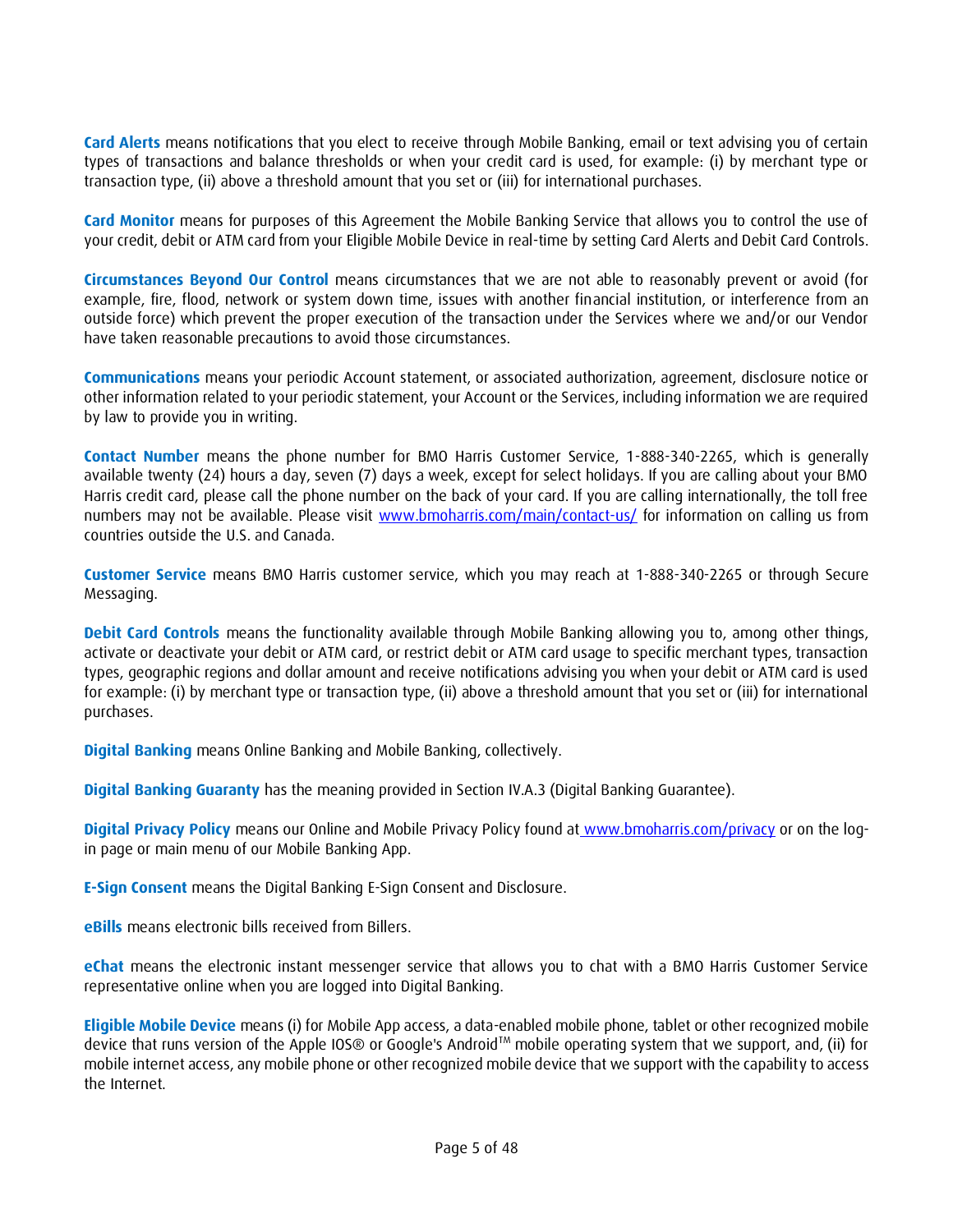**Eligible Transaction Account** is a Personal checking, money market or savings Account that you hold with us from which your payments will be debited, your Service fees, if any, will be automatically debited, or to which payments and credits to you will be credited, that is eligible for the Service. Eligible Transaction Accounts available for each Service may be different and may change from time to time. Please see the applicable FAQ for each Service found at <https://www.bmoharris.com/main/personal/digital-banking/faqs/> to determine if an Account is eligible for that Service.

**Exception Payments** means Bill Payments to deposit accounts or brokerage accounts or Bill Payments to settle securities transactions (such as stocks, bonds, securities, futures (forex), options, or an investment interest in any entity or property).

**Expedited Payment** means a One Time Payment that we process on an expedited schedule upon your request in Bill Pay.

**External Account** is your checking or savings account at another U.S. financial institution (i) to which you are transferring funds from your Eligible Transaction Account or (ii) from which you are transferring funds to your Eligible Transaction Account, using the External Transfer Service.

**External Transfer** means a money transfer to and from your eligible BMO Harris Accounts and your eligible External Accounts at other U.S. financial institutions, as set forth in Section III.D.1 of this Agreement.

**External Transfer Service** means the Service that permits you to transfer money between your eligible BMO Harris Accounts and your eligible accounts at other U.S. financial institutions.

**Face ID** is an Apple secure authentication which uses biometric facial recognition available on select Apple devices. This technology allows users to use their face to unlock their Apple device instead of using a passcode.

**Internal Transfer** means a transfer of funds between two eligible BMO Harris Accounts.

**Item** means a check, draft or other negotiable instrument presented for deposit into your Account.

**Mobile App** means the mobile application that we provide for you to access Mobile Banking.

**Mobile Banking** means BMO Harris Mobile Banking® , which allows you to use an Eligible Mobile Device to access Digital Banking via our Mobile App.

**Mobile Cash** is our Mobile Banking Service that lets you access cash from designated BMO Harris ATMs using your Eligible Mobile Device.

**Mobile Deposit** means our BMO Harris Mobile Deposit® service, which allows you to deposit paper checks from your Eligible Mobile Device.

**Network Financial Institutions** means financial institutions that have partnered with Zelle® .

**One Time Payment** means a single payment to the Biller in the amount designated by you in Bill Pay.

**Online Banking** means BMO Harris Online Banking<sup>®</sup>, which allows you to access and, make certain transactions on your deposit, mortgage, line of credit, credit card and other loan Accounts through our Website.

**Online Banking for Business** means our Online Banking for Business service, which is not covered by this Agreement.

**Other Payment Services** has the meaning set forth in Section III.D.2.a.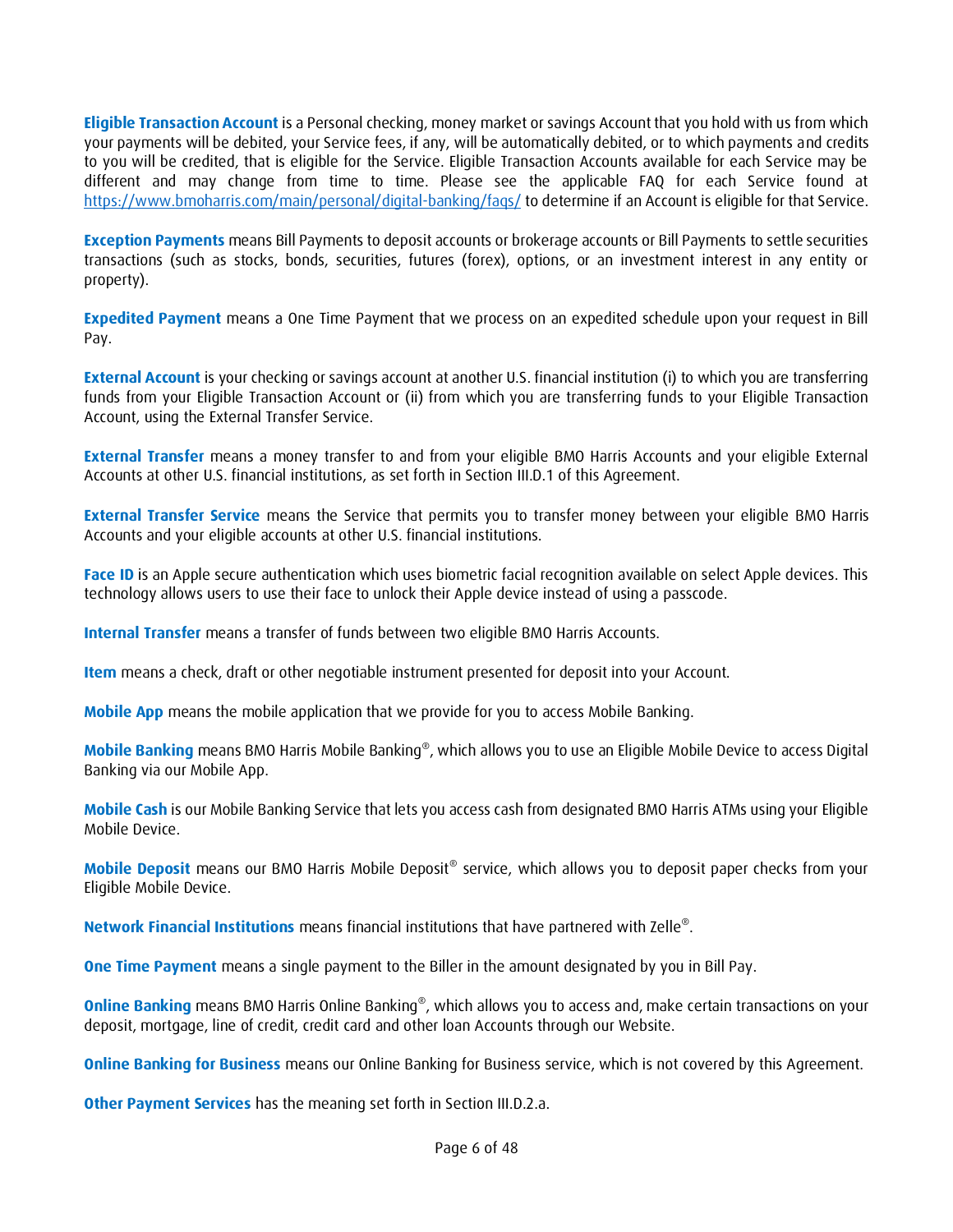**Owner** means each person who is a named owner of an eligible Account as indicated in our records.

**Paperless Statements Consent** means the Paperless Statements E-Sign Consent and Disclosure.

**Paperless Statements** means periodic statements, along with the information we provide with periodic statements, that we provide electronically for your Account(s) through Digital Banking. Paperless Statements are Communications. If you elect to receive Paperless Statements for an Account, you will not receive a paper copy of your periodic Account statement in the mail.

**Payment Instruction** is the information provided for a payment to be made under Bill Pay to the Biller (such as Biller name, Biller account number, and Scheduled Payment Date) or the Zelle® and Other Payment Services, as applicable.

**Payment Method** means the way in which we will process your Bill Payment or other payments using the Services, including ACH, paper check or any other method that we choose, including the method of returning funds to you.

**Payment Network** means a debit or credit payment network (such as the ACH Network or ACCEL/ Exchange payment network) through which you may transfer funds using Zelle® and Other Payment Services.

**Personal Account** means an Account where the Owner(s) are individuals or fiduciaries that use the Account primarily for personal, family or household purposes.

**Privacy Notice** means our Privacy Notice found at [www.bmoharris.com/privacy](http://www.bmoharris.com/privacy) or on the log-in page or main menu of our Mobile Banking App.

**Private Bank** means BMO Private Bank, which is a trade name used by BMO Harris Bank N.A.

**Prohibited Payments** has the meaning set forth in Section V.C.

**Receiver** means a User that is sent a Payment Instruction through the Zelle® and Other Payment Services.

**Recurring Payment** means payments of a fixed amount designated by you to a Biller designated by you made on a regular time interval or payments of varying amounts made upon receipt of an electronic bill.

**Requestor** means a User that requests an individual to initiate a Payment Instruction through the Zelle® Payment Service.

**Scheduled Payment** means a payment that you have scheduled through Bill Pay, but the payment has not begun processing.

**Scheduled Payment Date** means the day you want your Biller in Bill Pay to receive your payment.

**Security Credentials** mean the information we use to identify you when accessing your Accounts and Services and may include user names, security devices, account numbers, personal identification numbers (PINs), Card numbers, User IDs, passwords, tokens, biometric identifiers, and challenge questions and answers. Security Credentials may be assigned to you by us or selected by you, as may be updated from time to time.

**Secure Message or Secure Messaging** means communicating with us through our secure messaging system. You can use Secure Messaging to contact us about inquiries, maintenance and/other account related issues through Digital Banking. You can access Secure Messages stored in your inbox in Digital Banking for 365 days unless you delete them sooner.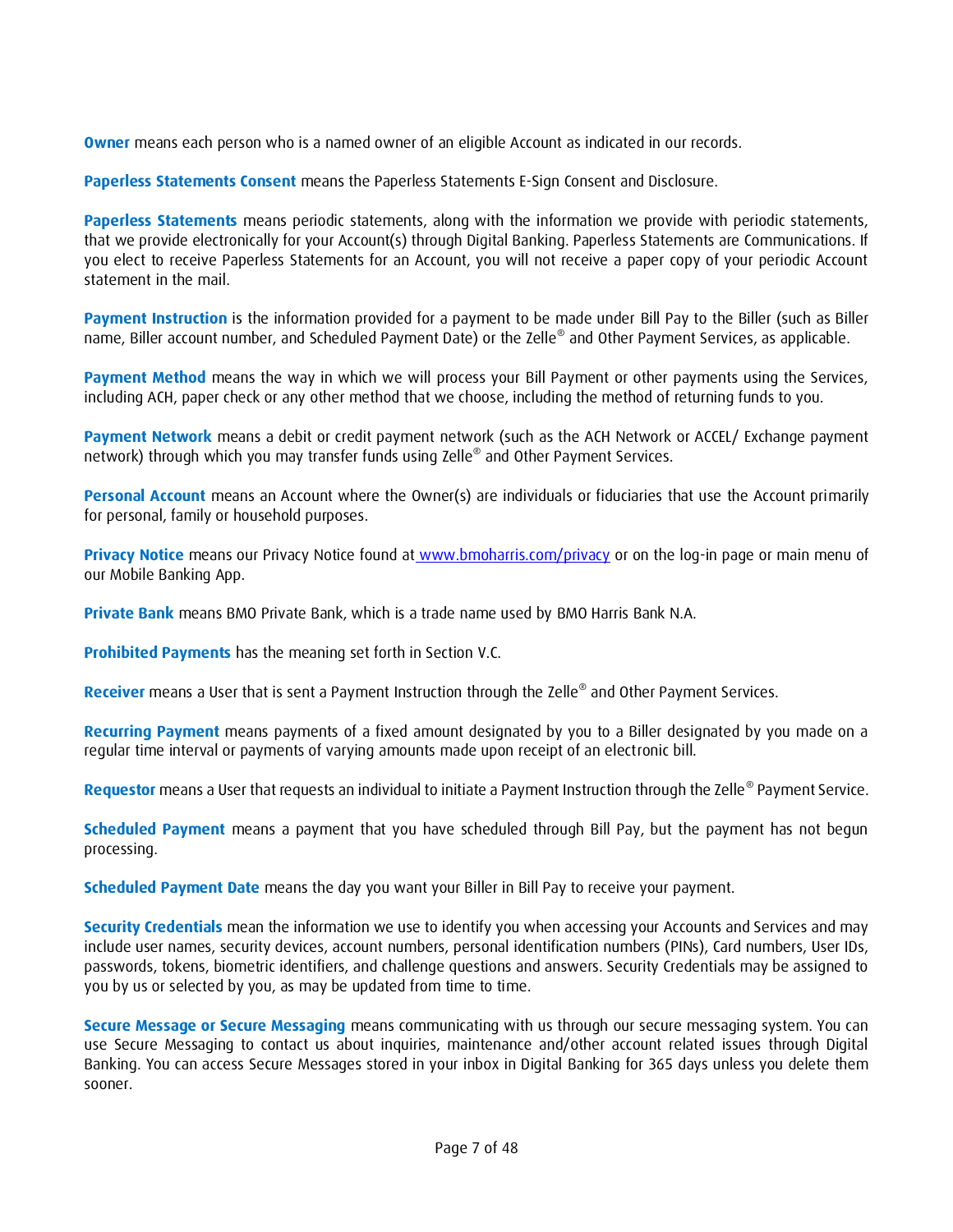**Security Alert** means an automatic email and/or text alert we send you when certain changes to your Account or events occur, such as when your password for Digital Banking is changed.

**Sender** is a person or business entity that sends a Payment Instruction through the Zelle® and Other Payment Services.

**Service** or **Services** means each of the services that we provide to you through Digital Banking.

**Software** means (i) all software elements and peripherals, (ii) related programs, documentation, tools, internet-based services and components, and (iii) any upgrades and updates (including Software maintenance, service information, help content, bug fixes or maintenance releases) that replace or supplement the foregoing.

**Sufficient Available Funds** means the Available Balance in your Account equals or exceeds the amount of the Item being presented for authorization or payment.

**Systems** means all software and hardware or other necessary equipment to access and use the Services, including for example, an Internet service provider, current Internet browsers, the best commercially available encryption, anti-virus and Internet security software.

**Total Look** means our BMO Harris Total Look® service, which is an aggregation service that allows you to view, organize and maintain information about your BMO Harris Accounts as well as non-BMO Harris accounts that you maintain online.

**Touch ID** is an Apple biometric fingerprint identity sensor feature that's available on select Apple devices. This technology allows users to use their fingerprint to unlock their Apple device instead of using a passcode.

**Transfer Instruction** is a specific Payment Instruction that you provide to the External Transfers Service for a transfer of funds.

**Unauthorized Transaction** is a transfer or payment of funds from your Account through the Services that you did not authorize.

User means you and others who are enrolled directly with Zelle<sup>®</sup> through us, or enrolled through another financial institution that partners with Zelle® *.*

**Vendor** means any third-party service provider we may engage to perform functions for us under this Agreement.

**We, us, our, BMO Harris** or the **Bank** means BMO Harris Bank N.A., or the Affiliate that establishes the Account that you access through Digital Banking, and any agent, independent contractor or assignee that we may, in our sole discretion, engage in providing Digital Banking and the Services.

**Website** refers to the BMO Harris Bank website, [www.bmoharris.com,](http://www.bmoharris.com/) through which we provide Online Banking Services.

**You, your** or **yours** means (i) an individual or business entity who owns an Account or (ii) an Authorized User of an Account.

**Zelle®** means the Zelle Network® , which provides the Zelle® Payment Service.

**Zelle<sup>®</sup> and Other Payment Services** means the Zelle® Payment Service and the Other Payment Services.

**Zelle® Payment Request** means functionality that allows a Requestor to request that another individual initiate a Payment Instruction to the Requestor through the Zelle® Payment Service.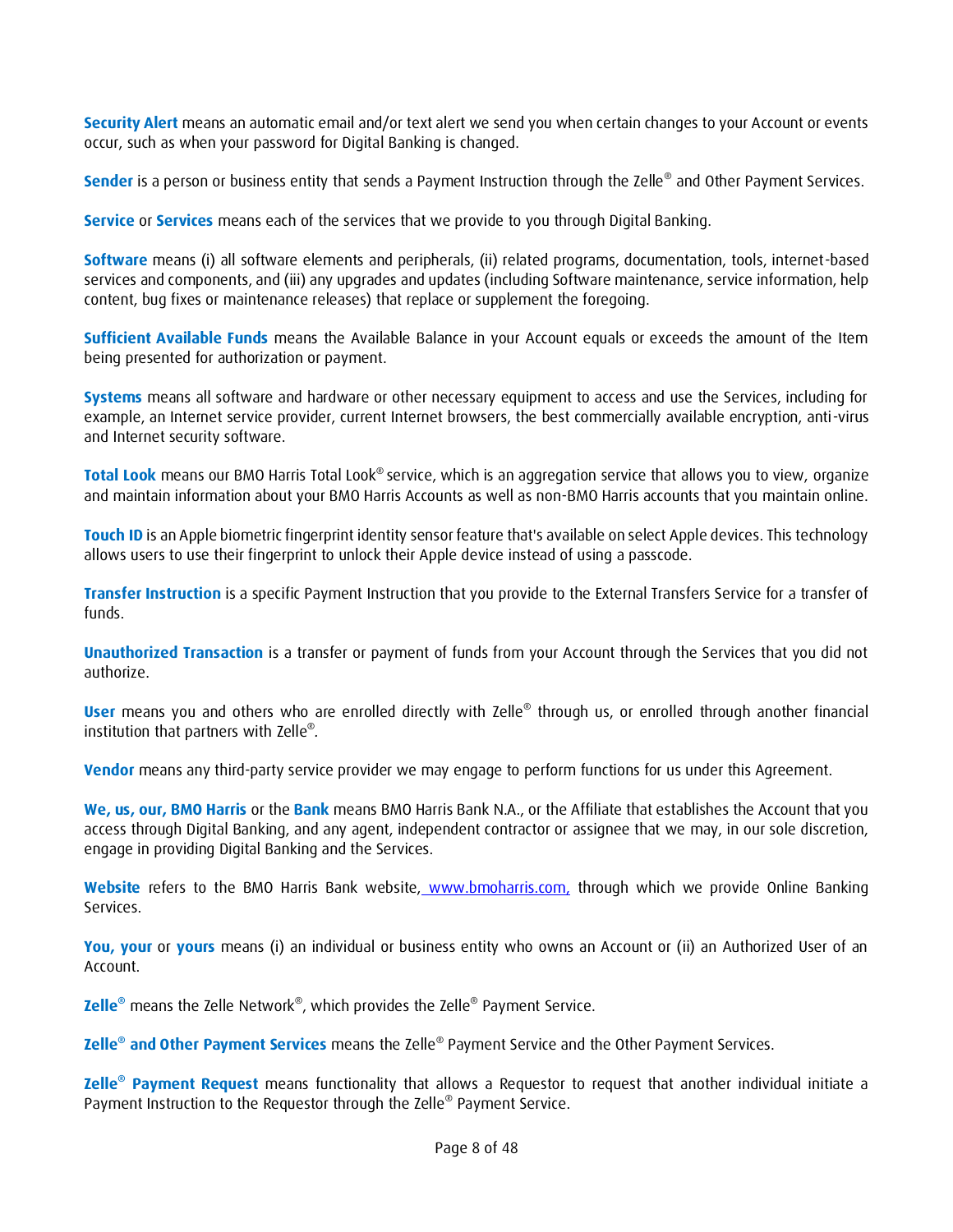**Zelle® Payment Service** has the meaning set forth in Section III.D.2.a.

**Zelle® Small Business Service** means functionality, to the extent made available by us to Business Accounts, that enables a small business User to (i) send Zelle® Payment Requests through the Zelle® Payment Service, and (ii) send and receive Payment Instructions through the Zelle® and Other Payment Services. Users that access the Zelle® and Other Payment Services through a Business Account shall be classified as Zelle® Small Business Service Users. The Zelle® Small Business Service is included in the definition of "Zelle® Payment Service".

# <span id="page-8-0"></span>**III. DIGITAL BANKING SERVICES**

Please consult the chart below for a list of some of the Services currently available through Digital Banking. These Services are described in more detail at [www.bmoharris.com.](http://www.bmoharris.com/)

# <span id="page-8-1"></span>**A. OVERVIEW CHART OF THE SERVICES**

#### **Online Banking and Mobile Banking**

| <b>Account</b>                  | $\triangleright$ Access your eligible Accounts and view Account Information                                                                                                                                                                                                                                                                                                                                                                                                                                                                                                                                                                                                    |
|---------------------------------|--------------------------------------------------------------------------------------------------------------------------------------------------------------------------------------------------------------------------------------------------------------------------------------------------------------------------------------------------------------------------------------------------------------------------------------------------------------------------------------------------------------------------------------------------------------------------------------------------------------------------------------------------------------------------------|
| <b>Management</b>               | > Manage your preferences, including Account and contact preferences<br>> Perform self-service Account maintenance<br>Manage Alerts Notifications (including email, text and push alerts)<br>$\triangleright$ Communicate via Secure Message<br>$\triangleright$ Use Total Look to view, organize and maintain information about your BMO Harris<br>> Account(s) as well as your non BMO Harris online accounts<br>Set up Card Alerts for your eligible Accounts<br>$\triangleright$ View online statements for your deposit, credit card, mortgage and line of credit<br>$\triangleright$ Accounts<br>$\triangleright$ Sign up for Paperless Statements for eligible Accounts |
| <b>Money</b><br><b>Movement</b> | > Make Internal Transfers between eligible BMO Harris deposit, loan and credit card<br>Accounts<br>> Make External Transfers between your BMO Harris Accounts (including eligible deposit,<br>loan, credit card, line of credit and mortgage Accounts) and your deposit Accounts at<br>other U.S. financial institutions<br>$\triangleright$ Use Zelle <sup>®</sup> and Other Payment Services to send funds from your Personal checking<br>Account to other people you know or and request or receive funds from people you<br>know<br>Use BMO Harris Bill Pay for Personal Accounts or Business Accounts                                                                     |

#### **Online Banking Only**

| <b>Account</b>  | $\triangleright$ Download transactions to CSV, Quicken, QuickBooks                                 |
|-----------------|----------------------------------------------------------------------------------------------------|
| Management      |                                                                                                    |
| <b>Money</b>    | $\triangleright$ Perform wire transfers between your Bank of Montreal deposit account and your BMO |
| <b>Movement</b> | Harris deposit Account                                                                             |
|                 | $\triangleright$ Review history and change logs for Internal Transfers                             |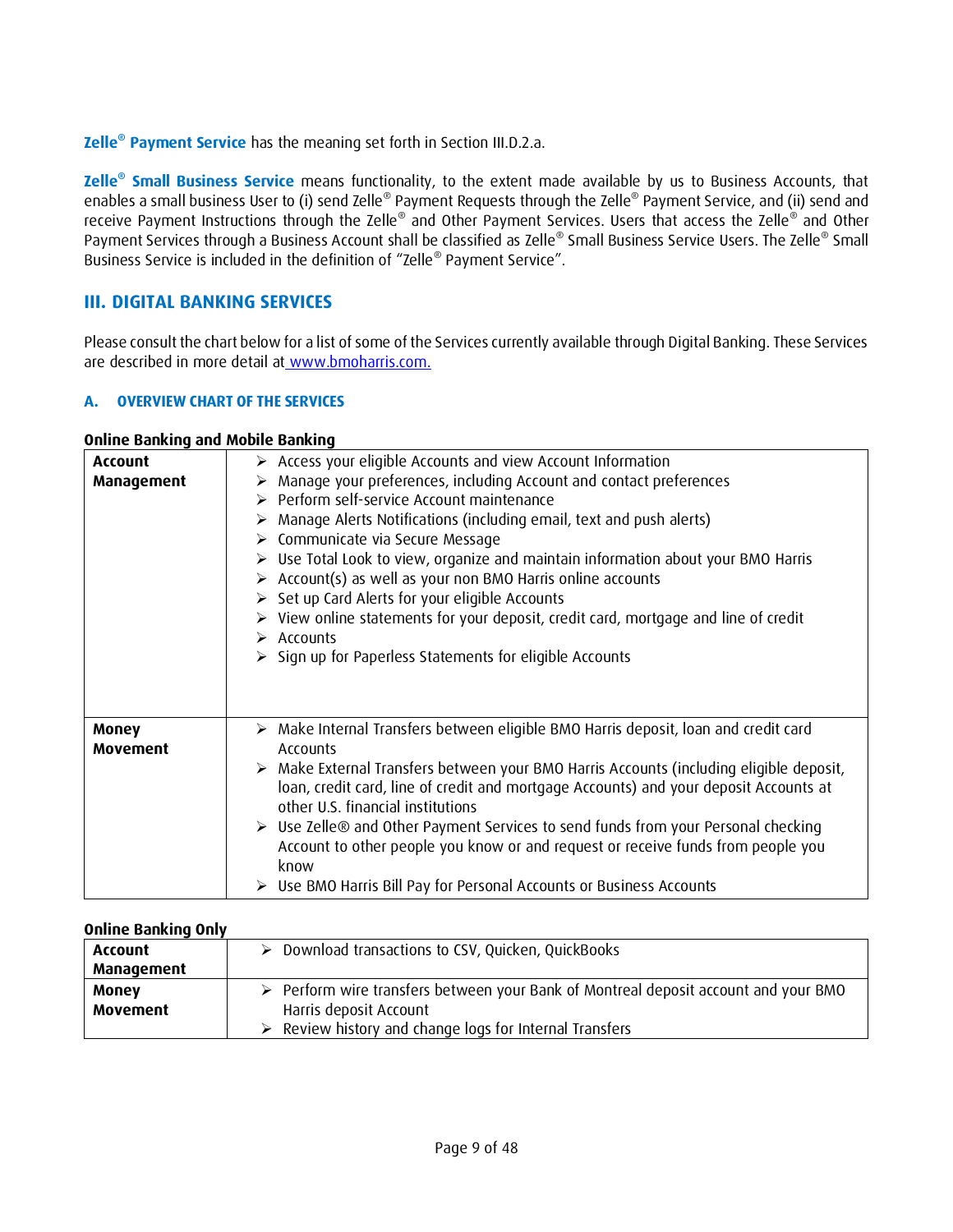| <b>MODILE DOMAINS VIII</b> |                                                                                                                                                                    |  |
|----------------------------|--------------------------------------------------------------------------------------------------------------------------------------------------------------------|--|
| <b>Account</b>             | $\triangleright$ Use Touch ID <sup>®</sup> or Face ID <sup>®</sup> or a passcode to log into Mobile Banking                                                        |  |
| Management                 |                                                                                                                                                                    |  |
|                            | $\triangleright$ By activating BMO Snapshot, view your eligible Account balances on your Eligible<br>Mobile Devices before without logging to BMO Digital Banking. |  |
| <b>Money</b><br>Management | $\triangleright$ Electronically deposit checks using Mobile Deposit                                                                                                |  |
|                            | $\triangleright$ Use Mobile Cash to withdraw cash at most BMO Harris ATMs                                                                                          |  |

#### **Mobile Banking Only**

# <span id="page-9-0"></span>**B. ACCESS TO THE SERVICES AND YOUR OBLIGATIONS**

#### **1. Activation and Representations**

To activate and use Digital Banking, you must (i) be an Owner or Authorized User of an Account and (ii) create Security Credentials. When you enroll in Digital Banking and access the Services, you represent that:

- a. You are at least eighteen (18) years of age and the age of majority in your state of residence;
- b. You are eligible to register and use the Services and have the right, power, and ability to enter into and perform under this Agreement;
- c. The name identified by you when you registered is your legal name;
- d. You will fulfill all of your obligations to each Vendor, ATM provider and/or financial institution for which you submit a transaction using the Services;
- e. You and all transactions initiated by you using the Services will comply with all federal, state, and local laws, rules, and regulations applicable to you, including any applicable tax laws and regulations; and
- f. You will not use the Services, directly or indirectly, for any fraudulent undertaking or in any manner so as to interfere with the use of the Services.

#### **2. Digital Access**

When you enroll in Digital Banking, you must provide your Social Security Number or Tax Identification Number and the full Account number of the primary Account you are registering with Digital Banking.

After you enroll in Digital Banking, you will have access to your eligible Accounts through Online Banking and Mobile Banking. All Services are not available for all Accounts or customers using Digital Banking. Digital Banking is generally accessible twenty-four (24) hours a day, seven (7) days a week, except when it may be unavailable due to system maintenance or upgrades or Circumstances Beyond Our Control. We may limit your access to the Services in our sole discretion.

If after you have activated Digital Banking for one or more Accounts, you open an additional Personal Account or if you are added as an Owner or Authorized User of another Personal Account, that Account will automatically be added to your Digital Banking profile. For Business Accounts, you must contact your banker or call the Contact Number to have additional Accounts added to your Digital Banking profile. If an Account does not appear in your Digital Banking profile, please contact us at the Contact Number to determine if you may establish access to that Account within Digital Banking.

# **3. Security Credentials**

Your Security Credentials have the same effect as your signature. You agree not to give or make available your Security Credentials to anyone else. Nonetheless, you agree that we have authority to act on instructions that we receive from anyone using your Security Credentials. You are responsible for any activity and transactions on your Account (and for any use of your personal information and Account Information) if you: (i) give your Security Credentials to any person or entity, including any Aggregation Service; (ii) tell us to assign Security Credentials to any entity or person; or (iii) permit any other person or entity to access or use the Services. You could lose some or all of the money in your Account(s), including any amount available under any line of credit, through the loss, theft or unauthorized use of your Security Credentials.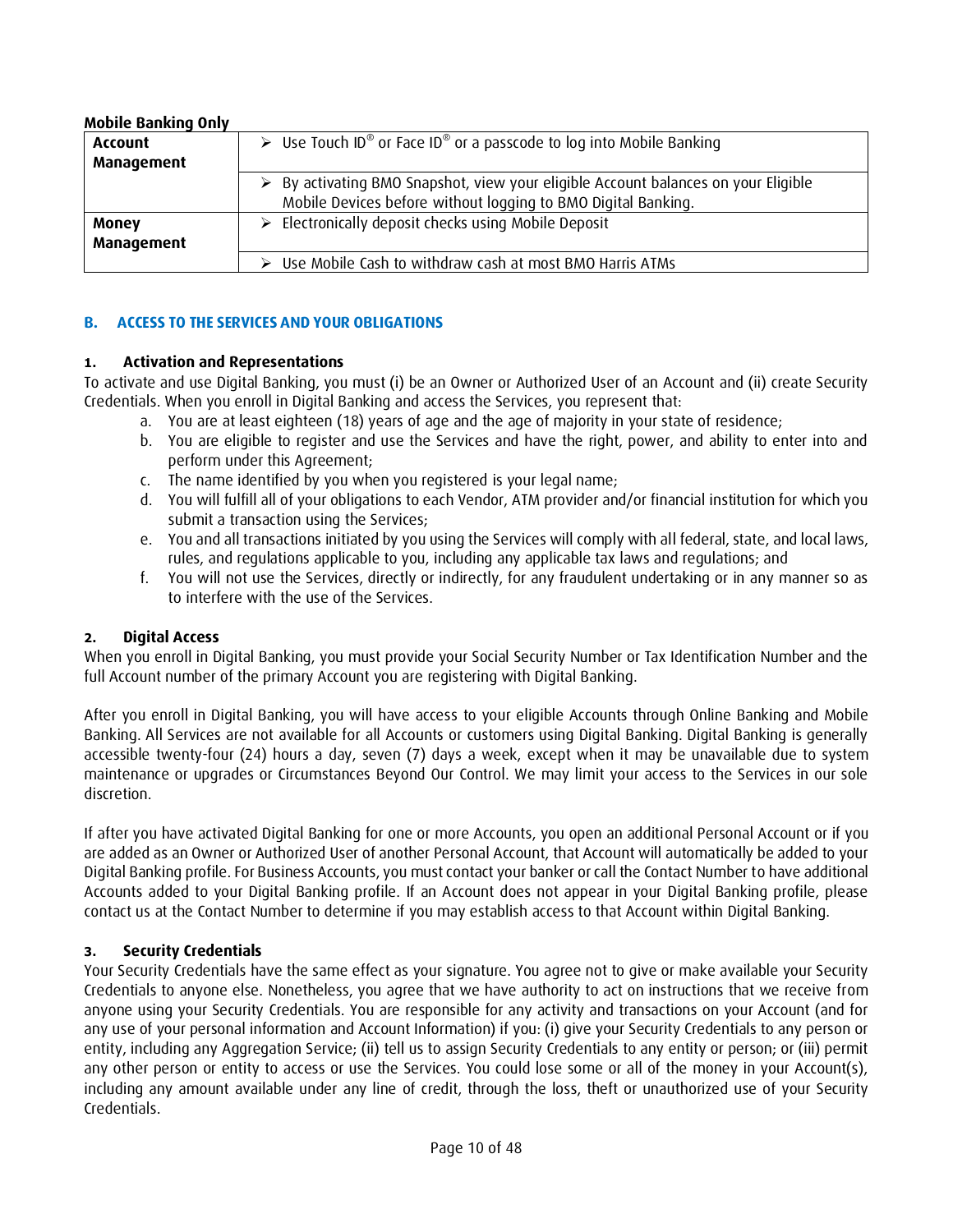The loss, theft, or unauthorized use of your Security Credentials could also permit unauthorized persons to have access to your personal information and Account Information and to use such information for fraudulent purposes including identity theft. Under certain circumstances, you will be liable for the unauthorized use of your Security Credentials. **If you believe that your Security Credentials have been lost or stolen or that someone may attempt to use them to access the Services without your consent, please call us immediately at our Contact Number.** Section IV (Unauthorized Transactions) below describes your liability and how the timeliness of your notice to us impacts your liability for Unauthorized Transactions.

We will ask for your Security Credentials to confirm your identity only when you log on to Digital Banking or if you call us. However, we will never ask you for your password. We will never contact you via e-mail, Secure Messaging or telephone requesting your Security Credentials. If someone contacts you asking for your Security Credentials, you should refuse and immediately contact us. You may be the target of attempted identity theft.

# **4. Joint Accounts**

If an Account has more than one Owner, each Owner has the right to provide us with instructions, make any decision, obtain any information or make any request associated with the Account and the Services, to the extent allowed by the Account Agreement. We may rely and act on the instructions of any Owner or Authorized User as permitted under the applicable Account Agreement. Notice to one Owner constitutes notice to all Owners of that Account. Joint Account Owners must each have a unique username, password and other Security Credentials. All Owners are jointly and severally liable for all transactions on the Account. Joint Account Owners who are minors are permitted to access Digital Banking only if another joint Account Owner who is 18 years of age or older has enrolled in Digital Banking and agreed to the terms of this Agreement. If you hold a joint Account with an Owner who is a minor, you agree that you will be fully liable for any transactions and instructions by the minor related to the joint Account. Minors are not permitted to use certain Services within Digital Banking including Bill Pay, External Transfers, and the Zelle® and Other Payment Services.

# <span id="page-10-0"></span>**C. INTERNAL TRANSFERS (FUNDS TRANSFERS BETWEEN BMO HARRIS ACCOUNTS)**

# **1. Description of Service**

You can transfer funds from one Eligible Transaction Account at BMO Harris to another eligible deposit, loan or credit card Eligible Transaction Account with us, under certain terms.

# **2. Basic Terms**

The amount of an Internal Transfer is limited to, as applicable: (i) your Available Balance in the deposit Eligible Transaction Account from which the Internal Transfer will be made plus the available credit of any overdraft line of credit and any overdraft that we elect to pay in our sole discretion or (ii) the available credit of the credit line, if the Eligible Transaction Account from which the Internal Transfer is to be made is a line of credit. You authorize us to debit your applicable Account for funds transfers you initiate through the Service. We are not obligated to make any Internal Transfer unless there are Sufficient Available Funds or available credit in your Account from which the Internal Transfer is to be made on the transfer date. If there are insufficient available funds (or available credit) to pay the amount of an Internal Transfer on the scheduled transfer date, we will notify you in accordance with your preferences (i.e., email, text message). We will retry the Internal Transfer at a later time on the scheduled transfer date as specified in the notice.

# **3. Processing of Transfer Requests.**

Internal Transfers can be made on a one-time or recurring basis. One-time Internal Transfers may be immediate or scheduled for a future date. The recurring Internal Transfer feature may be used when a set amount is transferred at regular intervals, such as, a one-hundred dollar (\$100) transfer from a checking Account to a savings Account which occurs every two (2) weeks. You agree to have Sufficient Available Funds or available credit in the Account to be debited on the date each transfer is scheduled to occur.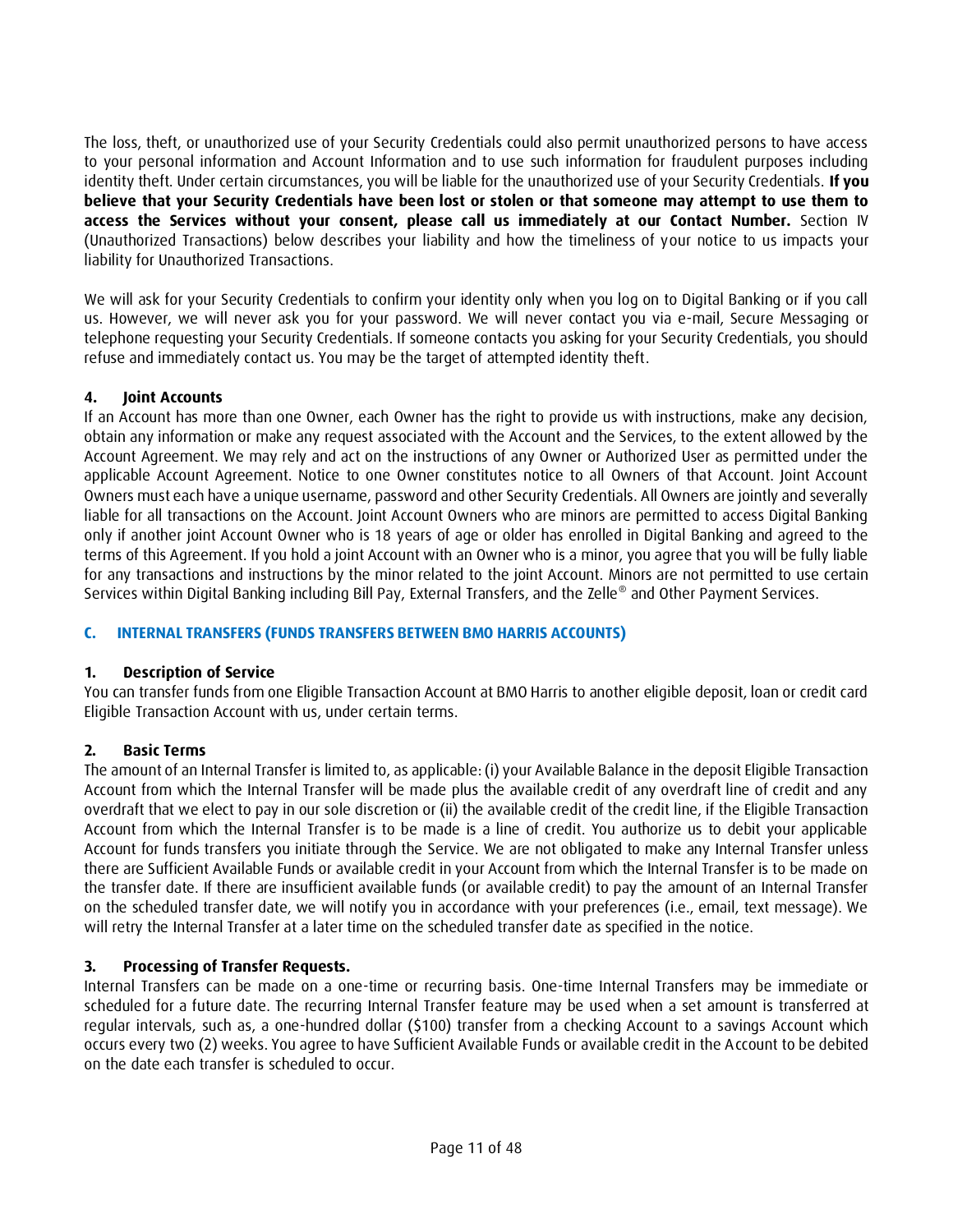At the time you schedule an Internal Transfer, we provide you with the cut-off times for each Internal Transfer and the amount of funds available in the Account to be debited. For immediate Internal Transfers, we will post all Internal Transfer requests received before the cut-off time on the same Business Day. If an immediate Internal Transfer request is received after the cut-off time, it will be posted on the next Business Day. For same-day Internal Transfers to deposit Accounts, the funds will be available immediately in your deposit Account.

# **4. Modifying or Canceling Transfer Requests.**

Internal Transfers can be modified or cancelled prior to scheduled transfer date.

### **5. Frequently Asked Questions about Internal Transfers.**

You can learn more about Internal Transfers by reviewing the Frequently Asked Questions found at [https://www.bmoharris.com/main/personal/digital-banking/faqs/.](https://www.bmoharris.com/main/personal/digital-banking/faqs/) Among other things, this link includes details about (i) what Accounts qualify as Eligible Transaction Accounts for Internal Transfers; (ii) notices of failed Internal Transfers; (ii) processing and posting of Internal Transfers; and (iv) modifying and cancelling Internal Transfers.

### <span id="page-11-0"></span>**D. WAYS TOMOVE MONEYOUTSIDE THE BANK (EXTERNAL TRANSFER, ZELLE® ANDOTHER PAYMENT SERVICES,AND BILL PAY)**

We offer three (3) Services that you can use to move money outside of the Bank: the External Transfer Service (Section III.D.1), Zelle® and Other Payment Services (Section III.D.2), and BMO Harris Bill Pay® (Section III.D.3).

#### **1. External Transfer (Transfer Funds Between Your BMO Harris Accounts and External Accounts)**

#### **a. Description of Service**

You can transfer funds between an Eligible Transaction Account and an External Account using the External Transfer Service. External Transfers can be made on a one-time or recurring basis in a predetermined amount. One-time External Transfers may be scheduled immediately or at a future date.

#### **b. Eligibility**

You must have at least one (1) Eligible Transaction Account at BMO Harris and at least one (1) eligible External Account at another U.S. financial institution to make an External Transfer.

#### **c. Registering an External Account**

To use the External Transfer Service, you must first register your External Account with this Service.

When you register an External Account, you represent that: (i) you are the sole owner or a joint owner of the External Account and/or that you have all necessary legal right, power and authority to transfer funds between the Eligible Transaction Account and the External Account; and (ii) the External Account is located in the United States. If you are a joint owner of the External Account, you further represent that: (a) you have been authorized by all of the other joint Owners to operate such External Account without their consent; and (b) we may act on your instructions regarding the External Account without liability to such other joint owners.

### **d. Making an External Transfer**

You may initiate (1) a one-time Transfer Instruction for which processing shall be initiated immediately, (2) a one-time Transfer Instruction for which processing shall be initiated at a later specified date up to one (1) year, and (3) a recurring series of Transfer Instructions for which processing shall be initiated on the specified dates. Further details about each of these options can be found on the Mobile App or Website. You agree to have sufficient funds available in the External Account or Eligible Transaction Account from which the External Transfer will be made on the date each External Transfer is scheduled to occur. The amount of an External Transfer is limited to your Available Balance in the Eligible Transaction Account from which the External Transfer will be made plus the available credit of any applicable overdraft line of credit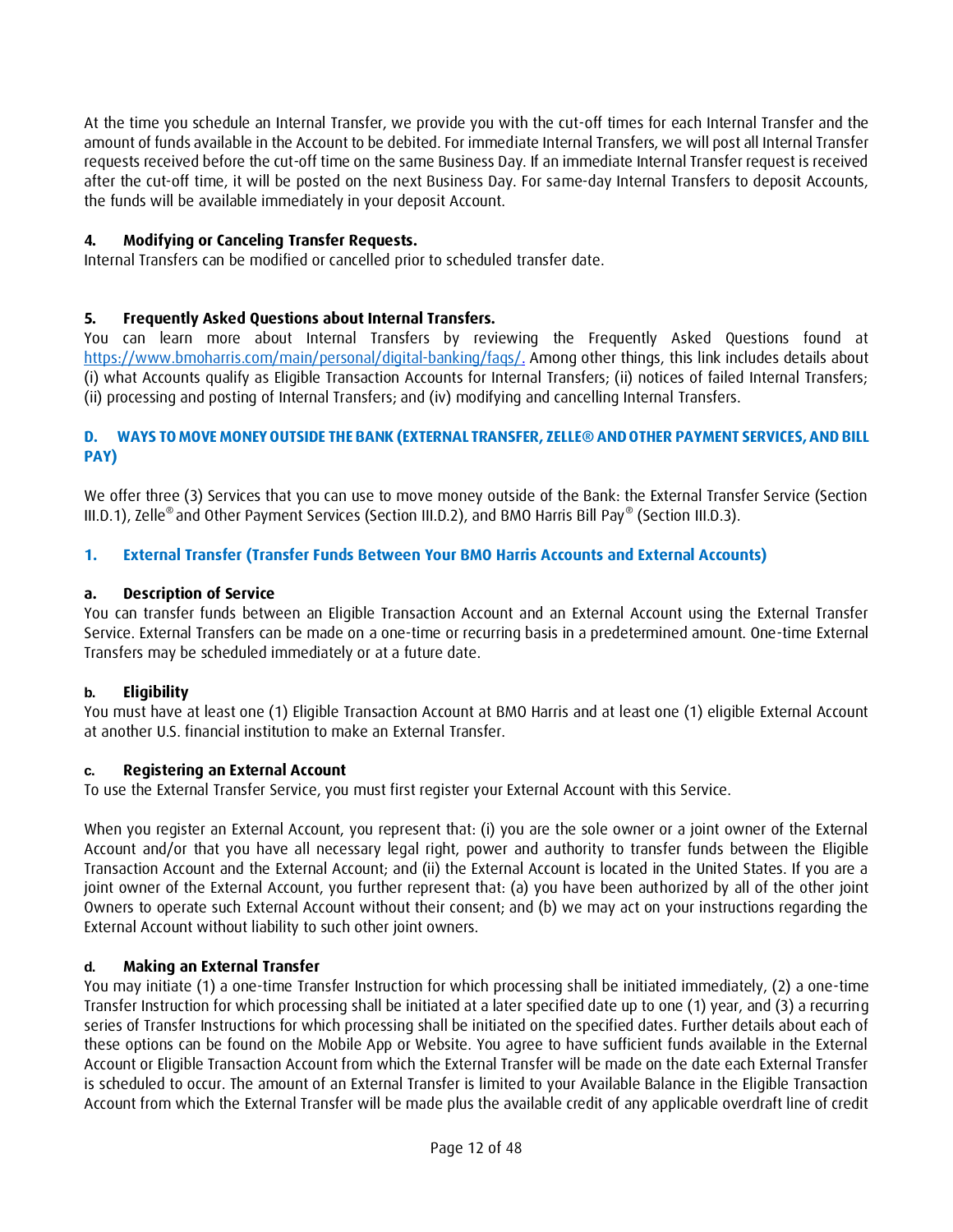and any overdraft that we elect to pay in our sole discretion. We are not obligated to make any External Transfer unless there are sufficient funds in your Eligible Transaction Account on the transfer date. External Transfers may be delayed or blocked to prevent fraud or comply with regulatory requirements. If we delay or block a Transfer Instruction that you have initiated, we will notify you in accordance with your user preferences (i.e. email, push notification).

### **e. Authorization**

To make an External Transfer, you must give us a Transfer Instruction. Depending on how you set up your Transfer Instruction, your Transfer Instruction either authorizes us to (i) debit your Eligible Transaction Account and send funds on your behalf to the External Account designated by you; or, as applicable, to (ii) credit your Eligible Transaction Account when we receive funds from the External Account designated by you. In either case, you authorize us to debit your Eligible Transaction Account for service fees and additional charges as described below in Section III.D.1.i. You also authorize us to reverse: (i) a debit from the Eligible Transaction Account if the debit is returned from the External Account for any reason; or (ii) a credit to the Eligible Transaction Account if the remittance from the External Account is not honored by us for any reason.

### **f. Processing Time**

When you make an External Transfer from an Eligible Transaction Account, the options to send the funds that are available to you will display in Digital Banking. Each option will include the estimated time of processing of the funds from your Account. One or more options may be available to you. When you receive funds from an External Account to an Eligible Transaction Account, we will tell you the estimated time for the completion of the processing of your transaction. Funds will not be available to you in your Eligible Transaction Account until we actually receive the funds from your External Account. The estimated time provided through Digital Banking is an estimate only and the actual processing time may be faster or slower.

### **g. Transaction Limits on External Transfers**

There are individual transaction limits and daily transaction limits for External Transfers. These limits are subject to change from time to time without prior notice to you, unless required by applicable law.

#### **h. Changes and Cancellation Requests**

You may cancel or modify an External Transfer scheduled for a future date (including a recurring External Transfer). Once we have started processing an External Transfer, it cannot be cancelled or modified.

#### **i. Service Fees and Additional Charges**

The Bank currently does not charge a fee to use the External Transfer Service. You must check with the financial institution where you have your External Account to determine what fees and charges they may charge you.

#### **j. Liability**

You are responsible for ensuring the accuracy of any information that you enter into the External Transfer Service and for informing us as soon as possible if you become aware that this information is inaccurate. We will make a reasonable effort to stop or recover an External Transfer made to the wrong External Account, but we do not guarantee such recovery and will bear no responsibility or liability for damages resulting from incorrect information entered by you.

We are not liable if we are unable to complete any External Transfers request that you initiate if: (i) through no fault of ours, the Eligible Transaction Account or External Account does not contain sufficient funds to complete the External Transfer on the scheduled transfer date; (ii) we notified you or you otherwise knew that the External Transfer Service was not working properly before you initiated the External Transfer; (iii) we refused the External Transfer as described in Section III.D.1.k (Refused Transfers) below; (iv) you have not provided us with correct information, such as the correct Eligible Transaction Account or External Account information; and/or (v) Circumstances Beyond Our Control prevent the proper execution of the External Transfer.

### **k. Refused Transfers**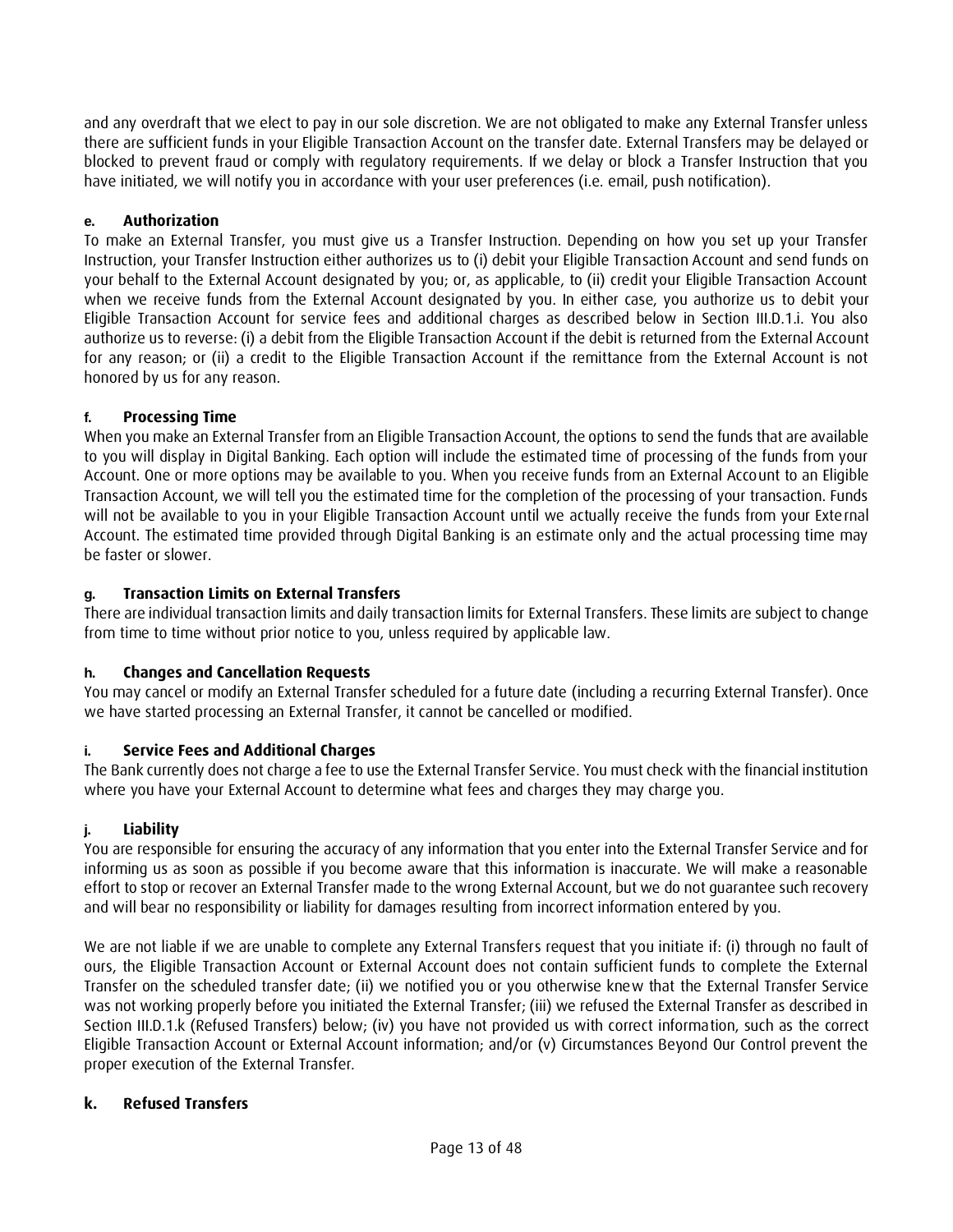We reserve the right to refuse any External Transfer at our discretion. To the extent required by law, we will notify you promptly if we decide to refuse an External Transfer. This notification is not required if you attempt to make an External Transfer that is not allowed under this Agreement.

# **l. Returned or Failed Transfers**

You understand and agree that External Transfers may be returned or fail for various reasons such as the External Account number not being valid. We may attempt to research the cause of a returned External Transfer and resend the External Transfer to the intended Account or External Account or void the External Transfer. We will, to the extent permitted by law, make reasonable attempts to return any unclaimed, refused, refunded, prohibited, failed, or denied transfer to your Eligible Transaction Account that we debited for the funds transfer or use other reasonable efforts to return such transfer to you as permitted by law. In certain cases, we may require you to contact us or the financial institution for your External Account to initiate a request to receive such funds. You may receive notification from us.

# **m. Frequently Asked Questions about External Transfers**

You can learn more about the External Transfer Service by reviewing the Frequently Asked Questions found at: [https://www.bmoharris.com/main/personal/digital-banking/faqs/.](https://www.bmoharris.com/main/personal/digital-banking/faqs/) Among other things, this link includes information about: (i) eligibility requirements; (ii) instructions on how to register an External Account; (iii) details on how to make an External Transfer; and (iv) the current individual and daily transaction limits for External Transfers.

# **2. Zelle**® **and Other Payment Services**

# **a. Description of Service**

We have partnered with the Zelle Network® ("Zelle®") to enable a convenient way to transfer money between you and other Users using email addresses, mobile phone numbers, Zelle® tags or other personal information that may be applied to identify Users in the future ("Zelle® Payment Service," as further described below). Zelle® provides no deposit account or other financial services. Zelle® neither transfers nor moves money. You may not establish a financial account with Zelle® of any kind. Financial institutions that partner with Zelle® will transmit all money. THE ZELLE® PAYMENT SERVICE IS INTENDED TO SEND MONEY TO FRIENDS, FAMILY, AND OTHERS YOU TRUST. YOU SHOULD NOT USE THE ZELLE® PAYMENT SERVICE OR OTHER PAYMENT SERVICES TO SEND MONEY TO RECIPIENTS WITH WHOM YOU ARE NOT FAMILIAR OR YOU DO NOT TRUST.

In addition to the Zelle® Payment Service, we provide other payment services as part of the Zelle® and Other Payment Services. First, these additional services allow you to send money to a Receiver if you provide Eligible Transaction Account information and other contact information for the Receiver; such transactions are not sent via Zelle® . Second, outside of Zelle® , we also allow you to establish a one-time payment to a recipient to be initiated at a later specified date, of up to one (1) year from the date that the payment is established. Third, outside of Zelle®, we also enable you to establish a recurring series of payments to a recipient for which processing shall be initiated on dates that you specify. These three payment services and any other payment services that we provide as part of the Zelle® and Other Payment Services are referred to as "Other Payment Services". While future-dated payments and recurring payments set up through the Other Payment Services are not established through Zelle®, we may ultimately send those transactions through Zelle® when the applicable date of payment arrives, in which case the applicable payment is part of the Zelle® Payment Service, not the Other Payment Services.

The Zelle® and Other Payment Services enable you to: (i) initiate a Payment Instruction from an Eligible Transaction Account to an account at a U.S. financial institution; and/or (ii) receive a payment from another User into an Eligible Transaction Account, in U.S. dollars. All payments and receipts of payments using the Zelle® and Other Payment Services made through the Website or the Mobile App are subject to the terms of this Agreement and applicable laws and regulations, as in effect from time to time.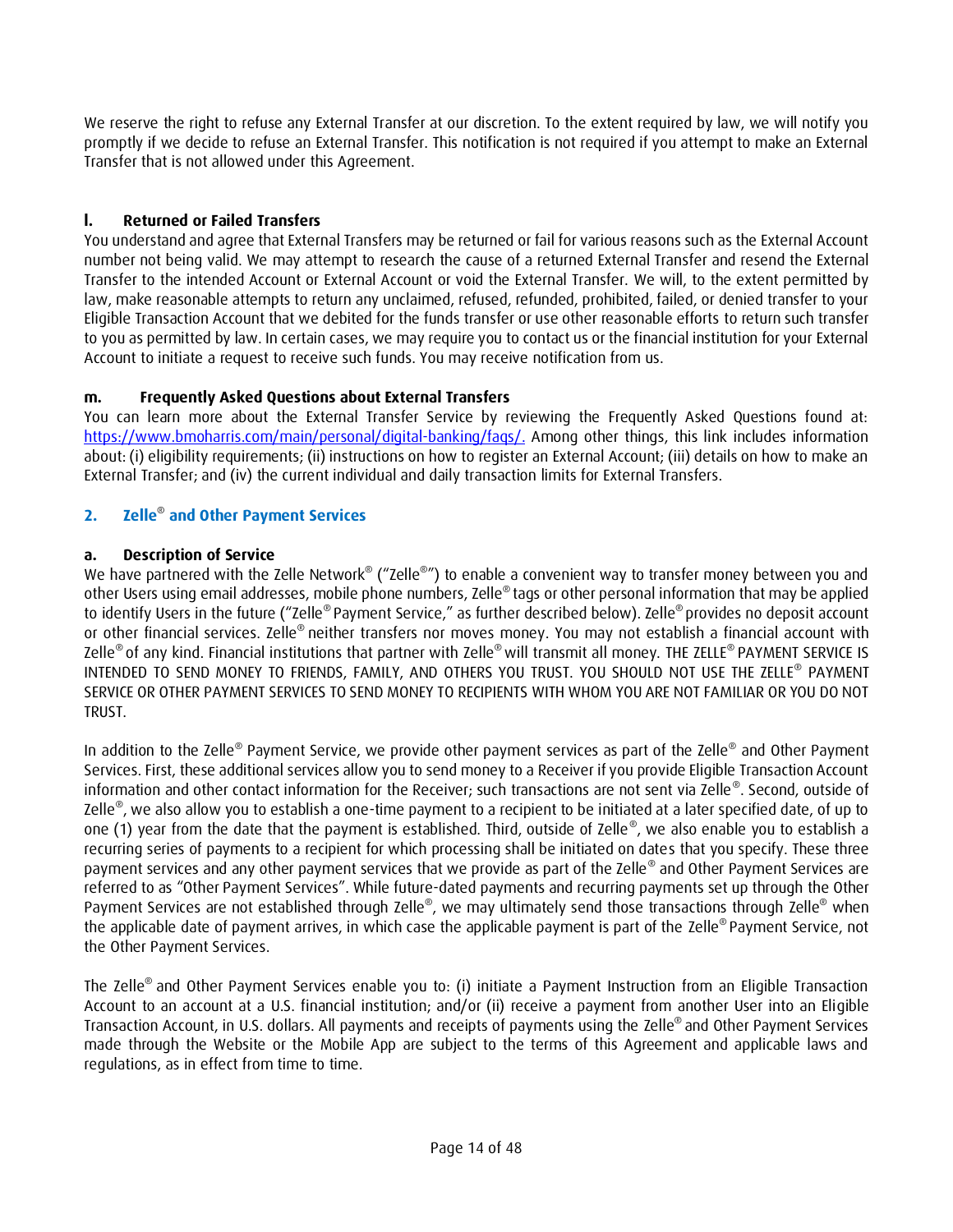In some instances, receipt of payments through the Zelle® and Other Payment Services may be made through other channels besides our Mobile App or Website, such as the Zelle® mobile handset application. If you choose to initiate or receive a payment using the Zelle® mobile handset application, you acknowledge and agree that you shall be subject to the terms of other agreements, including, but not limited to, the "terms of use" for the Zelle® mobile handset application and applicable laws and regulations as in effect from time to time. Subject to the terms of this Agreement, the Zelle® and Other Payment Services are generally available 24 hours a day, 7 days a week, with the exception of outages for maintenance and Circumstances Beyond Our Control. Live customer service from Zelle® is generally available on Business Days by calling the Contact Number.

The Zelle® Payment Service allows for the delivery of payments to Receivers who are also enrolled in the Zelle® Payment Service through a Payment Network designed to deliver payments on the same day and potentially within minutes, although actual speed will vary, as described below. The Zelle® and Other Payment Services are not instantaneous. Payment delivery speed may vary based upon the fraud, risk and other funds availability policy of each financial institution and Payment Network availability. We are not responsible for the performance, speed, or other acts or omissions of the Payment Networks that may be involved in the transmission of a payment. We are not obligated to comply with the Automated Clearinghouse (ACH) Rules in any recovery efforts or otherwise in connection with Zelle® and Other Payment Services unless the applicable transaction is transmitted through the ACH network. We are only responsible for delivery of the applicable Payment Instructions to the applicable Payment Network in the format required by the applicable Payment Network's specifications.

# **b. Enrolling for the Service**

You represent that you have the authority to authorize debits and credits on the checking Account you are enrolling as an Eligible Transaction Account to use with the Zelle®Payment Service. You agree not to use the Zelle® Payment Service to make any Prohibited Payments. You agree that you will not use the Zelle® and Other Payment Services to send money to or request money from anyone for Prohibited Payments.

This paragraph does not apply to the Zelle® Small Business Service (to the extent made available by us). The Zelle® and Other Payment Services are intended for personal, not business or commercial use. You agree that you will not use the Zelle® and Other Payment Services to send or receive payments in connection with your business or commercial enterprise. We reserve the right to decline your enrollment if we believe that you are enrolling to use the Zelle® and Other Payment Services with your business account or to receive business or commercial payments. We further reserve the right to suspend or terminate your use of the Zelle® Payment Service if we believe that you are using the Zelle® Payment Service for business or commercial purposes.

To enroll, you must provide us with an email address that you regularly use and intend to use regularly (i.e., no disposable email addresses) and a permanent mobile phone number that you intend to use for an extended period of time (i.e., no "burner" numbers). You may not enroll in Zelle® using a landline phone number, Google Voice number, or Voice over Internet Protocol. When you enroll, we will share your primary email address and mobile phone number in our records with Zelle® *.* Please review our Privacy Notice and Digital Privacy Policy in order to better understand our commitment to maintaining your privacy, as well as our use and disclosure of your information.

Content Standards: You agree that you will not upload or provide content or otherwise post, transmit, distribute, or disseminate through the Zelle® Payment Service any material that: (1) is false, misleading, unlawful, obscene, indecent, lewd, pornographic, defamatory, libelous, threatening, harassing, hateful, abusive, or inflammatory; (2) encourages conduct that would be considered a criminal offense or gives rise to civil liability; (3) breaches or infringes any duty toward or rights of any person or entity, including rights of publicity, privacy or intellectual property; (4) contains corrupted data or any other harmful, disruptive, or destructive files; (5) advertises products or services competitive with Zelle®, as determined by Zelle® in its sole discretion; or (6) in Zelle®'s or our sole judgment, is objectionable, restricts or inhibits any person or entity from using or enjoying any portion of the Zelle® Payment Service, or which may expose us, Zelle® or our respective affiliates or customers to harm or liability of any nature.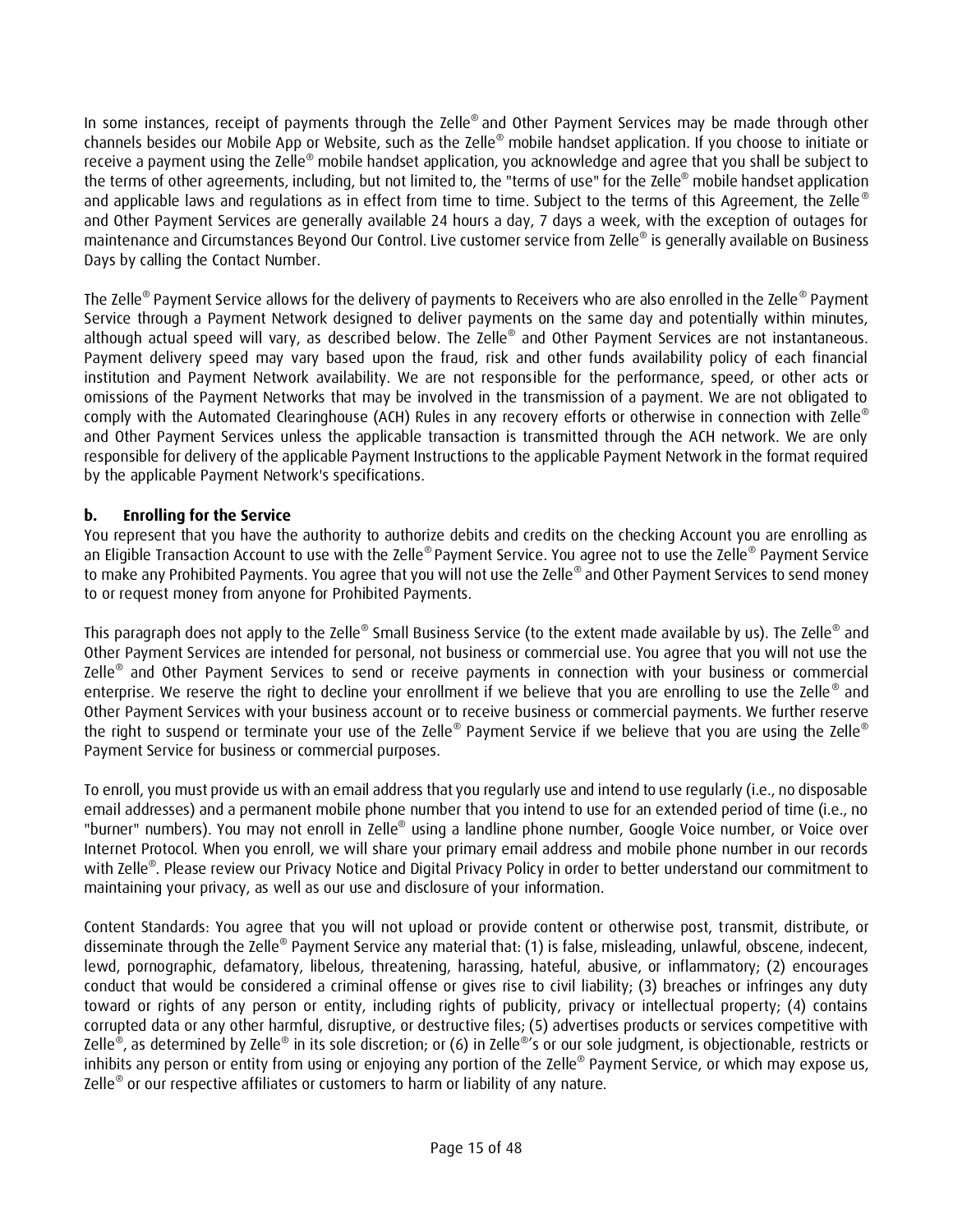Although neither we nor Zelle® have any obligation to monitor any content, both we and Zelle® have absolute discretion to remove content at any time and for any reason without notice. We and Zelle® may also monitor such content to detect and prevent fraudulent activity or violations of the terms and conditions. You understand that by using the Zelle® Payment Service, you may be exposed to content that is offensive, indecent, or objectionable. We and Zelle® are not responsible for, and assume no liability, for any Content, including any loss or damage to any of your content. We and Zelle<sup>®</sup> make no representation or warranty that content uploaded to a User profile accurately identifies a particular User of the Zelle® Payment Service.

The Zelle® Payment Service may include functionality for you to add a unique alpha-numeric identifier to your registered User profile to be used in lieu of your phone number or email address when sending or receiving money, which will be your "Zelle® tag." You will be limited to one Zelle® tag per bank account, and each Zelle® tag must have one U.S. mobile phone number or email address associated with it. Your Zelle® tag must meet these Content Standards. You may not select a Zelle® tag that misleads or deceives other Users of the Zelle® Payment Service as to your identity, or otherwise. Although neither we nor Zelle® have any obligation to monitor User Zelle® tags, both we and Zelle® have absolute discretion to remove a User Zelle® tag at any time and for any reason without notice. We and Zelle® may require you to change your Zelle® tag in our sole discretion, and we may elect to make a Zelle® tag unavailable to you, without any liability to you. We and Zelle® may also monitor User Zelle® tags to detect and prevent fraudulent activity or violations of the terms and conditions. You understand that by using the Zelle® Payment Service, you may be exposed to a Zelle® tag that is offensive, indecent, or objectionable. We and Zelle® are not responsible for, and assume no liability, for any User Zelle® tags, including any loss or damage caused thereby. We and Zelle® make no representation or warranty that a User Zelle® tag accurately identifies a particular User of the Zelle® Payment Service. We respect the intellectual property of others and require that users of the Zelle® Payment Service comply with relevant intellectual property laws, including copyright and trademark laws. We may, in appropriate circumstances and at our discretion, limit or terminate the use of our products or services for users who use or publish content on the Zelle® Payment Service that is subject to intellectual property rights claims.

To enroll, you must provide us with an email address that you regularly use and intend to use regularly (i.e., no disposable email addresses) and a permanent mobile phone number that you intend to use for an extended period of time (i.e., no "burner" numbers). You may not enroll in Zelle® using a landline phone number, Google Voice number, or Voice over Internet Protocol. When you enroll, we will share your primary email address and mobile phone number in our records with Zelle® . Once enrolled, you may: (1) authorize a debit of your enrolled Eligible Transaction Account to send money to another User either at your initiation or at the request of that User; and (2) receive money from another User either at that User's initiation or at your request, subject to the conditions of the Section II.D.2.g (Requesting Money) below. If at any time while you are enrolled, you do not send or receive money using the Zelle® Payment Service for a period of 18 consecutive months, then you understand that we may cancel your enrollment and you will not be able to send or receive money with the Zelle® Payment Service until you enroll again. Once enrolled, a Z logo will appear on your profile picture for each U.S. mobile number and/or email address that you have enrolled with Zelle*®* . The Z logo will be displayed to other Users to aid them in determining which of your U.S mobile numbers or email addresses should be used to send money with Zelle*®* . If a User sends you money using a different U.S. mobile number or email address that they may have for you (one that is not already enrolled), you will receive a message with instructions on how to enroll with Zelle *®* .

When you enroll with Zelle®, you may establish one or more profiles. Each profile may be linked to only one bank account, but you may enroll multiple email addresses or mobile phone numbers in each profile. Once you have enrolled an email address or a mobile phone number with a profile, that same email address or phone number may not be used with any other profile.

# **c. Payment Authorization and Payment Remittance**

By providing us with names and mobile telephone numbers and/or email addresses of Receivers to whom you wish to direct payments, you authorize us to follow the Payment Instructions that we receive through the Zelle® Payment Service. Once enrolled, you authorize us to credit your Eligible Transaction Account for payments remitted to you on behalf of a Sender without further approval from you.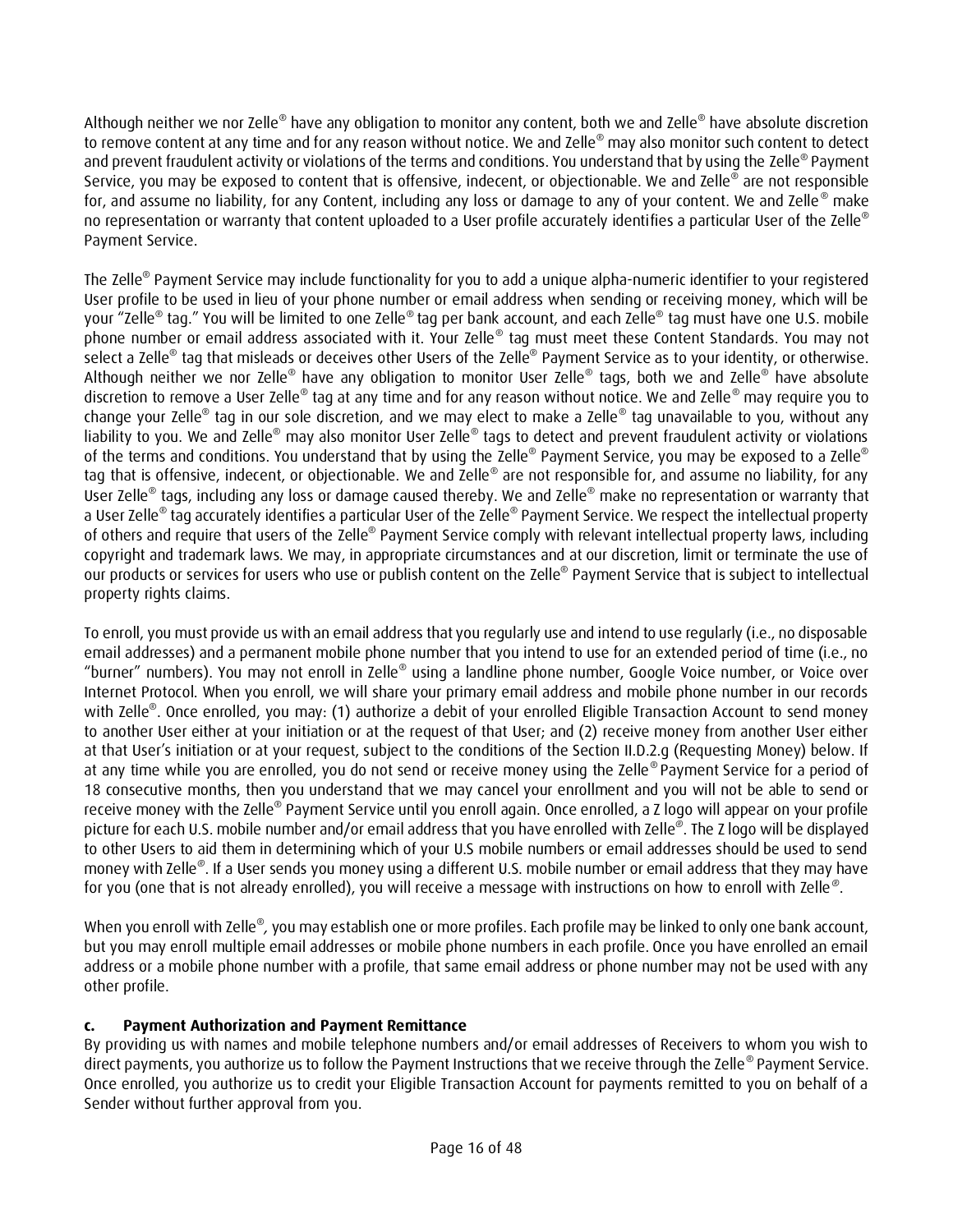When we receive a Payment Instruction from you, you authorize us to either: (i) debit your enrolled Eligible Transaction Account for the amount of such Payment Instruction at the time you initiate the Payment Instruction or at the time you indicate in the Payment Instruction that a future payment should be initiated, and to remit funds on your behalf; or (ii) credit your enrolled Eligible Transaction Account for (1) the receipt of payments, including any payments sent to your Eligible Transaction Account, and (2) any payments returned to us from Receivers to whom you sent payment(s) and those payments that were cancelled and returned to your Eligible Transaction Account because the processing of the Payment Instruction could not be completed.

You agree that we will not be liable for any payments that you may receive, regardless of whether you authorized the Sender to send them to you. We will attempt to complete all your Payment Instructions properly. However, we shall incur no liability if we are unable to complete any transaction because of the existence of any one or more of the following circumstances:

- 1. If, through no fault of ours, the enrolled Account does not contain sufficient funds to complete the Payment Instruction or the Payment Instruction would exceed the credit limit of your overdraft account;
- 2. The Zelle® and Other Payment Services is not working properly and you know or have been advised by us about the malfunction before you execute the Payment Instruction;
- 3. The payment is refused as described in Section III.D.2.i (Refused and Returned Payments) below;
- 4. You have not provided us with the correct information, including for example: (i) the correct Payment Instructions or account information or (ii) the correct name and address or mobile phone number of the Receiver to whom you are initiating a Payment Instruction; and/or (e) Circumstances Beyond Our Control prevent the proper execution of the Payment Instruction.

It is the responsibility of the Sender and the Receiver to ensure the accuracy of any information that they enter into the Zelle® and Other Payment Services, and for informing us as soon as possible if they become aware that this information is inaccurate. We will make a reasonable effort to stop or recover a payment made to the wrong person or entity once informed, but we do not guarantee such stoppage or recovery and will bear no responsibility or liability for damages resulting from incorrect information entered by the Sender or Receiver.

# **d. Receiving Money**

All transfers of money to you shall be performed by a Network Financial Institution per the direction of that Network Financial Institution customer and at all times subject to the terms and conditions of the relevant service agreement between that Network Financial Institution and its customer, including without limitation any restrictions or prohibitions on permissible transactions.

You authorize us to accept, on your behalf, all payments that other Users make to you and credit them to your Eligible Transaction Account. You understand that you have no ability to stop the payment once a User initiates a transfer to your email address, mobile phone number or Zelle® tag that you enrolled with the Zelle® Payment Service. You agree that we will not be liable in any way for any payments that you may receive, regardless of whether you authorized the Sender to send them to you. Please contact us at the Contact Number if you receive funds in your Account incorrectly.

Most transfers of money through the Zelle® Payment Service to your Eligible Transaction Account from other Users will occur within minutes. There may be other circumstances when the payment may take longer (see Section III.D.2.e.1 (Zelle® Payment Service) below). For example, in order to protect you, us, Zelle® and the other Network Financial Institutions, we or Zelle® may need additional time to verify your identity or the identity of the person sending the money. We may also delay or block the transfer to prevent fraud or to meet our regulatory obligations. There may be a delay between the time you are notified of the pending Payment Instruction and the deposit of the payment funds into your Eligible Transaction Account, such as if we have questions regarding possible fraud in connection with the payment, and you may be required to take additional steps to facilitate the deposit of the payment. If we delay or block a payment that you have initiated through a request for money, we will notify you in accordance with your User preferences (i.e., email, text message).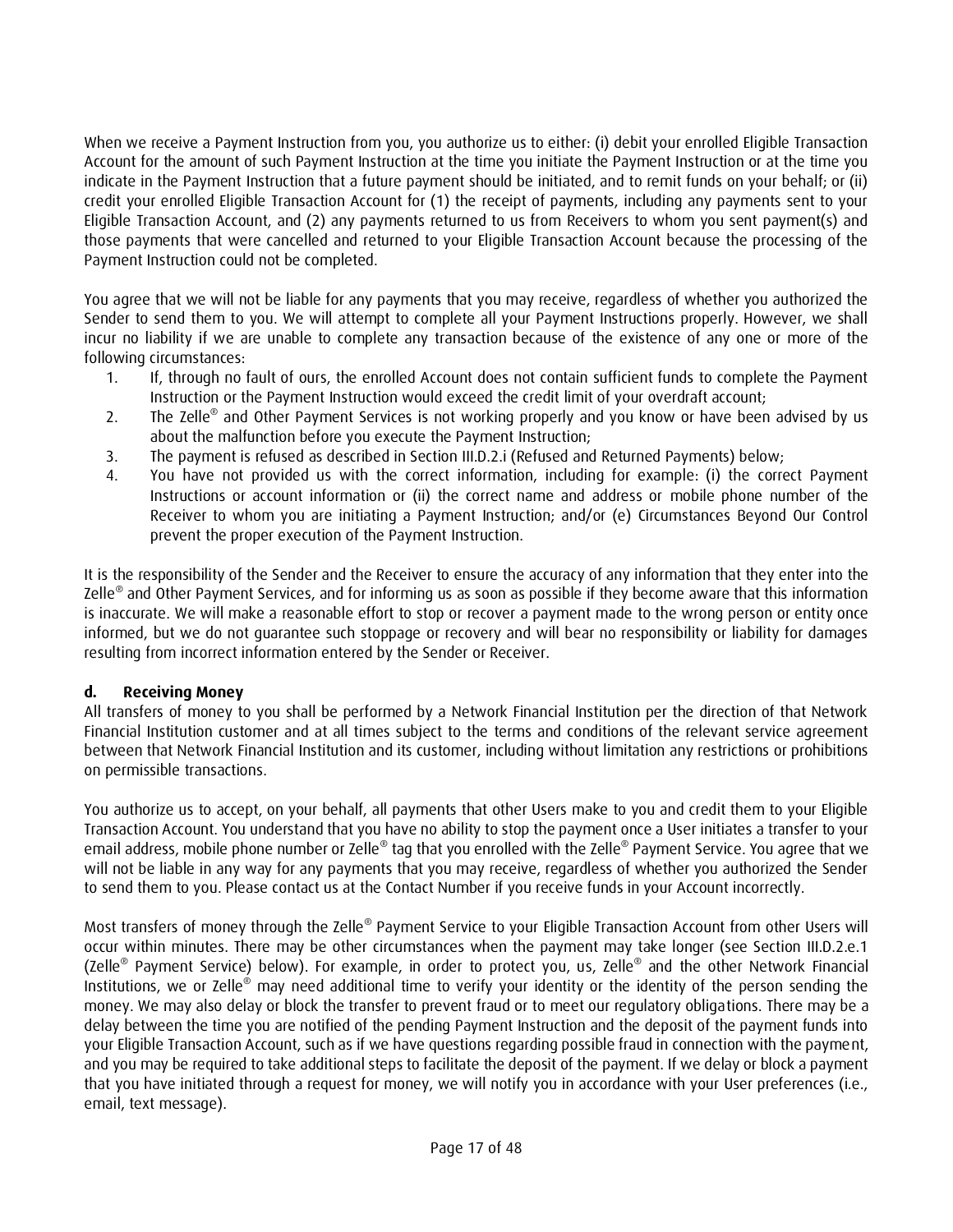You authorize the Sender, the financial institution which holds the Sender's Eligible Transaction Account, us (including through the Website or the Mobile App), and Zelle® to send emails to you and text messages to your mobile phone in connection with the Sender's initiation of Payment Instructions to you, and, as a Receiver, you may receive Zelle ® Payment Requests, from others through the Zelle® Payment Service.

If you are receiving a payment from a business or government agency, your payment will be delivered in accordance with both these terms and the procedures of the business or government agency that is sending you the payment.

You acknowledge and agree that in the event that funds that you have received from another User are determined to be improper because they were not authorized by the Sender, because there were not sufficient funds in the Sender's account, or for any other reason, then you hereby authorize us or our Vendor to withdraw from your Eligible Transaction Account the full amount of the funds improperly transferred to you.

# **e. Sending Money**

You may send money from your Eligible Transaction Account to another User at your initiation or in response to that User's request for money. You understand that use of the Zelle® and Other Payment Services by you shall at all times be subject to (i) this Agreement, and (ii) your express authorization at the time of the transaction for us or another Network Financial Institution to initiate a debit entry to your bank account. You understand that when you send the payment, you will have no ability to stop it.

### **f. Zelle® Payment Service**

Using the Zelle® Payment Service, you may initiate a one-time Payment Instruction to a Receiver for which processing shall be initiated immediately via Zelle®. The Zelle® Payment Service allows for payments to be delivered to a Receiver who is also enrolled in the Zelle® Payment Service through a Payment Network designed to delivery payments on the same day and potentially within minutes. Not all Payment Networks participate in the Zelle® Payment Service. The Zelle® Payment Service is not instantaneous but is designed to deliver payments on the same day and potentially within minutes, although actual speed will vary based upon the funds availability policy of each financial institution and Payment Network availability.

Payment Instructions initiated to Receivers require you to provide contact information about the Receiver (including an email address and/or mobile telephone number). If the Receiver does not bank at a Network Financial Institution and has not yet enrolled in Zelle®, then the Zelle® Payment Service will contact the Receiver and request that the Receiver (i) provide information so that the identity of the Receiver may be validated using the Zelle® mobile handset application, and then (ii) provide Eligible Transaction Account information in order to complete the Payment Instruction (a "Two-Step Transfer"). If the Receiver maintains an Eligible Transaction Account with a Network Financial Institution and has not yet enrolled in Zelle®, then the Zelle® Payment Service will contact the Receiver regarding enrollment in Zelle® and receipt of payment. If the Receiver has already enrolled in Zelle®, then the Receiver will receive a message regarding your payment.

We are not responsible for the performance, speed, or other acts or omissions of the Payment Networks that may be involved in the transmission of a payment. We shall not be obligated to comply with the National Automated Clearinghouse Association Rules in such recovery efforts or otherwise in connection with Zelle® and Other Payment Services. We are only responsible for delivery of the applicable Payment Instructions to the applicable Payment Network in the format required by such Payment Network's specifications. We will choose the Payment Networks in which we will participate in our sole discretion.

When a Sender initiates a Payment Instruction, the Receiver is not required to accept the payment if the Receiver has not enrolled in Zelle®. You agree that you as a Sender will not hold us or Zelle® liable for any damages resulting from a Receiver's decision not to enroll in Zelle® .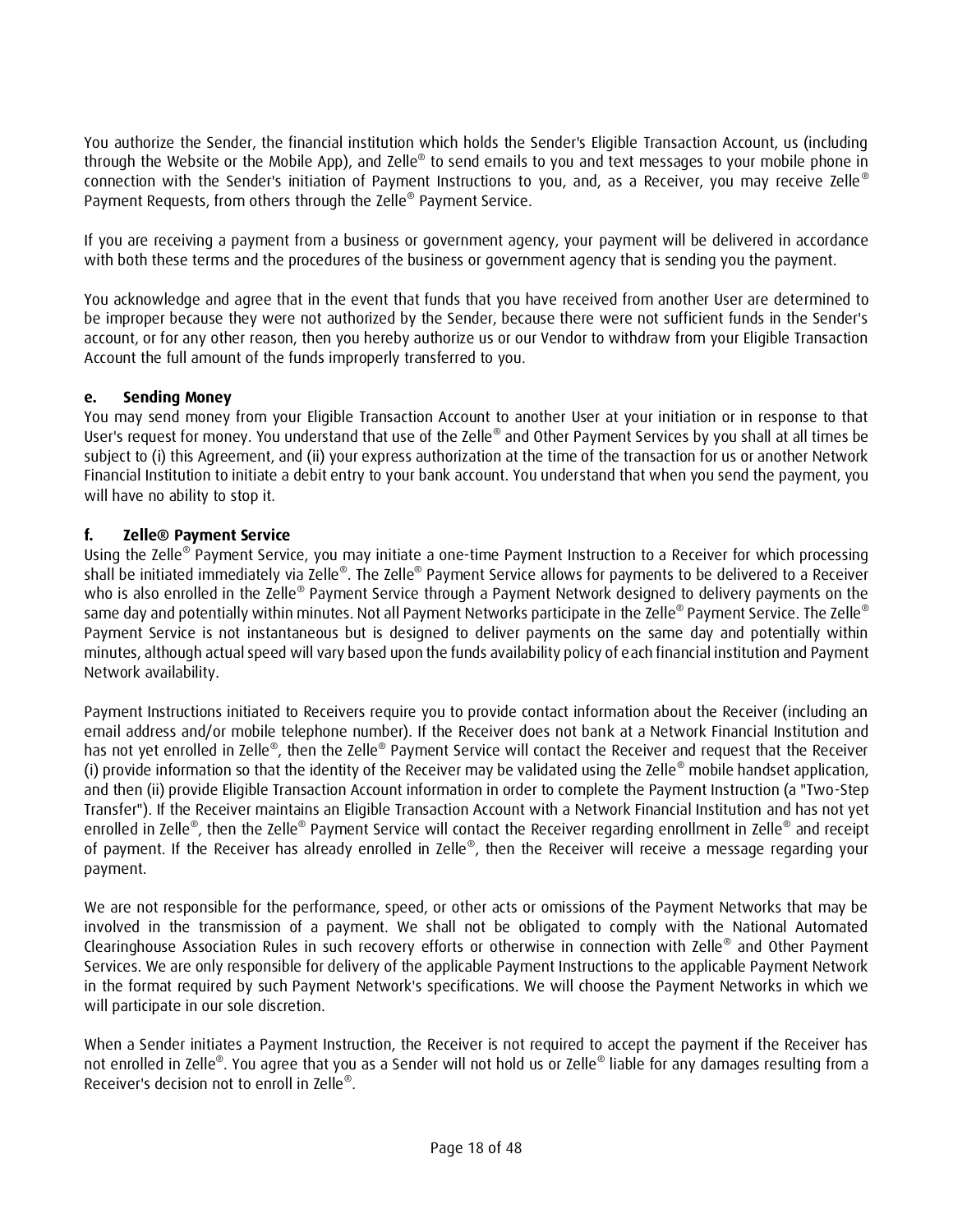When you are sending (or receiving) money to or from another User using the Zelle® Payment Service, there are circumstances when the payment may take longer. For example, in order to protect you, us, Zelle® and the other Network Financial Institutions, we may need additional time to verify your identity or the identity of the person receiving the money. If you are sending money to someone who has not enrolled as a User with either Zelle® or a Network Financial Institution, they will receive a text or email notification instructing them on how to enroll to receive the money. We may also delay or block the transfer to prevent fraud or to meet our regulatory obligations.

If a person to whom you are sending money is not enrolled as a User or fails to enroll with Zelle®, or otherwise ignores the payment notification, then the payment may not occur. The money may also be delayed or the transfer may be blocked to prevent fraud or to comply with regulatory requirements. If we delay or block a payment that you have initiated, we will notify you in accordance with your User preferences (i.e., email, push notification). We have no control over the actions of other Users, other Network Financial Institutions or other financial institutions that could delay or prevent your money from being delivered to the intended User.

# **g. Other Payment Services**

By providing us with names, bank account information and other contact information for Receivers to whom you wish to direct a payment using the Other Payment Services, you authorize us to follow the Payment Instructions that you provide. You acknowledge and agree that if your Payment Instructions identify an account by name and account number, the relevant financial institution may execute those Payment Instructions by reference to the account number only, even if such account number does not correspond to the account name. You further acknowledge and agree that financial institutions holding the account may choose to not investigate discrepancies between account names and account numbers. We have no responsibility to investigate discrepancies between account names and account numbers, outside of our obligations under the law to investigate errors.

You understand and agree that when you initiate a Payment Instruction from an Eligible Transaction Account using the Other Payment Services, the processing and the debit from your Eligible Transaction Account will begin as early as the date that you indicate that your transaction should be initiated. Zelle<sup>®</sup> will not transfer the credit to the Receiver any earlier than the next Business Day after you have initiated the payment.

If you request a one-time Payment Instruction to be initiated on a specified date or a recurring series of Payment Instructions to be initiated on specified dates, then the processing of the Payment Instruction will begin on the specified date and your Account will be debited as early as the specified date(s).

You acknowledge and agree that we will begin to process the transfer once the Receiver has provided (or we otherwise obtain) all required information, and you hereby authorize and direct us to retain such funds until the earlier of such time as the Receiver has provided (or we otherwise obtain) all required information or fourteen (14) calendar days have elapsed.

You further acknowledge and agree that our receipt of money to be transmitted to a Receiver shall not be deemed to have occurred, and our obligation to complete a Payment Instruction shall not begin, until such time as the Receiver provides us with (or we otherwise obtain) all required information necessary to process the related Payment Instruction in accordance with these terms. Any cancellation of a Payment Instruction prior to the Receiver providing us with such information shall be subject to these provisions.

# **h. Payment Amounts**

There are limits on the amount of money you can send or receive through the Zelle® and Other Payment Services. We may change these limits at any time in our sole discretion without prior notice, unless required by applicable laws and regulations. We will not permit you to send money that exceeds the individual or daily aggregate transaction amount limits allowed for your Account.

# **i. Requesting Money**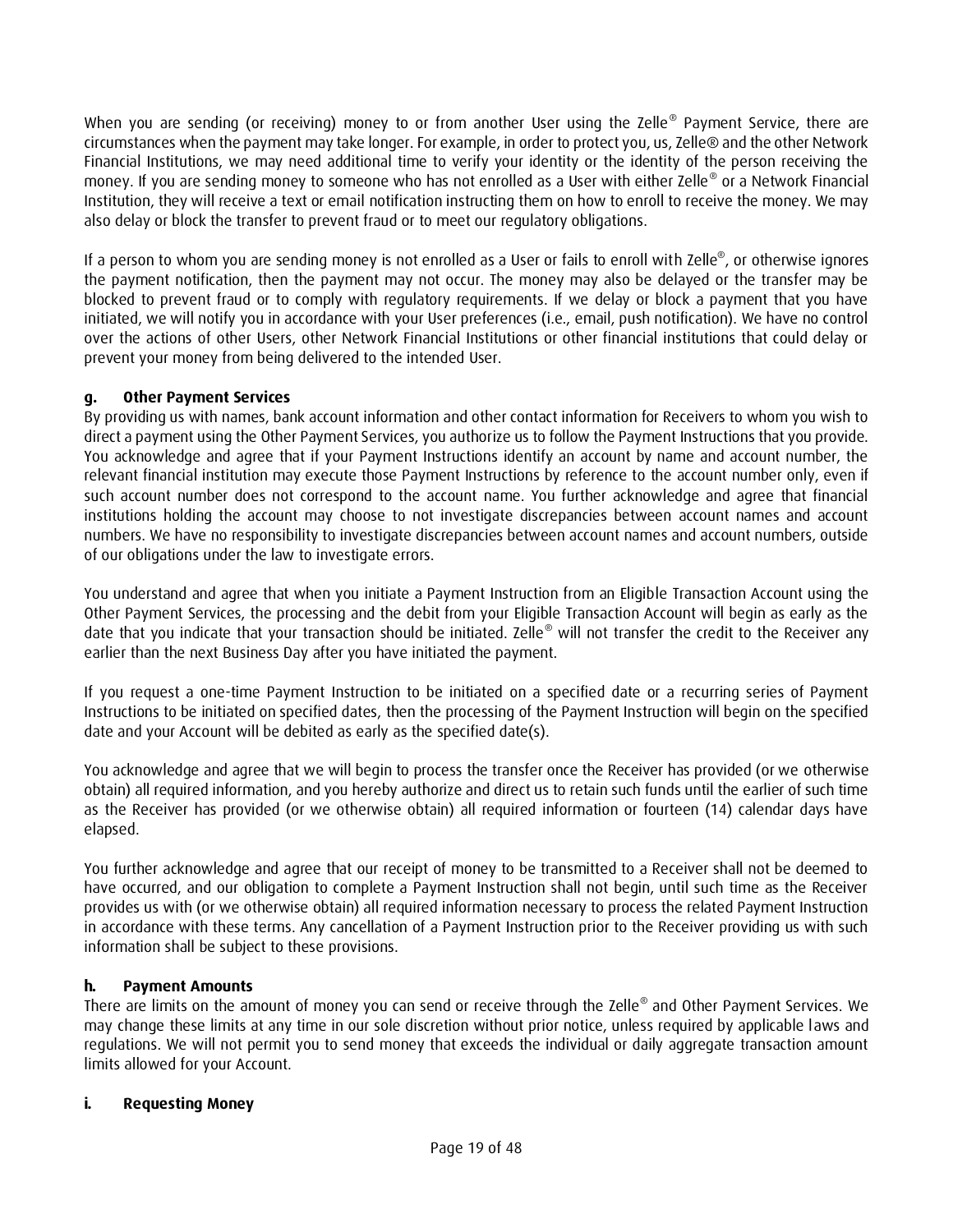You may request money from another User through a Zelle® Payment Request. Users to whom you send Zelle® Payment Requests may reject or ignore your request. Neither we nor Zelle® guarantee that you will receive money from other Users by sending a Zelle® Payment Request, or that you will receive the amount that you request. Neither we nor Zelle® accept responsibility if the other User rejects or ignores your request, or sends you an amount that is less than you request. If a User ignores your request, we or Zelle® may decide, in our sole discretion, not to send a reminder or repeat request to that User.

You agree that you are not engaging in the business of debt collection by attempting to use the Zelle® Payment Service to: (i) request money for the payment or collection of an overdue or delinquent debt (as a debt collector); (ii) request money that is owed to another person; or (iii) collect any amounts that are owed pursuant to a court order. You agree to indemnify, defend and hold harmless Zelle®, its owners, directors, officers, agents and Network Financial Institutions from and against all claims, losses, expenses, damages and costs (including, but not limited to, direct, incidental, consequential, exemplary and indirect damages), and reasonable attorney's fees, resulting from or arising out of any Zelle® Payment Request that you send that is related to overdue or delinquent amounts.

You agree to receive Zelle® Payment Requests from other Users, and to only send a Zelle® Payment Request for legitimate and lawful purposes. Zelle® Payment Requests are solely between the Requestor and recipient and are not reviewed or verified by us or by Zelle®. Neither we nor Zelle® assume responsibility for the accuracy or legality of such requests and do not act as a debt collector on your behalf or on behalf of the Requestor.

We reserve the right, but assume no obligation, to terminate your ability to send Zelle® Payment Requests in general, or to specific recipients, if we deem such Zelle® Payment Requests to be potentially unlawful, abusive, offensive or unwelcome by the recipient.

Zelle® Small Business Service Users may not send Zelle®Payment Requests to Users enrolled with Zelle® through the Zelle® mobile handset application.

# **j. Payment Cancellation, Unclaimed Payments and Termination**

Cancellation: For payments sent using the Zelle® Payment Service, you may only cancel a payment if the person to whom you sent money has not yet enrolled in the Zelle® Payment Service. If the person you sent money to has already enrolled with Zelle® , the money is sent directly to their bank account (unless otherwise provided) and may not be cancelled or revoked.

For payments sent using the Other Payment Services, you as the Sender, or another Sender sending money to you, may cancel a payment at any time until the processing of the Payment Instruction into the Receiver's account has begun.

*Stop Payments:* Our ability to stop a Payment Instruction or recover funds associated with an unauthorized Payment Instruction will depend on the manner in which the Payment Instruction was initiated, and whether the Payment Instruction to the Receiver's Eligible Transaction Account has begun processing. Although we will make a reasonable effort to accommodate a stop payment request and to recover funds associated with an unauthorized Payment Instruction, we will have no liability for failing to do so. We may also require you to present your stop payment request or request to recover funds in writing within fourteen (14) days after contacting Customer Service as set forth in Section V.A.2 (Contacting Us; Customer Service) below. If we charge you to stop the payment or recover funds, then the charge for each stop payment or fund recovery request will be the current charge as set out in your fee schedule from us (including as disclosed within Digital Banking) or your Account Agreement with us.

*Unclaimed Payments:* Payments not claimed by a Receiver who has not enrolled in Zelle® will be automatically cancelled fourteen (14) calendar days after the processing of the payment begins. We will, to the extent permitted by law, make reasonable attempts to return any unclaimed, refused, refunded, prohibited, or denied payment to your Eligible Transaction Account or use other reasonable efforts to return such payment to you as permitted by law.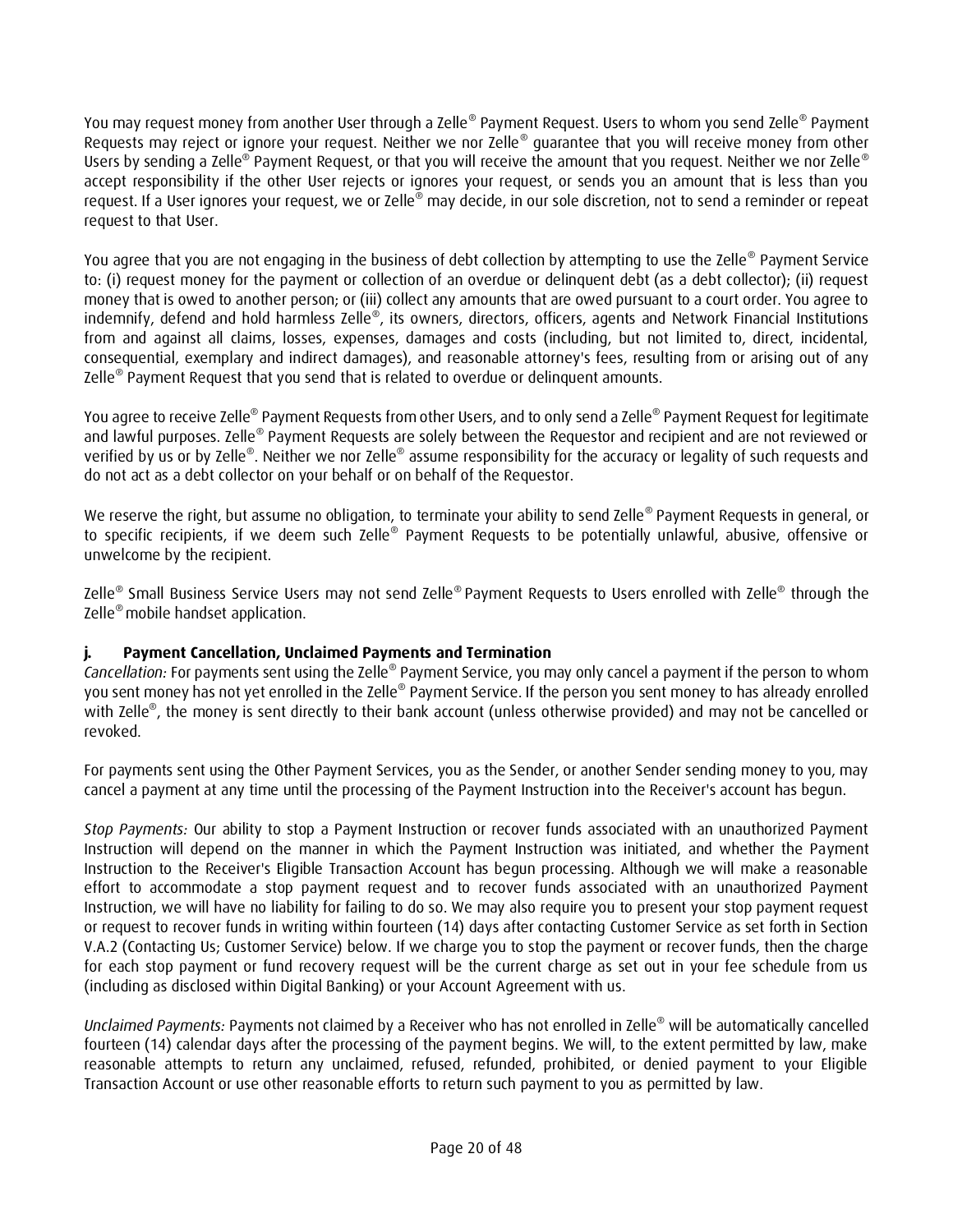*Termination:* We reserve the right to suspend or terminate your use of the Zelle® Payment Service or the Other Payment Services if we believe that you are using any component of the Zelle® and Other Payment Services for any prohibited purpose, as set forth in Section V.C (Prohibited Uses of the Services) below.

# **k. Refused and Returned Payments**

We reserve the right to refuse to pay any Receiver. We will attempt to notify the Sender promptly if we decide to refuse to pay a Receiver designated by the Sender. This notification is not required if you attempt to make a Prohibited Payment. In using the Zelle® and Other Payment Services, you understand that Receivers may reject Payment Instructions or otherwise return payments only if the Receiver is not enrolled in Zelle®. We will use reasonable efforts to complete Payment Instructions initiated through the Zelle® Payment Service.

# **l. Consent to Share Personal Information (Including Account Information)**

You consent to our disclosure of your personal information (including Account Information) to Zelle®, other Network Financial Institutions and other third parties for fraud and risk services, to resolve fraud, claims and servicing issues, to comply with legal or regulatory requirements, and as necessary to complete payment transactions, in accordance with our customary processes and procedures, which are provided in our Privacy Notice and Digital Privacy Policy.

# **m. Liability for Zelle**® **and Other Payment Services**

Subject to Zelle® 's and our obligations under applicable laws and regulations, neither we nor Zelle® shall have any liability to you for any transfers of money using the Zelle® and Other Payment Services, including without limitation, (i) any failure, through no fault of ours or Zelle® to complete a transaction in the correct amount, or (ii) any related losses or damages. Neither we nor Zelle® shall be liable for any typos or keystroke errors that you may make when using the Zelle® and Other Payment Services. THE ZELLE® AND OTHER PAYMENT SERVICES ARE INTENDED FOR SENDING MONEY TO FAMILY, FRIENDS AND OTHERS WHOM YOU TRUST. YOU SHOULD NOT USE THE ZELLE® AND OTHER PAYMENT SERVICES TO SEND MONEY TO PERSONS WITH WHOM YOU ARE NOT FAMILIAR OR YOU DO NOT TRUST. NEITHER WE NOR ZELLE® OFFER A PROTECTION PROGRAM FOR AUTHORIZED PAYMENTS MADE THROUGH THE ZELLE® AND OTHER PAYMENT SERVICES (FOR EXAMPLE, IF YOU DO NOT RECEIVE THE GOODS OR SERVICES THAT YOU PAID FOR, OR THE GOODS OR SERVICES THAT YOU RECEIVED ARE DAMAGED OR ARE OTHERWISE NOT WHAT YOU EXPECTED).

# **n. Disclaimer of Warranties**

EXCEPT AS OTHERWISE PROVIDED HEREIN, AND SUBJECT TO APPLICABLE LAW, NEITHER WE NOR ZELLE® MAKE ANY EXPRESS OR IMPLIED WARRANTIES, REPRESENTATIONS OR ENDORSEMENTS WHATSOEVER WITH RESPECT TO THE ZELLE® AND OTHER PAYMENT SERVICES. WE AND ZELLE® EXPRESSLY DISCLAIM ALL WARRANTIES OF ANY KIND, EXPRESS, IMPLIED, STATUTORY OR OTHERWISE, INCLUDING, BUT NOT LIMITED TO, IMPLIED WARRANTIES OF MERCHANTABILITY, FITNESS FOR A PARTICULAR PURPOSE, TITLE AND NON- INFRINGEMENT, WITH REGARD TO THE ZELLE® AND OTHER PAYMENT SERVICES. NEITHER WE NOR ZELLE® WARRANT THAT THE ZELLE® AND OTHER PAYMENT SERVICES WILL BE UNINTERRUPTED, TIMELY, SECURE OR ERROR-FREE, OR THAT DEFECTS WILL BE CORRECTED. THE ZELLE® AND OTHER PAYMENT SERVICES ARE PROVIDED ON AN "AS IS" AND "AS AVAILABLE" BASIS.

# **o. Limitation of Liability for the Zelle**® **and Other Payment Services**

EXCEPT AS OTHERWISE PROVIDED HEREIN AND SUBJECT TO APPLICABLE LAW, IN NO EVENT WILL WE, ZELLE® , OR EITHER OF THE RESPECTIVE OWNERS, DIRECTORS, OFFICERS, AGENTS OF ZELLE® OR US OR NETWORK FINANCIAL INSTITUTIONS BE LIABLE FOR ANY DAMAGES WHATSOEVER, INCLUDING, BUT NOT LIMITED TO ANY DIRECT, INCIDENTAL CONSEQUENTIAL, SPECIAL, EXEMPLARY OR OTHER INDIRECT DAMAGES ARISING OUT OF (I) ANY TRANSACTION CONDUCTED THROUGH OR FACILITATED BY THE ZELLE® AND OTHER PAYMENT SERVICES; (II) ANY CLAIM ATTRIBUTABLE TO ERRORS, OMISSIONS, OR OTHER INACCURACIES IN THE ZELLE® AND OTHER PAYMENT SERVICES DESCRIBED OR PROVIDED, (III) UNAUTHORIZED ACCESS TO OR ALTERATION OF YOUR TRANSMISSIONS OR DATA, OR (IV) ANY OTHER MATTER RELATING TO THE ZELLE® AND OTHER PAYMENT SERVICES DESCRIBED OR PROVIDED, EVEN IF WE OR ZELLE® HAVE BEEN ADVISED OF THE POSSIBILITY OF SUCH DAMAGES. IF YOU ARE DISSATISFIED WITH THE ZELLE® AND OTHER PAYMENT SERVICES OR WITH THESE TERMS, THEN EXCEPT AS OTHERWISE PROVIDED HEREIN AND SUBJECT TO APPLICABLE LAW, YOUR SOLE AND EXCLUSIVE REMEDY IS TO DISCONTINUE USING THE ZELLE® AND OTHER PAYMENT SERVICES. IN THOSE STATES WHERE THE EXCLUSION OR LIMITATION OF LIABILITY FOR CONSEQUENTIAL OR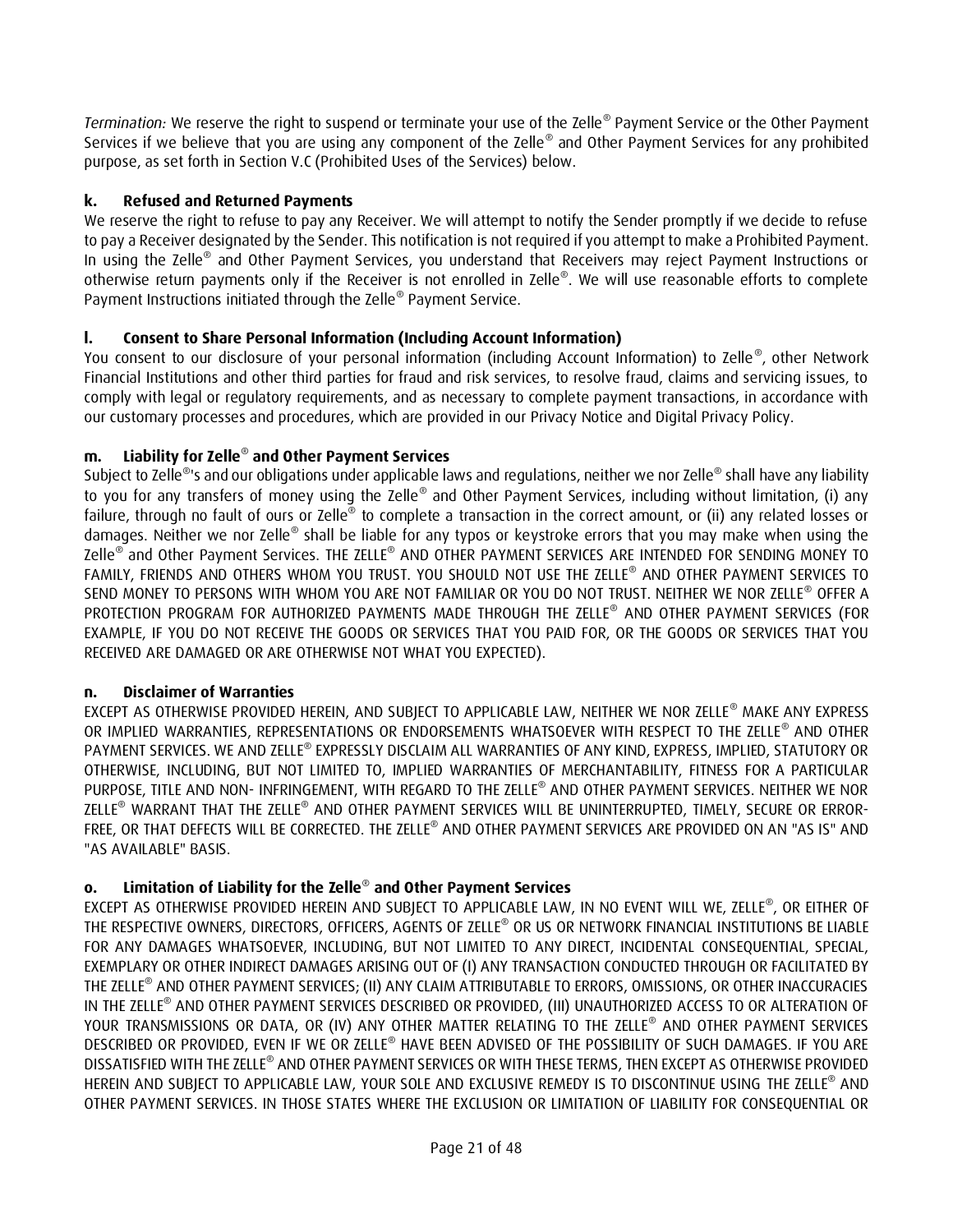INCIDENTAL DAMAGES MAY NOT APPLY, ANY LIABILITY ON OUR PART OR ON THE PART OF ZELLE® , EITHER OF THE RESPECTIVE OWNERS, DIRECTORS, OFFICERS AND AGENTS OF ZELLE® OR US OR THE NETWORK FINANCIAL INSTITUTIONS LIABILITY IN THOSE STATES IS LIMITED AND WARRANTIES ARE EXCLUDED TO THE GREATEST EXTENT PERMITTED BY LAW, BUT SHALL, IN NO EVENT, EXCEED ONE HUNDRED DOLLARS (\$100.00).

# **p. Your Indemnification of Us and Zelle**®

You acknowledge and agree that you are personally responsible for your conduct while using the Zelle® Payment Services, except as otherwise provided in these terms, you agree to indemnify, defend and hold harmless us, Zelle®, its owners, directors, officers, agents and Network Financial Institutions from and against all claims, losses, expenses, damages and costs (including, but not limited to, direct, incidental, consequential, exemplary and indirect damages), and reasonable attorneys' fees, resulting from or arising out of your use, misuse, errors or inability to use the Zelle® Payment Services, or any violation by you of the terms of these terms.

# **q. Wireless Operator Data**

In addition to Section II.E.8 (Information Authorization) below, you acknowledge that we, our Vendors or Zelle® may use information on file with your wireless operator to further verify your identity and to protect against or prevent actual or potential fraud or unauthorized use of the Zelle® and Other Payment Services. By using the Zelle Payment Service, you authorize your wireless operator (AT&T, Sprint, T-Mobile, US Cellular, Verizon, or any other branded wireless operator)to use or disclose your mobile number, name, address, email, network status, customer type, customer role, billing type, mobile device identifiers (IMSI and IMEI) and other subscriber status and device details, if available, to us, our Vendors and Zelle® solely to allow verification of your identity and to compare information you have provided to us or to Zelle® with your wireless operator account profile information for the duration of our business relationship. See Zelle®'s Privacy Policy at<https://www.zellepay.com/privacy-policy> for how it treats your data. Please review our Privacy Notice and Digital Privacy Policy in order to better understand our commitment to maintaining your privacy, as well as our use and disclosure of your information.

# **r. Consent to Emails and Automated Text Messages**

You agree that we, Zelle®, or either of our agents may use automatic telephone dialing systems in connection with text messages sent to any mobile phone number you enroll. You further acknowledge and agree:

- 1. You are responsible for any fees or other charges that your wireless carrier may charge for any related data, text or other message services, including without limitation for short message service. Please check your mobile service agreement for details or applicable fees as message and data rates may apply.
- 2. You will immediately notify us if any email address or mobile number you have enrolled is (i) surrendered by you, or (ii) changed by you.
- 3. In the case of any messages that you may send through either us or Zelle® **or** that we may send or Zelle® may send on your behalf to an email address or mobile phone number, you represent that you have obtained the consent of the recipient of such emails or automated text messages to send such emails or text messages to the recipient. You understand and agree that any emails or text messages that we send or that Zelle® sends on your behalf may include your name.
- 4. Your wireless carrier is not liable for any delay or failure to deliver any message sent to or from us or Zelle<sup>®</sup>, including messages that you may send through us or through Zelle® or that we may send or Zelle® may send on your behalf.
- 5. To cancel text messaging from us relating to your Eligible Transaction Accounts for the Zelle<sup>®</sup> and Other Payment Services, send STOP to 767666. For help or information regarding text messaging, send "HELP**"** to 767666 or contact Customer Service as set forth in Section V.A.2 (Contacting Us; Customer Service) below. You expressly consent to receipt of a text message to confirm your "STOP" request.
- 6. Supported Carriers: AT&T, Sprint, T-Mobile, Verizon and others.
- 7. Your phone service provider is not the provider of the Zelle® and Other Payment Services. In the event your enrolled mobile device is lost or stolen, you agree to update your enrollment information and make the appropriate changes to disable the use of such device. You understand that there are risks associated with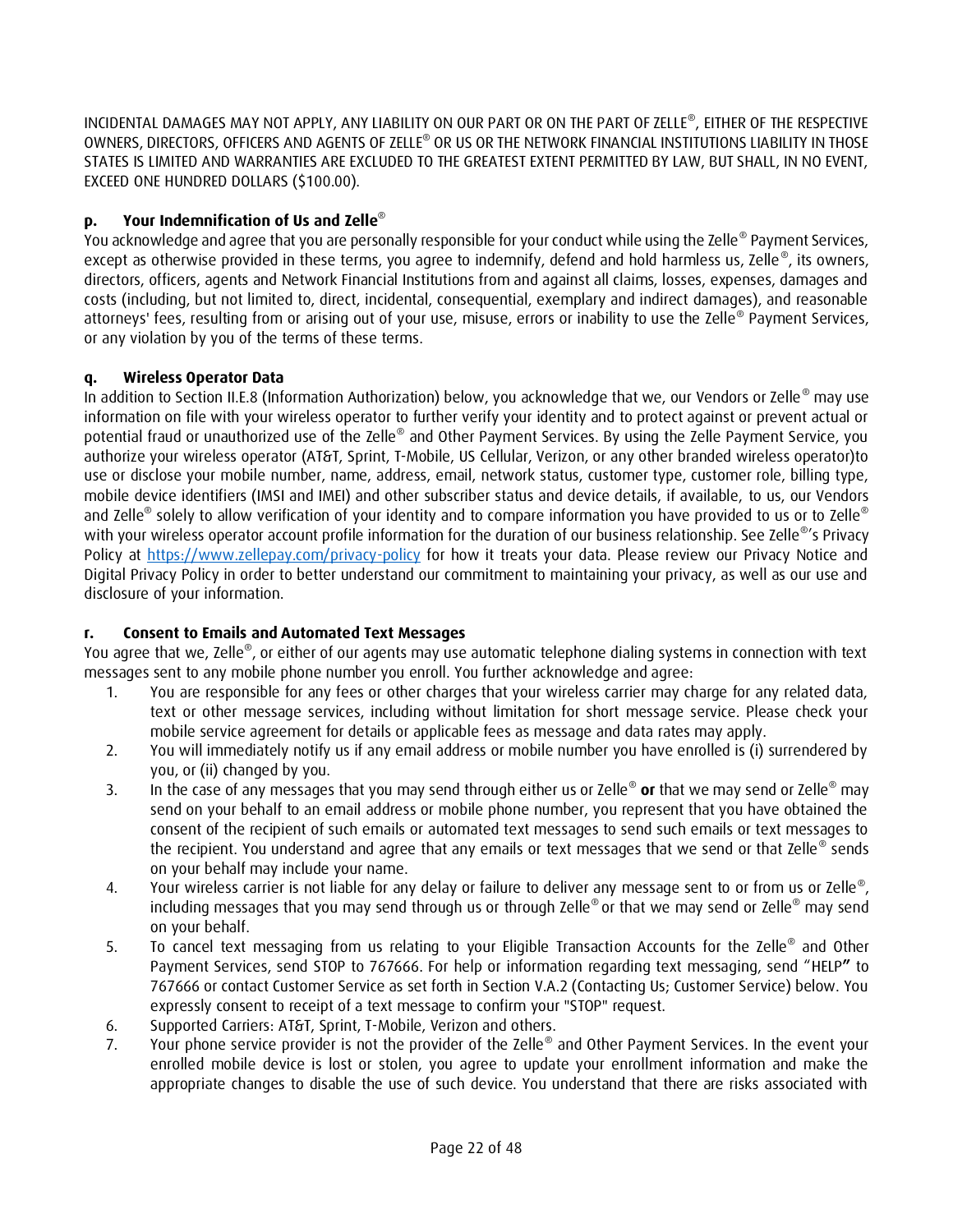using a mobile device, and that in the event of theft or loss, your confidential information could be compromised.

# **s. Frequently Asked Questions about the Zelle**® **and Other Payment Services**

You can learn more about the Zelle® and Other Payment Services by reviewing the Frequently Asked Questions found at:<u>\_[https://www.bmoharris.com/main/personal/digital-banking/faps/.](https://www.bmoharris.com/main/personal/digital-banking/faps/)</u> Among other things, this link includes helpful information about: (i) enrolling for the Zelle® Payment Service; (ii) Accounts eligible to be enrolled with the Zelle® Payment Service as Eligible Transaction Accounts; and (iii) individual and daily transaction limits that apply to your Account for the Zelle® Payment Service.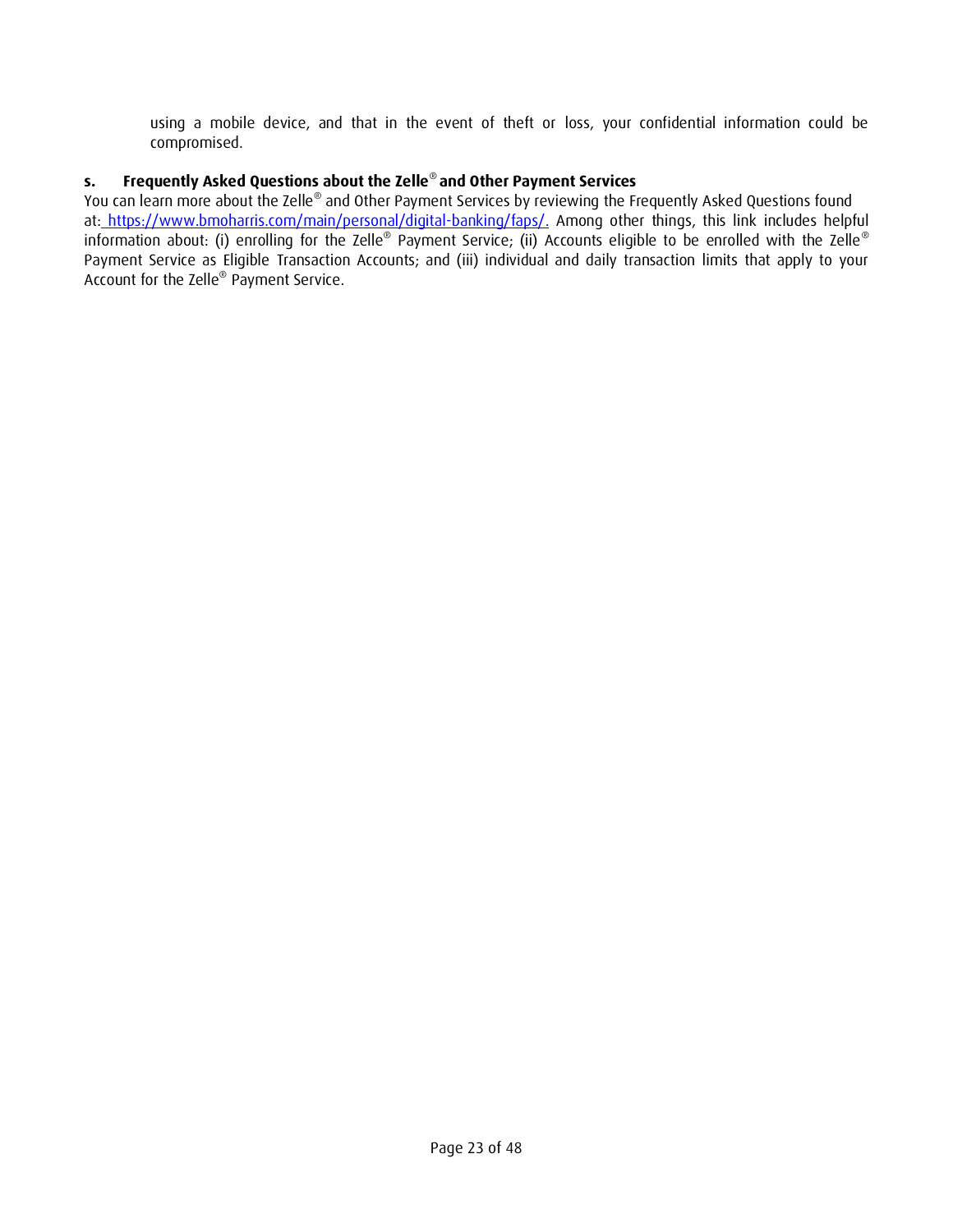# **3. Pay Bills with BMO Harris Bill Pay**®

#### **a. Description of Service**

Bill Pay permits you to use a computer or Eligible Mobile Device to make One-Time Payments or Recurring Bill Payments from your Bill Payment Account to (i) a Biller to which you wish a Bill Payment to be directed or (ii) the Biller from which you receive eBills.

### **b. Verification of Identity and Enrollment**

We must be able to verify your identity, ownership of the Bill Payment Account you have designated for us to debit with respect to Bill Payments, your Billing Account with your Biller, and other information before you can enroll in Bill Pay. We may issue offsetting debits and credits to the Bill Payment Account(s) and/or Billing Account(s) and require you to confirm that you have received these before you begin using Bill Pay. Your Account must be in good standing to use Bill Pay.

### **c. Payment Authorization and Payment Remittance**

By providing Bill Pay with names and Account Information of Billers to whom you wish to direct Bill Payments, you authorize us to follow the Payment Instructions that we receive through Digital Banking. When you submit a Payment Instruction, you authorize us to debit your Bill Payment Account and send the funds on your behalf to the Biller so that they arrive as close as reasonably possible to the Scheduled Payment Date. If the Scheduled Payment Date falls on a non-Business Day, it will be considered to be the previous Business Day. You authorize us to credit payments to your Bill Payment Account that another person sends you, that the Biller returns to us, or that the United States Postal Service returns to us.

When you set up Billers and make Bill Payments, you must provide us with complete and accurate names and Account Information. You must keep this Account Information updated. All changes that you make are effective immediately. We are not responsible for any Bill Payment processing errors or fees incurred if you do not provide accurate information. Incomplete or inaccurate information in your Payment Instruction may result in delays.

#### **d. Limitations on Payment**

There are limits to the amounts you can pay by electronic payments using Bill Pay. If those limits are exceeded, we will schedule your Bill Payment to be paid by check. We reserve the right to change those limits from time to time.

#### **e. Scheduling a Payment**

You may schedule two (2) types of Bill Payments: One Time Payments or Recurring Payments.

We will display the earliest possible Scheduled Payment Date for each of your Billers when you are scheduling the Bill Payment. You must select a Scheduled Payment Date that is no later than the actual due date reflected on your Biller's billing statement. However, if the actual due date falls on a non-Business Day, you must select a Scheduled Payment Date that is at least one (1) Business Day before the actual due date. Scheduled Payment Dates must be prior to any late payment date or grace period. We may debit your Bill Payment Account prior to the Scheduled Payment Date, depending on the Payment Method.

There are three different Payment Methods for Bill Payments: electronic, traditional paper checks and "corporate checks". Electronic payments (including ACH) are when we, or our Vendor, generate an electronic remittance to send to your Biller. The funds for electronic payments will be debited from your Bill Payment Account on the Deliver By Date. A traditional paper check or "draft check" is when we, or our Vendor, generate an individual paper check for the amount of your Bill Payment to your Biller. Traditional payment checks will be debited from your Bill Payment Account on the date that the check is cashed by the Biller. A "corporate check" is a bulk check generated by us, or our Vendor, to a Biller that covers your Bill Payment along with bill payments arranged by other customers. "Corporate checks" will be debited from your Bill Payment Account on the Scheduled Payment Date, regardless of when the check is cashed by the Biller.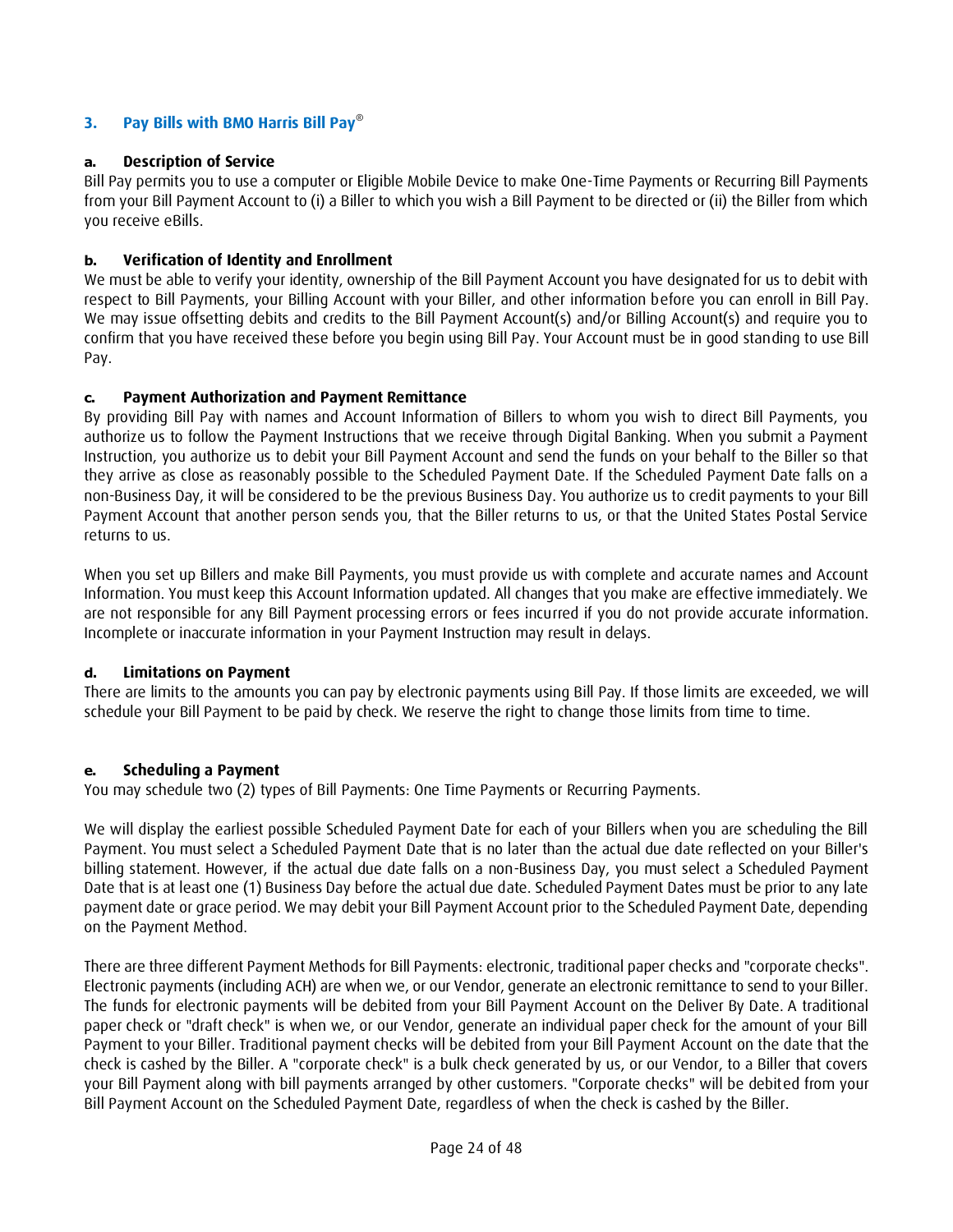We, and our Vendor, in our sole discretion, will decide the Payment Method for each Bill Payment and reserve the right to change the Payment Method at any time up until the Bill Payment begins processing. As the Payment Method is subject to change, you should ensure that you have sufficient funds in your Bill Payment Account to cover each Bill Payment at least two Business Days' prior to the Scheduled Payment Date.

# **f. Expedited Payments**

Depending on your Biller, you may have an option to make a same day electronic payment or send a check overnight as an Expedited Payment. Overnight check delivery is not available to Billers with a post office box address or with an address in Alaska, Hawaii or any United States territory. Each participating individual Biller sets its own payment cutoff times for Expedited Payments which are subject to change from time to time. We must receive your Payment Instruction prior to the Biller's cut-off time for the applicable Business Day. When you schedule an Expedited Payment, we will display the earliest Scheduled Payment Date available and the applicable fee.

This fee is also set forth in the disclosure that applies to your Bill Payment Account and may change from time to time.

# **g. Bill Pay Service Guarantee**

We will be responsible for any late payment charges that your Biller charges you for a Bill Payment made from a Personal Account (excluding Expedited Payments) (the "Bill Pay Service Guarantee"), up to \$50.00 for each scheduled Bill Payment that is paid late, provided: (i) the Scheduled Payment Date was selected in accordance with the requirements set forth in Section III.D.3.e above (Scheduling a Payment); (ii) the amount of the Bill Payment was sufficient to avoid the Biller's late charge; (iii) there were sufficient funds in the Bill Payment Account on the Scheduled Payment Date to cover the Bill Payment; (iv) your Bill Payment Account and your Payment Instruction met the requirements of Section III.D.3.b through e above; (v) your Billing Account was open and in good standing with the Biller on the Scheduled Payment Date; (vi) the Bill Payment was not an Exception Payment or a Prohibited Payment; and (vii) the Bill Payment was not delayed for any reason listed under Section III.D.3.h below (Failed, Returned, and Delayed Transactions). You must provide us notice of the late payment fee no more than two (2) Business Days after your discovery of the late payment fee received by your Biller.

# **h. Failed, Returned, and Delayed Transactions**

We will attempt to complete all of your Payment Instructions properly. However, we shall incur no liability and the Bill Pay Service Guarantee (as described in Section III.D.3.g above) shall be void if we are unable to complete any payments initiated by you because of the existence of any one or more of the following circumstances: (i) the Bill Payment Account does not contain sufficient funds to complete the Payment Instruction; (ii) you have not provided us with accurate or complete information; (iii) a Biller cannot or will not accept a Bill Payment that we delivered; (iv) we suspect that the Biller is a blocked entity under Office of Foreign Assets Control Sanctions by the U.S. Department of the Treasury; (v) we suspect the Bill Payment is fraudulent; (vi) our Vendor's payment processing center is not functioning properly and you know or were advised by us about the malfunction or issue before you initiate the Bill Payment; or (vii) other Circumstances Beyond our Control.

Provided none of the foregoing exceptions apply, if the Bill Pay Service causes an incorrect amount of funds to be debited from your Bill Payment Account or causes funds from your Bill Payment Account to be directed to a Biller which does not comply with your Payment Instructions, we will (i) return the improperly debited funds to your Bill Payment Account, (ii) direct any previously misdirected Bill Payments to the proper Biller, and(iii) reimburse you under the Bill Pay Service Guarantee, provided the conditions in Section III.D.3.g (Bill Pay Service Guarantee) above are met.

If a Biller and/or the United States Postal Service return a Bill Payment to us for any reason, such as a Biller's forwarding address expired, a Biller account number is not valid, a Biller is unable to locate your Billing Account, or your Billing Account is paid in full, we will attempt to research and correct the returned Bill Payment and return it to your Biller, or void the Bill Payment and credit your Bill Payment Account. If a Biller fails to cash a "corporate check" within 90 (ninety)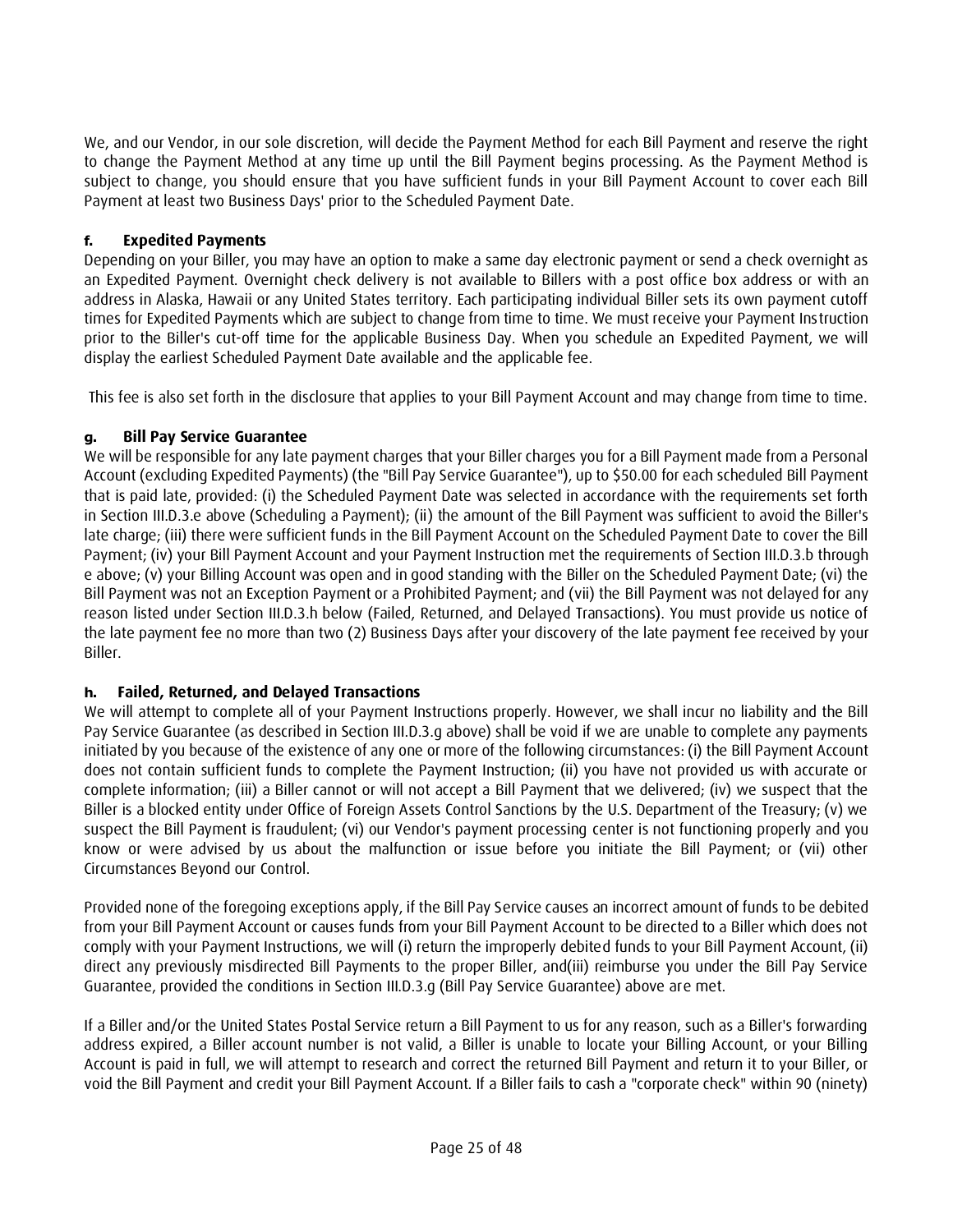days of the Scheduled Payment Date, we, or our Vendor, will credit the amount of the applicable Bill Payment included in the "corporate check" to your Account.

We will notify you of each Scheduled Payment that does not result in a Bill Payment because of any of the above reasons. If the Bill Payment does not occur due to any of items (ii) through (v) in the first paragraph of this Section III.D.3.i above, we may request that you provide additional information regarding the failed Scheduled Payment. If you do not provide the information we need to resolve the failed Bill Payment within five (5) Business Days, we will cancel the Scheduled Payment and re-credit the funds to your Bill Payment Account.

We will notify you if your Scheduled Payment is returned or if we are notified by a Biller of a delay in processing. We may instruct you to call Customer Service or we may call you if we need more information in order to process the Bill Payment.

# **i. Suspension or Termination of Bill Pay**

You agree that we may terminate or suspend your use of the Bill Pay Service at any time and for any reason or no reason. You will be notified by email and/or mail of any such action with information on the status of your Bill Payment Account and directions on steps to take to reactivate your Bill Payment Account.

Neither termination, cancellation nor suspension shall affect your liability or obligations under this Agreement. If we terminate, cancel or suspend your use of the Bill Pay Service, it is your sole responsibility to find another way to make any Scheduled Payments. You agree that we are not responsible or liable for the failure to process any Scheduled Payment during any time that we have terminated, cancelled or suspended your Bill Pay Service, whether or not there are sufficient funds in your Bill Payment Account(s).

If we terminate your or suspend your account, we will process any Scheduled Payment(s) scheduled to occur before the cancellation or suspension date and any payment(s) that have begun processing before the requested cancellation or suspension date. We will not complete any Scheduled Payments, including Recurring Payments, scheduled to occur after the cancellation or suspension date of your Bill Pay Service. If any of your Bill Payment Accounts are closed, we will automatically cancel your Bill Pay Service for the applicable Bill Payment Accounts. If you close your primary Account linked to Bill Pay and you have other Accounts linked as Bill Payment Accounts, we will designate one of your other Bill Payment Accounts as your primary Account for Bill Pay and continue to make all Scheduled Payments for each of the Bill Payment Accounts that remain open.

# **j. Payment Cancellation Requests**

You may cancel or edit any Scheduled Payment (including Recurring Payments) by following the directions shown within the Bill Pay Service. There is no charge for canceling or editing a Scheduled Payment. Once we have begun processing a payment it cannot be cancelled or edited.

# **k. Termination of Bill Pay Service**

You may terminate your Bill Pay Service at any time. We will complete any Scheduled Payment(s) scheduled to occur before the cancellation date. We will not complete any Scheduled Payments, including Recurring Payments, scheduled to occur after the cancellation date of your Bill Pay Service. We may terminate your Bill Pay Service at any time. If any of your Bill Payment Accounts are closed, we will automatically cancel your Bill Pay Service for the applicable Bill Payment Accounts. We will not make any Scheduled Payments, including Recurring Payments, from any of the closed Bill Payment Accounts. If the primary Account linked to your Bill Payment Account is closed, we will automatically (i) cancel your Bill Pay Service if the closed Account is your only Account registered with Bill Pay and (ii) cancel any Scheduled Payments (including Recurring Payments) from the closed Account. You must make other arrangements to make these payments. If you close your primary Account linked to Bill Pay and you have other Accounts linked as Bill Payment Accounts, we will designate one of your other Bill Payment Accounts as your primary Account for Bill Pay and continue to make all Scheduled Payments for each of the Bill Payment Accounts that remain open.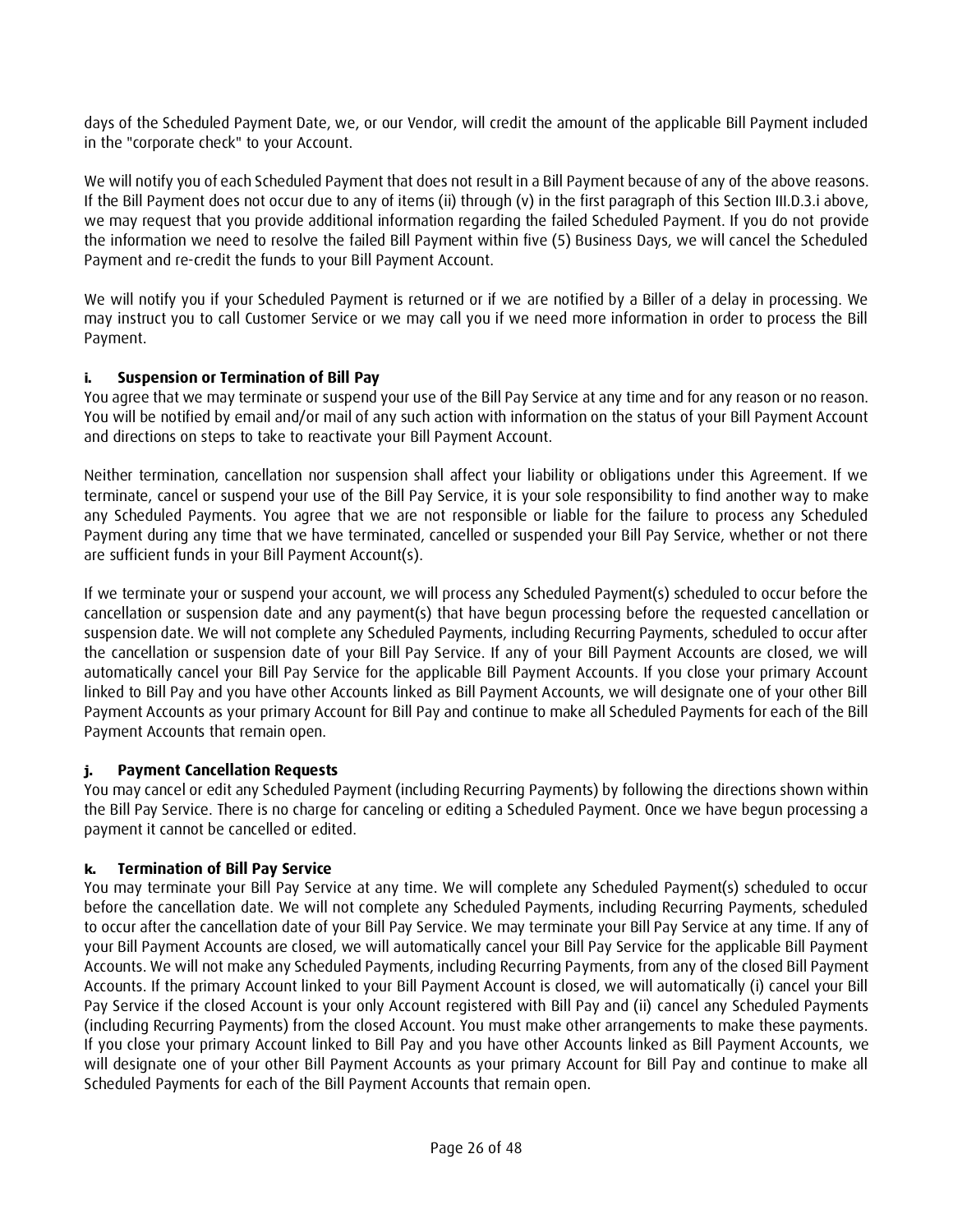# **l. Exception Payments Requests**

You may schedule Exception Payments through the Service. However, we discourage Exception Payments and you schedule them at your own risk. Except as required by applicable law, in no event shall we be liable for any claims or damages resulting from your scheduling of Exception Payments. We have no obligation to research, resolve, or honor any claim resulting from an Exception Payment.

#### **m. Fees and Additional Charges**

Any fees associated with your Accounts continue to apply to the Bill Pay Service. You agree that we may deduct all fees for using the Bill Pay Service and other amounts that you have agreed to pay hereunder with respect to the Bill Pay Service from your Bill Pay Account at the time your Bill Payment is processed.

#### **n. Electronic Bills (eBills)**

The Bill Pay Service includes a feature that electronically presents you with eBills from select Billers. Ebills may not be available from all of your Billers. We provide eBills as a convenience only. You are solely responsible for contacting your Billers directly if you do not receive an eBill or statement. If you elect to activate one of our eBill options, you agree to the following:

- **1. Presentation of eBills.** You will receive eBills from a Biller in connection with Bill Pay only if: (a) you have provided Bill Pay with the name and Account Information of the Biller, (b) the Biller has arranged with us or our Vendor to deliver eBills, and (c) either (i) you affirmatively elect within Bill Pay to receive eBills from the Biller, or (ii) the Biller chooses to send you eBills on a temporary "trial basis." You can elect within Bill Pay to stop receiving eBills from a Biller. Electing to receive eBills, automatically receiving trial eBills, and declining further elected or trial eBills all occur on an individual Biller basis. We do offer an option to opt not to participate in the automatic trial eBill feature for any Biller. When affirmatively electing to receive eBills from a particular Biller, your Biller may present you with terms for your acceptance. We are not a party to such terms.
- **2. Paper Copies of eBills.** If you start receiving eBills from a Biller, the Biller may stop sending you paper or other statements. The ability to receive a paper copy of your statement(s) is at the sole discretion of the Biller. Check with the individual Biller regarding your ability to obtain paper copies of eBills.
- **3. Sharing Information with Billers.** You authorize us to share identifying personal information about you (such as name, address, telephone number, Biller account number) with persons or entities that you have identified as your Billers and which we have identified as offering eBills for purposes of matching your identity on Bill Pay's records and the Biller's records to (a) activate your affirmative request for eBills, and/or (b) confirm your eligibility for "trial basis" eBills. You agree that we may provide the Biller with your email address, service address, or other data specifically requested by the Biller. Providing this information will allow the Biller to match your identity against its records or inform you about the Biller's services and/or bill information. Please review our Privacy Notice and Digital Privacy Policy in order to better understand our commitment to maintaining your privacy, as well as our use and disclosure of your information.
- **4. Information held by the Biller.** We are unable to provide Billers updates or changes to your personal information such as your name, address, phone numbers and email addresses that the Biller holds. You must contact your Biller directly to make any changes to your personal information. It is your responsibility to maintain all usernames and passwords for all Biller websites.
- **5. Activation.** We will notify the Biller of your request to receive eBill information. The presentment of your first eBill may vary from Biller to Biller and may take up to sixty (60) days, depending on the billing cycle of each Biller. It is your responsibility to keep your accounts current with the Biller until we activate your eBill feature. Each Biller reserves the right to accept or deny your request to receive eBills.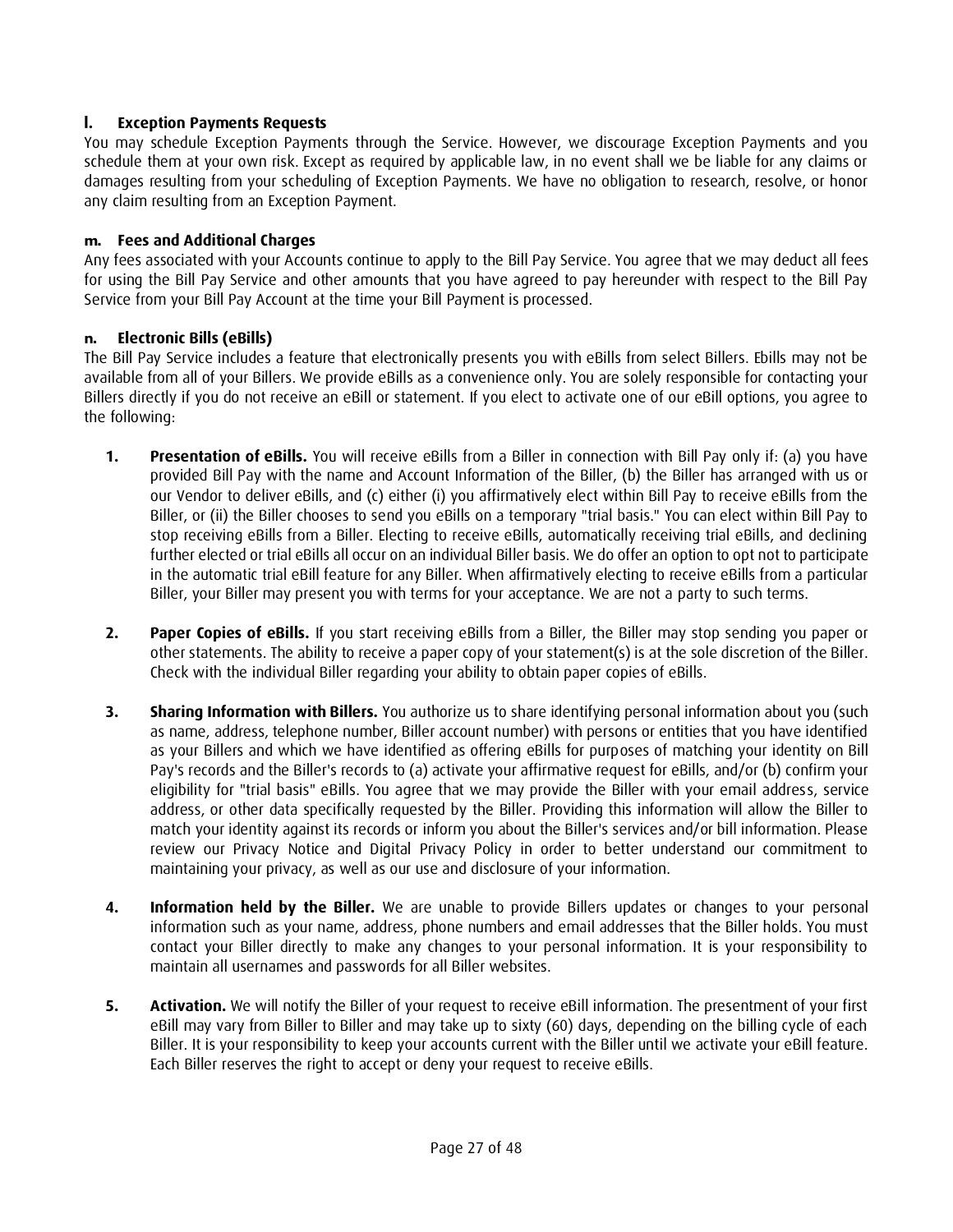- **6. Authorization to obtain bill data.** You authorize us to obtain bill data from your Billers that you have requested to send you eBills, and from your Billers that wish to send you trial eBills. For some Billers, we will ask you to provide us with your user name and password for that Biller. By providing us with such information, you authorize us to use the information to obtain your bill data.
- **7. Notification.** We will attempt to present all of your eBills promptly. In addition to notification within the Service, we may send an email notification to the email address listed for your Account. It is your sole responsibility to ensure that this information is accurate. In the event you do not receive notification, it is your responsibility to periodically logon to Digital Banking and check on the delivery of new eBills. The time for notification may vary from Biller to Biller. You are responsible for ensuring timely payment of all bills.
- **8. Cancellation of electronic bill notification.** The Biller reserves the right to cancel the presentment of eBills at any time. You may cancel eBill presentment at any time. The timeframe for cancellation of your eBill presentment may vary from Biller to Biller. It may take up to sixty (60) days, depending on the billing cycle of each Biller. We will notify your Biller(s) as to the change in status of your Bill Payment Account and it is your sole responsibility to make arrangements for an alternative form of bill delivery. We will not be responsible for presenting any eBills that are already in process at the time of cancellation.
- **9. Non-Delivery of eBill(s).** You agree to hold us harmless should the Biller fail to deliver your eBill or statement(s). You are responsible for ensuring timely payment of all bills. You must request copies of previously delivered bills directly from the Biller.
- **10. Accuracy and dispute of eBills.** We are not responsible for the accuracy of your eBills. We are only responsible for presenting the information we receive from the Biller. You must address and resolve any discrepancies or disputes relating to your eBill directly with the Biller.
- **11. Access to someone else's eBills.** You agree not to use someone else's information to gain unauthorized access to another person's eBill.

This Agreement does not alter your liability or obligations that exist now or in the future between you and your Billers.

# **o. Authorization to Obtain Financial and Other Information**

You agree that we have the right to obtain financial and other information regarding you and your Billing Accounts from any Biller. For example, we may need information to resolve payment posting problems or for verification.

# **p. Biller Limitation**

We will monitor Bill Pay Services for compliance with laws and regulations governing currency transactions and money laundering. We reserve the right to refuse to pay any Biller to which you may direct a Bill Payment or refuse any Scheduled Payment. As required by law, we will notify you promptly if we refuse to pay a Biller designated by you or refuse to make a Scheduled Payment. This notification is not required if you attempt to make a Prohibited Payment under this Agreement or an Exception Payment.

# **q. Frequently Asked Questions about the Bill Pay Service**

You can learn more about the Bill Pay Service by reviewing the Frequently Asked Questions found at: [https://www.bmoharris.com/main/personal/digital-banking/faqs/.](https://www.bmoharris.com/main/personal/digital-banking/faqs/) Among other things, this link includes helpful information about: (i) eligibility requirements; (ii) the current limits on Bill Payment amounts; and (iii) scheduling Bill Payments.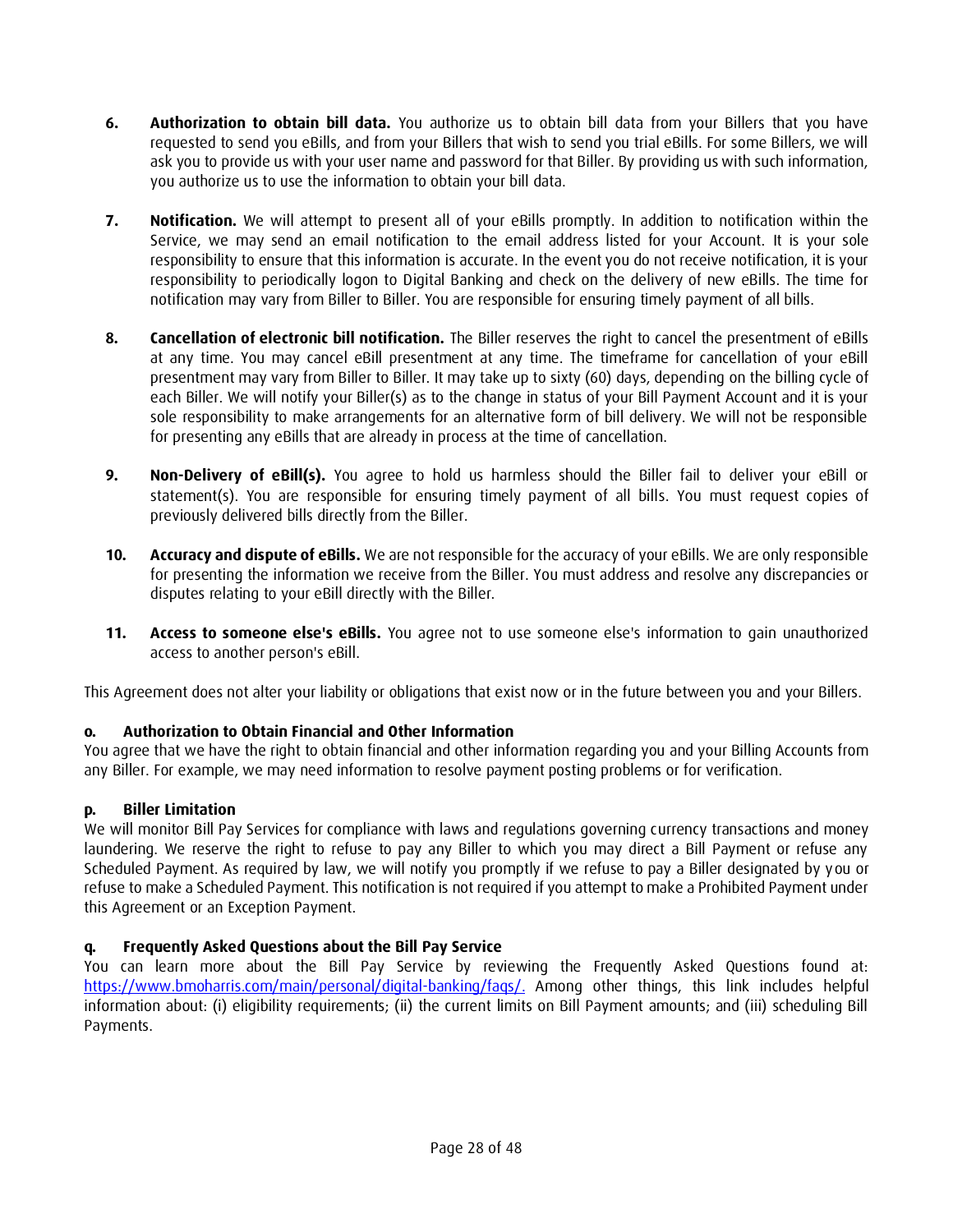### <span id="page-28-0"></span>**E. EXTERNAL TRANSFER, ZELLE® AND OTHER PAYMENT SERVICES, AND BILL PAY SHARED TERMS**

### **1. Third-Party Service Providers ("Vendors")**

We may use one or more third-party service providers (referred to as "Vendors") to act on our behalf in maintaining, servicing and processing payment instructions related to External Transfers, Zelle® and Other Payment Services, and Bill Pay. However, we are the sole party liable to you and any third party for any payments or transfers conducted using External Transfers, the Zelle® and Other Payment Services or Bill Pay. We reserve the right to delegate to Vendors some or all of performance obligations under this Agreement, and to assign to Vendors certain of our rights under this Agreement. The Vendors may have the right to assert that they are third party beneficiaries with respect to certain provisions of this Agreement relating to External Transfers, Zelle® and Other Payment Services and Bill Pay and will be entitled to all the related rights and protections that this Agreement provides to us. We and our Vendors may share with each other information about you and your Accounts for the purpose of providing External Transfers, Zelle® and Other Payment Services and Bill Pay payment services, including sending and receiving payments, obtaining repayment of advances, and paying fees and expenses. All of our Vendors are required to implement appropriate measures to protect the privacy and security of your non-public personal information. Please review our Privacy Notice and Digital Privacy Policy in order to better understand our commitment to maintaining your privacy, as well as our use and disclosure of your information.

### **2. Receipts and Transaction History**

You may view your transaction history by logging into Digital Banking and looking at your External Transfers, Zelle® and Other Payment Services or Bill Pay transaction history.

#### **3. Failed or Returned Payment Instructions**

In using External Transfers, Zelle® and Other Payment Services or Bill Pay, you are requesting that we or our Vendors attempt to make or receive payments for you from or to your Eligible Transaction Account or Bill Payment Account. If a Payment Instruction cannot be completed for any reason associated with your Eligible Transaction Account or Bill Payment Account (for example, there are not sufficient funds in your Account or the Payment Instruction would exceed the credit or overdraft protection limit of your Account), the Payment Instruction may or may not be completed. In certain circumstances, our Vendors may either advance funds drawn on their corporate account or via an electronic debit to fulfill a Payment Instruction, and in such circumstances we may attempt to debit the Eligible Transaction Account or Bill Payment Account multiple times to complete the Payment Instruction. If we are unable to successfully complete the Payment Instruction, you agree that:

- a. You will reimburse us and our Vendor immediately upon demand in the amount of the Payment Instruction if the payment has been delivered but there are not sufficient funds in, or insufficient overdraft credits associated with, your Account to allow the debit processing to be completed;
- b. We may contact you to notify you of the advance and your immediate obligation to repay us but that we have no obligation to do so;
- c. We may debit your Account to recover any such funds advanced;
- d. If you do not immediately repay the amount owed to repay the advanced funds, you agree to also pay any and all collection agency fees and costs and/or attorney fees and court costs;
- e. You may be assessed a late fee equal to one and a half percent (1.5%) of any unpaid amounts plus costs of collection by our Vendors or third-party contractors if the Payment Instruction cannot be debited because you have insufficient funds in your Account, or the transaction would exceed the credit or overdraft protection limit of your Account, to cover the payment (including any advance), or if the funds cannot otherwise be collected from you. The aforesaid amounts will be charged in addition to any nonsufficient fund charges that may be assessed by us, as set forth in your fee schedule from us (including as disclosed within Digital Banking) or your Account Agreement with us. You hereby authorize us and our Vendors to deduct all of these amounts from your designated Account, including by ACH debit; and
- f. We and our Vendors are authorized to report the facts concerning the return to any credit reporting agency.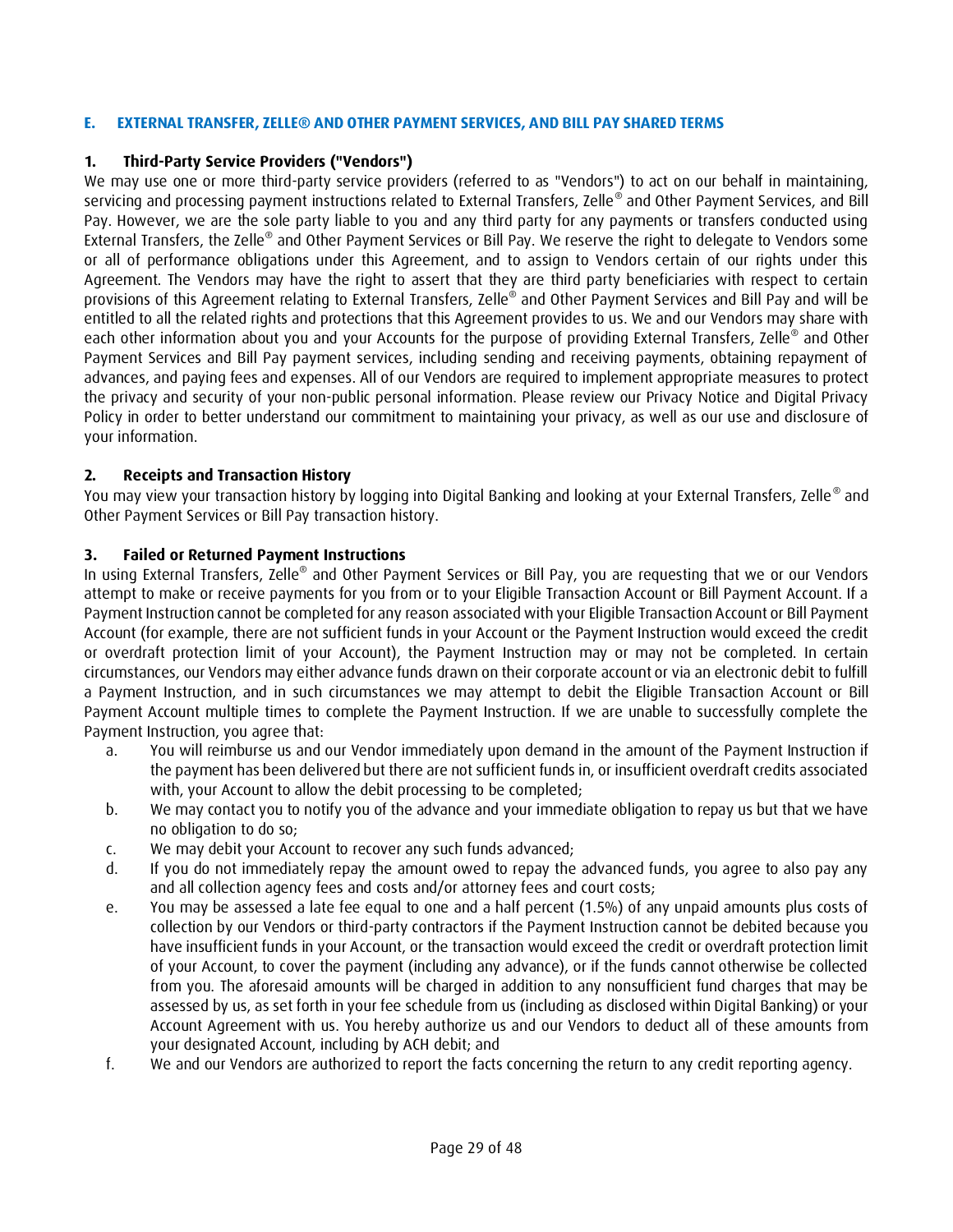# **4. Stop Payments**

If you have a Personal Account, you may request a stop payment for payments you made from your checking Account using a personal check. Our ability to process a stop payment request will depend on if (i) your check has cleared and (ii) we have a reasonable opportunity to act after we receive your stop payment request. If you want to stop a payment that has already been processed, you must contact Customer Service as set forth in Section V.A.2 (Contacting Us; Customer Service) below. You may also be required to present your stop payment request in writing within fourteen (14) days. We will attempt to accommodate your stop payment request, but we are not liable to you for failing to do so. The fee for any stop payment request is described in the disclosure that applies to your Personal Account.

### **5. Privacy of Others**

If you receive information about another person through the Service, you agree to keep the information confidential and only use it for a permitted purpose in connection with the Service.

#### **6. Payment Methods**

We or our Vendors have the sole right to select the Payment Method by which to remit funds on your behalf through the Services, and in the event that your Eligible Transaction Account or Bill Payment Account is closed or otherwise unavailable to us, the Payment Method to return funds to you. These Payment Methods may include, for example, ACH or other electronic payment, paper check or draft payment.

### **7. Taxes**

It is your responsibility to determine what, if any, taxes apply to the transactions you make or receive, and it is your responsibility to collect, report and remit the correct tax to the appropriate tax authority. We are not responsible for determining whether taxes apply to your transaction, or for collecting, reporting, or remitting any taxes arising from any transaction.

#### **8. Information Authorization**

- a. *Mobile Subscriber Information.* You authorize your wireless carrier to disclose to us and our Vendors information about your wireless carrier account, such as subscriber status, payment method and device details, if available, to support identity verification, fraud avoidance and other uses in support of transactions for the duration of your business relationship with us. We may share this information with other companies to support your transactions with us and for identity verification and fraud avoidance purposes.
- b. *Device Data. We* may share certain personal information and device-identifying technical data about you and your devices with third party service providers, who will compare and add device data and fraud data from and about you to a database of similar device and fraud information in order to provide fraud management and prevention services, which may include features such as identifying and blocking access to the applicable service or website by devices associated with fraudulent or abusive activity. Such information may be used by us and our third party service providers to provide similar fraud management and prevention services for services or websites not provided by us. We will not share any information that personally identifies the user of the applicable device with service providers.

#### **9. Intellectual Property**

All marks and logos related to External Transfers, the Zelle® and Other Payment Services and Bill Pay are either trademarks or registered trademarks of us or our licensors. In addition, all page headers, custom graphics, button icons, and scripts are our service marks, trademarks, and/or trade dress or those of our licensors. You may not copy, imitate, or use any of the above without our prior written consent, which we may withhold in our sole discretion, and you may not use them in a manner that is disparaging to us, our licensors, or the Services. Further, you may not display them in any manner that implies our sponsorship or endorsement. All right, title and interest in and to External Transfers, the Zelle® and Other Payment Service and Bill Pay, the portion of the Website through which these Services are offered, the technology related to the Website and these Services, and any and all technology and any content created or derived from any of the foregoing, is our exclusive property or that of our licensors.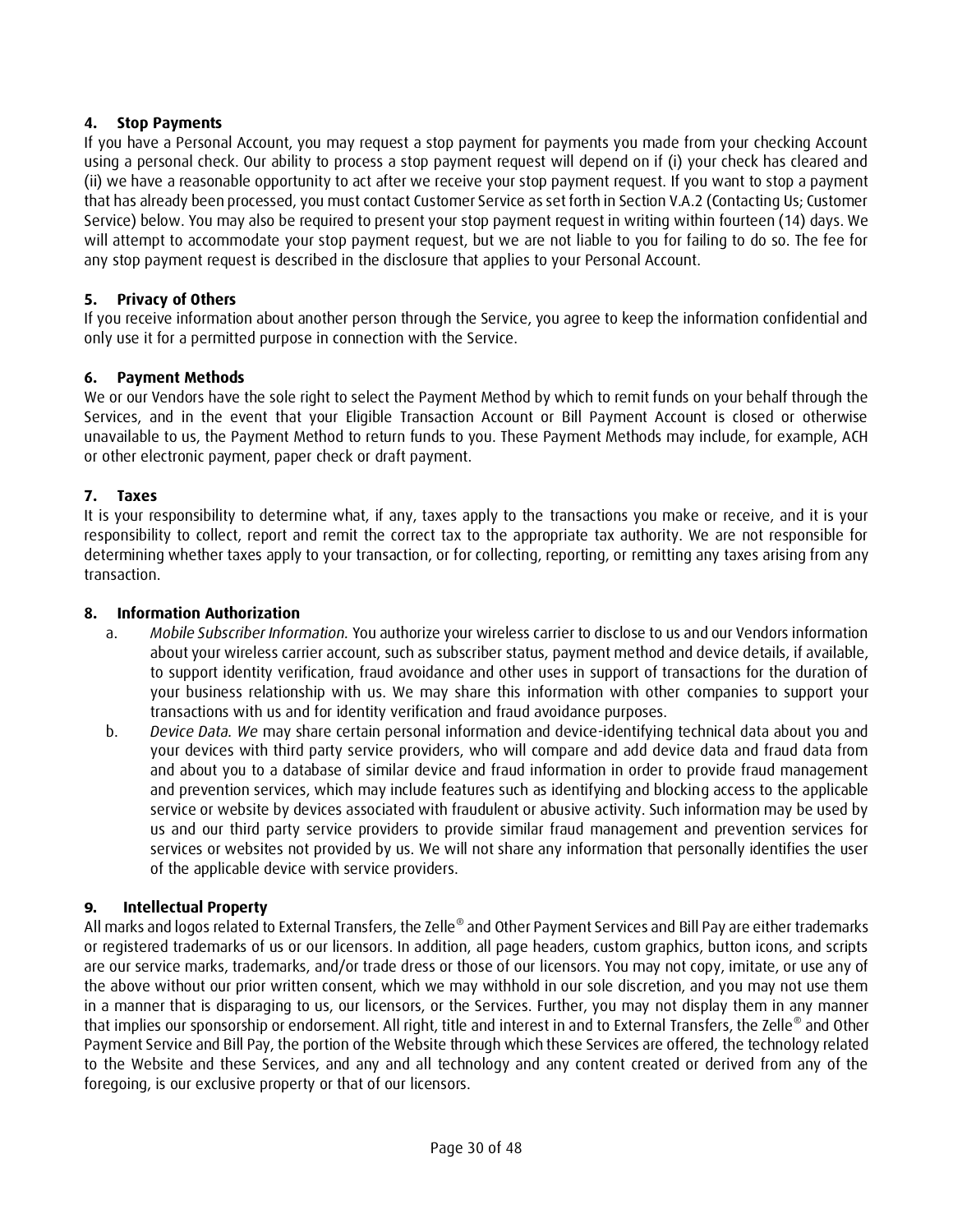# **10. Conflicts**

If any provision of in this Section III.E conflict with any other provision of this Agreement or your applicable Account Agreement, then this Section III.E shall control with respect to any aspect of the Zelle® and Other Payment Services, External Transfers and Bill Pay.

#### **11. Release**

You release us and our Affiliates and Vendors and the respective employees and contractors of each of these, from all claims, demands and damages (actual and consequential) arising out of or connected with any dispute that arises between you and one or more other users of the Website or the applicable Service. In addition, if applicable to you, you waive California Civil Code §1542, which states that a general release does not extend to claims which the creditor does not know or suspect to exist in his favor at the time of executing the release, which if not known by him must have materially affected his settlement with the debtor.

#### <span id="page-30-0"></span>**F. PAYMENTS TO YOUR BMO HARRIS CREDIT CARDS**

#### **1. Description of Service**

You can transfer funds from your BMO Harris Accounts and External Accounts to make payments for eligible credit card Accounts with us. Payments can be made on a one-time or automatic basis. One-time Payments may be scheduled immediately or for a future date. If you set up automatic payments to your credit card Account to occur each billing cycle, the payment may only be established for the minimum amount due or your full statement balance. By setting up automatic payments to your credit card Account, you understand that your payment may vary each billing cycle depending on your credit card Account activity.

#### **2. Making and Scheduling Payments**

By using Digital Banking to make a credit card payment, you authorize us to debit Account or External Account you designate to make the payment from on a one-time or automatic basis for each billing cycle. The amount of the debit will depend upon the payment preference you have selected online. You may select the date that your debit will occur, which may be the payment due date of your billing statement. In the event your payment due date falls on a nonbusiness day, your account will be debited on the next business day.

If you chose to set up automatic payments, we may reduce the amount of your payment when any unscheduled payments or debits have been made after the closing date shown on your billing statement and prior to the next scheduled payment date of your automatic payment. We will not debit your designated account in an amount that would cause your credit card Account to have a credit balance. Any future dated payments cannot exceed your new balance. You must ensure that there are sufficient funds in the Account or External Account you designate to make the payment from on the scheduled payment date. If you have insufficient funds or any electronic payment is returned unpaid for any reason, you may be charged fees based on the terms and conditions of your credit card cardholder agreement.

#### <span id="page-30-1"></span>**G. TOTAL LOOK**

#### **1. Description of Service**

Total Look is a personal financial information management service that lets you retrieve, view, organize and maintain Account Information stored from various websites.

#### **2. Your Accounts Linked Through Total Look**

When you register for Total Look, you represent that (i) you are the sole legal and/or beneficial owner of each account that you request to be linked through Total Look and/or (ii) you have the legal authority to include such account(s) in Total Look (including account(s) held in joint ownership or in trust) and to share Account Information with respect to such account(s). If you are the beneficial owner of an account to be linked through Total Look, you consent to the trustee or other fiduciary sharing all Account Information which you are eligible to receive with us.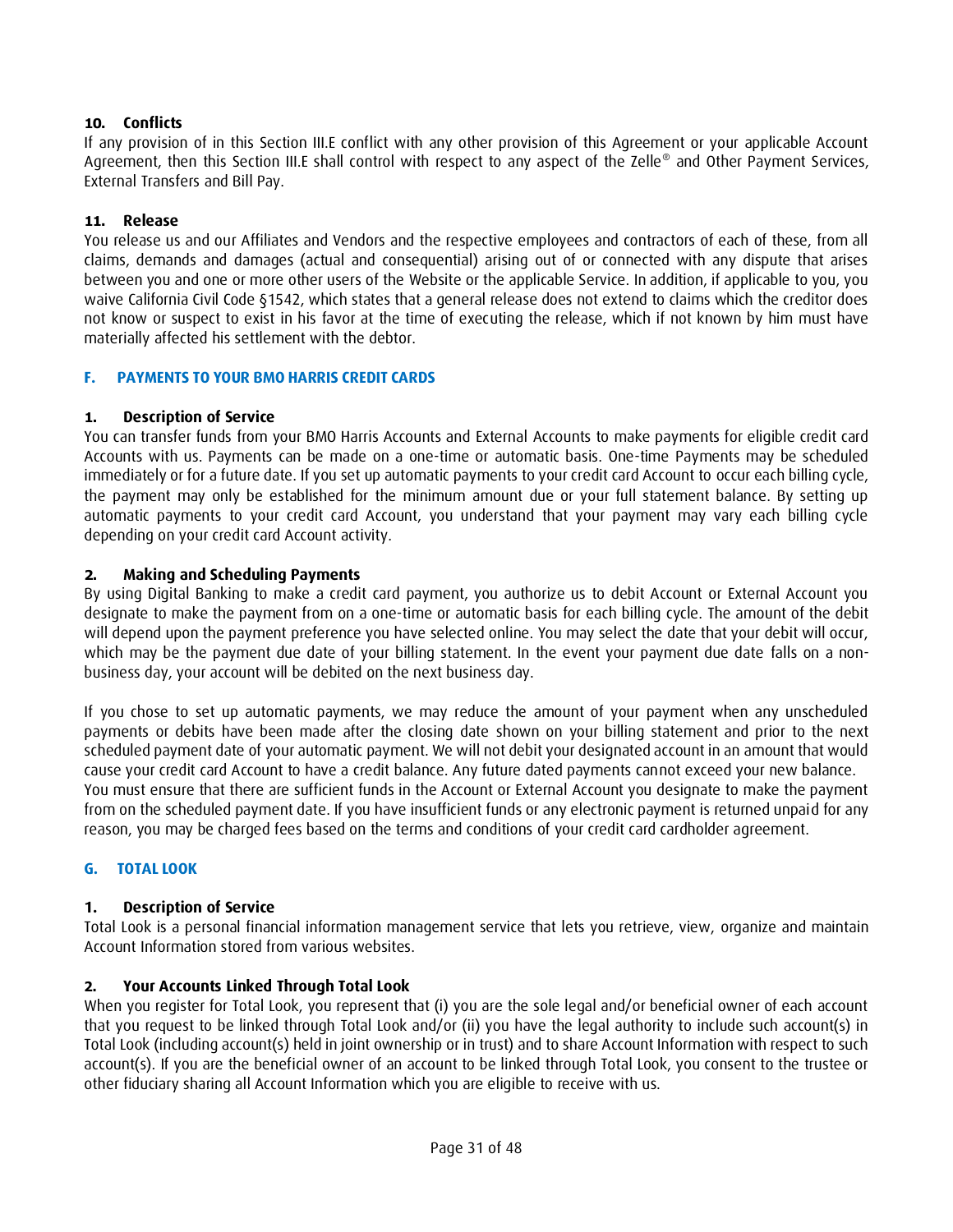# **3. Providing Information**

After registering for Total Look, you will provide us information about the accounts you wish to include in Total Look. Total Look periodically obtains your Account Information from us and third party websites based on the information you have previously provided to us. The Bank and the Vendor that provides Total Look do not have access to the username and passwords you use on other third party websites. You must provide us with the username, passwords or other Security Credentials that you use with third party websites in order to use Total Look.

### **4. Third Party Information, Content, Products and Services**

We provide Account Information available through Total Look for your eligible checking, savings, money market, certificates of deposit, Individual Retirement, Health Savings, mortgage, line of credit, or other loan Accounts that you have with us. Third parties provide all Account Information available through Total Look for non-BMO Harris accounts. We are not responsible for Account Information, products or services provided by third parties, whether at their websites or viewed through Total Look**.** You understand that we do not pre-screen content that is available through Total Look. We have the right, but not the obligation, to refuse, edit, move or remove any content that is available through Total Look, in our sole discretion.

# **5. Not Investment Advice**

The information and content provided through Total Look is for information purposes only. It should not be construed as an offer by us to sell, a solicitation by us to buy, or our recommendation for any security or other investment. You acknowledge that you must perform your own evaluation of any investment based on your investment objectives, financial resources, and risk tolerance. We have no duty or obligation to use third party information provided through Total Look for the purpose of determining the prudence or suitability of any security transactions between you and us or any of our Affiliates or the investment policies or asset allocation for any investment management or fiduciary services that we or any of our Affiliates provide to you. We have no duty or obligation to use such information to update investment prudence or suitability information that we may have on file for you.

# **6. Brokerage Products**

Brokerage products and services are NOT FDIC INSURED,NOT GUARANTEED BY ANY BANK, and MAY LOSE VALUE. Access to affiliated and other brokerage sites are subject to the terms and conditions or agreements with the specific entity. Information displayed through Total Look is not consistent with the requirements of U.S. securities regulations and is not a substitute for confirmations and statements required by SEC, FINRA and MSRB rules.

#### **7. Third Party Accounts**

When you use Total Look to access a third party website you have designated, you grant us and our Vendors, as your true and lawful attorney-in-fact, with full power of substitution and re-substitution, for you and in your name, place and stead, in any and all capacities, to access third party websites, retrieve Account Information, and use your information, for the limited purpose of accessing your accounts and operating Total Look, with full power and authority to do what is required in connection with those activities, to the full extent that you could do in person.

You represent that you are a legal owner of or otherwise are legally authorized on the accounts at third party websites which you include in Total Look and that you have the authority to (i) designate the Bank as your agent, (ii) use Total Look and (iii) give us your passwords, usernames, and all other information you provide. YOU AGREE AND ACKNOWLEDGE THAT WHEN WE ACCESS AND RETRIEVE INFORMATION FROM A THIRD PARTY WEBSITE, WE ACT AS YOUR AGENT, AND NOT THE AGENT OR ON BEHALF OF THE THIRD PARTY. We have no responsibility for transactions and inquiries that you initiate at any third party website. You agree to comply with the terms and conditions of non-BMO Harris accounts that you include in Total Look. You agree to direct any disputes or questions about any transaction on any third party website to the account provider. The owners and operators of third party websites are entitled to rely on the authorizations, agency and power of attorney that you have provided above. The balances that we display on Total Look reflect the most recent refresh and may not be accurate if a refresh was not successfully completed or the information obtained during the refresh from the third party is otherwise not accurate or current.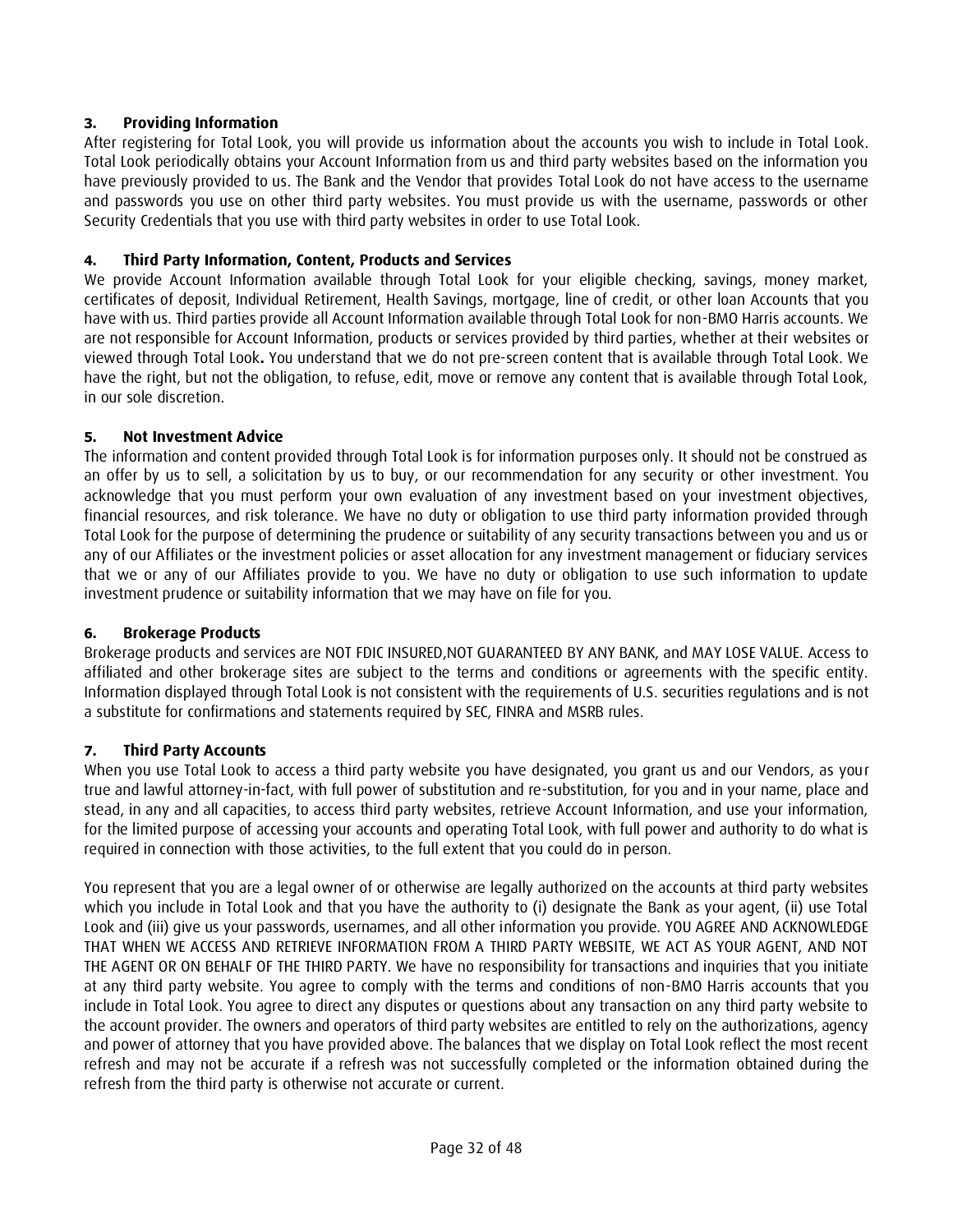Alert Notifications include both Security Alerts that we may send automatically and Account Notifications that you can sign up to receive for eligible Accounts. You cannot opt out of receiving Security Alerts. Examples of Security Alerts include notice of: (i) a password change for Digital Banking, (ii) Paperless Statement availability, (iii) Internal Transfer failures, (iv) potentially fraudulent activity and (v) verification requests. You will receive Account Notifications only if you set up alerts in Digital Banking. Examples of Account Notifications that you can elect to receive include notice of: (i) successful Internal Transfers, (ii) loan Account payments due and (iii) Account balances below thresholds you set.

You agree that we are not responsible for your failure to timely receive Alert Notifications due to Circumstances Beyond Our Control. We cannot guarantee the delivery or accuracy of Alert Notifications. You agree that we are not liable for any delays, delivery failures, and deliveries of misdirected Alert Notifications or errors in the content of Alert Notifications. We are not liable for any actions you or any third party take or fail to take in reliance on an Alert Notification.

You understand and agree that we will send you unencrypted Alert Notifications. The Alert Notifications may include your name and Account Information, including, for example, balance, Biller names, or transaction amounts. We reserve the right to terminate Alert Notifications at any time without prior notice to you.

For more information about Security Alerts and Account Notifications, including, among other things, what Accounts are eligible, your delivery options and how to set up Account Notifications, please see the Frequently Asked Questions found at: [https://www.bmoharris.com/main/personal/digital-banking/faqs/.](https://www.bmoharris.com/main/personal/digital-banking/faqs/)

# <span id="page-32-0"></span>**I. CARD MONITOR AND ALERTS**

# **1. Card Monitor for Credit, Debit or ATM Cards**

Card Monitor allows you to: (i) control the use of your debit or ATM card from your Eligible Mobile Device in real-time and (ii) receive instant notifications on your Eligible Mobile Device when your credit, debit or ATM card is used in certain ways. You can set various Debit Card Controls to, among other things, activate or deactivate your debit or ATM card or restrict card usage to specific merchant types, transaction types, geographic regions and dollar amount thresholds. You can also sign up for Card Alerts to receive notifications when your credit, debit or ATM card is used: (i) by merchant type or transaction type, (ii) above a threshold amount that you set or (iii) for international purchases. For credit card Accounts, you may also choose to receive Card Alerts via email, and notify you of Account balance or payment activity.

# **2. Terms Specific to Card Alerts**

You understand and agree that:

- a. Card Alerts may not be sent on a "real time" basis, but instead may be sent at the next scheduled delivery time after the specified transaction event occurs;
- b. We reserve the right to change the delivery methods available, frequency or timing of Card Alerts at any time, without prior notice to the extent allowed by law;
- c. Card Alerts are not intended to replace your account statements or any other Communications we may provide to you regarding your Account;
- d. If you elect to receive Card Alerts through Mobile Banking, you must safeguard your Eligible Mobile Device and not hold us responsible if a third party views or hears any Card Alert we initiate;
- e. Card Alerts are provided as a convenience for you and we have no obligation to initiate any particular Card Alert, even if you have expressly requested one;
- f. We have no responsibility to you for not sending a Card Alert you have requested or for sending such request in an untimely manner;
- g. You will not receive our Card Alerts sent to your Eligible Mobile Device if the device is turned off, the Mobile App is deleted from your Eligible Mobile Device, or your Eligible Mobile Device is otherwise incapable of receiving Card Alerts; and
- h. We are not responsible for any failures on the part of your telecommunications or Internet provider to properly enable your receipt of Card Alerts.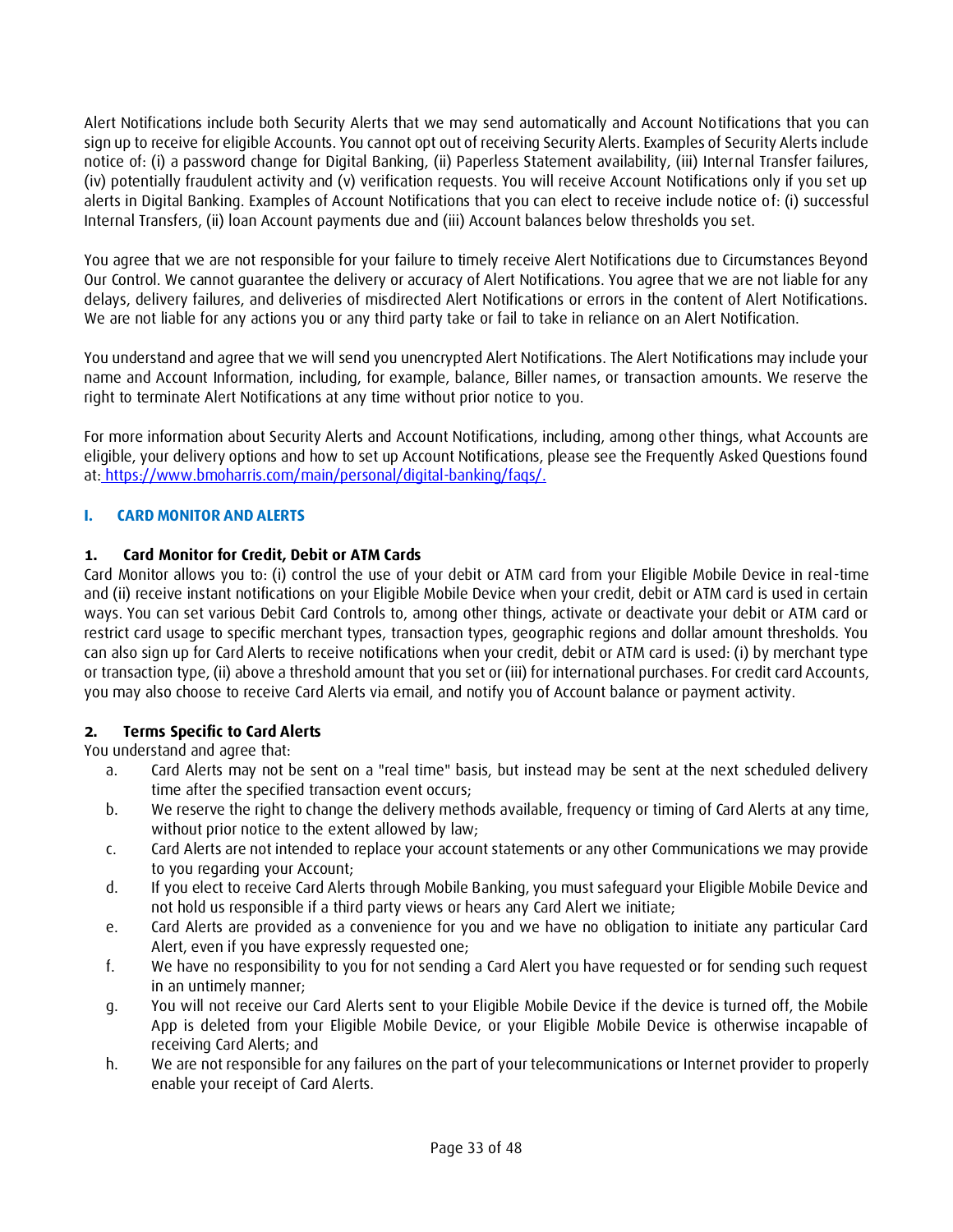# **3. Terms Specific to Debit Card Controls**

You understand and agree that: 1) Debit Card Controls are not intended to replace your Account statements or any other Communications regarding your Account; 2) Debit Card Controls do not eliminate your duty to examine Account statements; 3) Debit Card Controls do not eliminate your responsibility for any transaction that you, or someone that you have provided your debit or ATM card information to, authorize; 4) the procedures for handling Unauthorized Transactions, and your liability for such Unauthorized Transactions, are set forth in your deposit Account Agreement; and 5) the only Debit Card Control that will block preauthorized Recurring Payments is the "Auto-Pay" Control. None of the other available Debit Card Controls apply to Recurring Payments. If you elect to disable your debit or ATM card for use as a Debit Card Control, all card transactions except for Recurring Payments will be blocked until you re-enable your card in Mobile Banking. Debit Card Controls may only be set up and managed through Mobile Banking.

# **4. Additional Terms**

You may not be able to enroll in Card Monitor if your Account is not in good standing. We make no promise to you that enrollment in Card Monitor will reduce the chance of fraud or misuse of your Account. Card Monitor is subject to any limits that we may periodically set, including limits on the number of Card Alerts we may send, types of Debit Card Controls you may enable, or limits upon cardholders who may enroll as well limits on Card Monitor functionality. We do not control merchant type or transaction type categories, which are defined by the payment processing network. We may suspend or terminate Card Monitor at any time. Not all Card Monitor features may be available for all cardholders or Accounts.

Our Card Alerts and Debit Card Controls are largely based on transaction information passed to us by payment networks and merchants. We generally do not verify the accuracy of this information. If such information is inaccurate, not consistent with an aspect of the transaction or not received by us in a timely manner, it may cause us to improperly send or not send a Card Alert or apply or not apply a Debit Card Control. For example, if you set a Debit Card Control to limit the use of your debit card to merchants in Illinois, we may permit your card to be used at a merchant in California if the transaction information for some reason reflects an Illinois address for the merchant. We have no responsibility to you when we send or do not send a Card Alert or apply or do not apply a Debit Card Control based on our reliance on transaction information provided to us (or provided to us late) by a merchant or card network.

Since Card Alerts and Debit Card Controls may be triggered by transactions *(e.g.,* a suspicious overseas purchase), we may initiate Card Alerts very late at night or very early in the morning. Account Information sent to you through Card Alerts or Debit Card Controls may not reflect transactions that we have not fully processed or posted and may be delayed due to systems or service outages, technology failures or system capacity limitations.

# **5. Frequently Asked Questions about Card Monitor**

For additional information about the Card Monitor Service, please see the Frequently Asked Questions found at [https://www.bmoharris.com/main/personal/digital-banking/faqs/.](https://www.bmoharris.com/main/personal/digital-banking/faqs/) Among other things, this includes helpful information on how to enroll or un-enroll a credit, debit or ATM card in Card Monitor, the types of Debit Card Controls and Card Alerts currently available and how to set them up.

# <span id="page-33-0"></span>**J. PAPERLESS STATEMENTS**

You may elect to suppress paper Account statements and receive periodic Account statements in electronic form only by selecting "Paperless Statements" for eligible Accounts through your Digital Banking preferences. In such case, we will make your periodic Account statements for each selected Account available through Digital Banking and you will no longer receive paper statements in the mail.

We may advise you that Paperless Statements are available to review by: (i) sending you information by email; (ii) displaying a notice on your Eligible Mobile Device; or (iii) sending you a Secure Message. You may withdraw your consent to suppress paper Account statements and receive Paperless Statements only by calling us at the Contact Number or by changing your preferences within Digital Banking. Changing your statement preferences may result in a fee or change in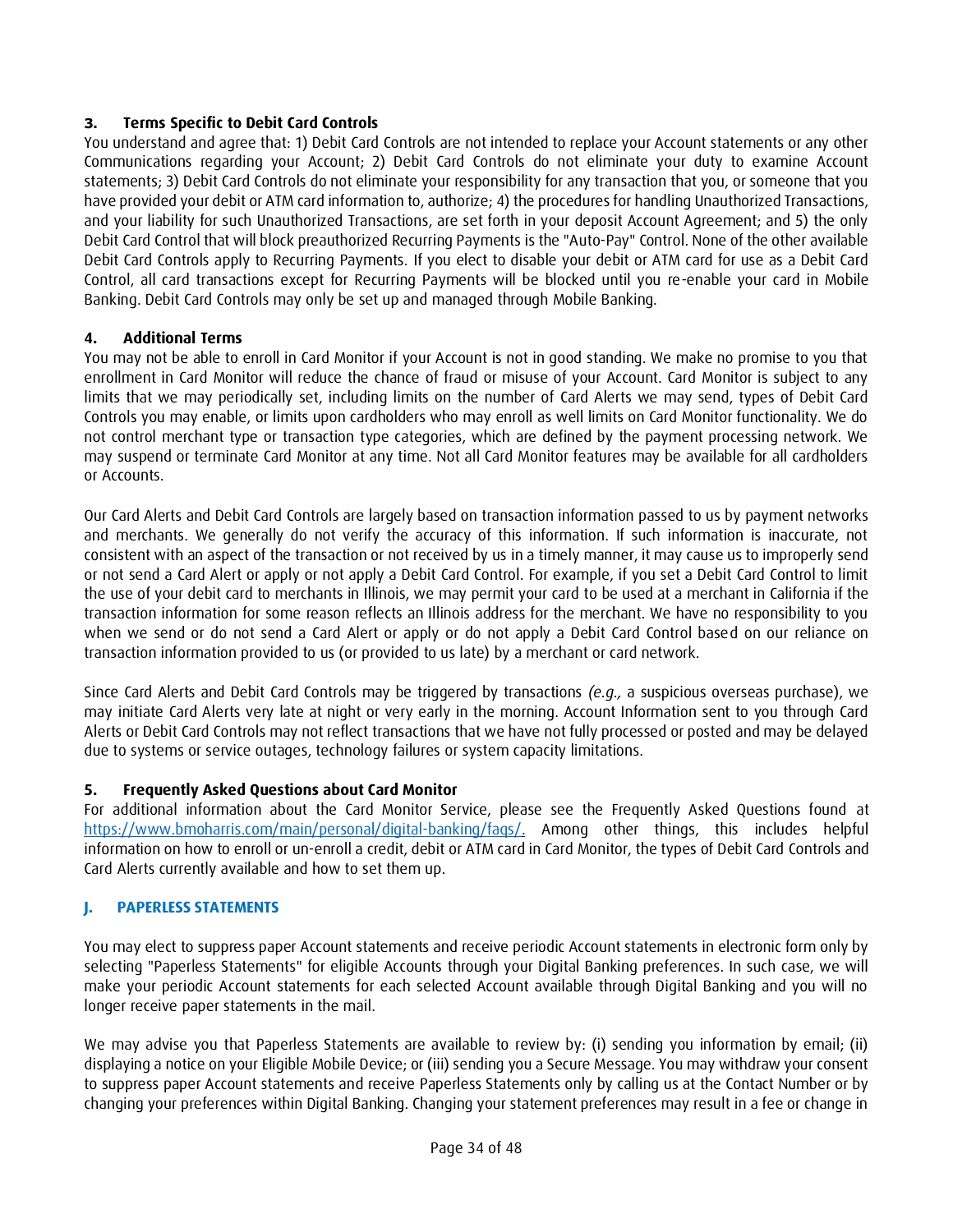fee for some Accounts. Please refer to your Account Agreement and/or applicable product disclosure for additional information.

# <span id="page-34-0"></span>**IV. UNAUTHORIZED TRANSACTIONS**

### <span id="page-34-1"></span>**A. FOR PERSONAL ACCOUNTS**

### **1. Consumer Liability for Unauthorized Transactions**

If you have a Personal deposit Account the procedures for handling Unauthorized Transactions, and your liability for such transactions, are set forth in Sections 5 and 7.M of your Account Agreement. You may also be eligible for the Digital Banking Guarantee if your Unauthorized Transaction meets the terms and conditions for eligibility provided in Section IV.A.3 below.

The Services may allow you to access one or more loan Accounts with BMO Harris. With line of credit Accounts, you may be liable for the unauthorized use of your loan Account. Please refer to your loan Account Agreement for further information.

### **Please call our Contact Number AT ONCE if you believe your Security Credentials have been lost or stolen. Telephoning is the best way to minimize your losses.**

### **2. Resolving Errors or Problems**

- a. If you think your deposit Account statement is wrong or if you need more information about a transfer listed on the statement, contact us by any of the methods listed in Section V.A.2 (Contacting Us; Customer Service) as soon as you can.
- b. If you think there is an error on your loan Account statement, please refer to your Account Agreement for the procedures to notify us.
- c. Please note that if you do not notify us in writing and in accordance with the procedures set forth in your Account Agreement, we may not be required to investigate any potential errors or provide provisional credit to your Account.

### **3. Digital Banking Guarantee**

If you have a Personal Account, you are entitled to certain protections under federal law, described in your Account Agreement.

The Bank provides Personal Account Owners with certain additional protections beyond the requirements of federal law that apply to your Digital Banking transactions. We will pay you the full amount of an Unauthorized Transaction that occurs through Digital Banking, subject to the limitations provided below (the "Digital Banking Guarantee"). The Digital Banking Guarantee does not apply to an Unauthorized Transaction if:

- a. You have not notified us within two (2) Business Days of (i) discovering an Unauthorized Transaction from your Personal Account, (ii) losing your Security Credentials, or (iii) believing that an unauthorized person has access to your Security Credentials;
- b. You provided your Security Credentials to another person or allowed another person to access Digital Banking; or
- c. You failed to keep your Security Credentials, your computer, Eligible Mobile Device or computing session/internet access secure.

For purposes of this Section the term "secure" includes, but is not limited to, (i) maintaining appropriate passwords and other security measures for personal computers, Eligible Mobile Devices and Internet access and (ii) storing Security Credentials, personal computers or Eligible Mobile Devices in a protected manner so as to prevent access by unauthorized persons.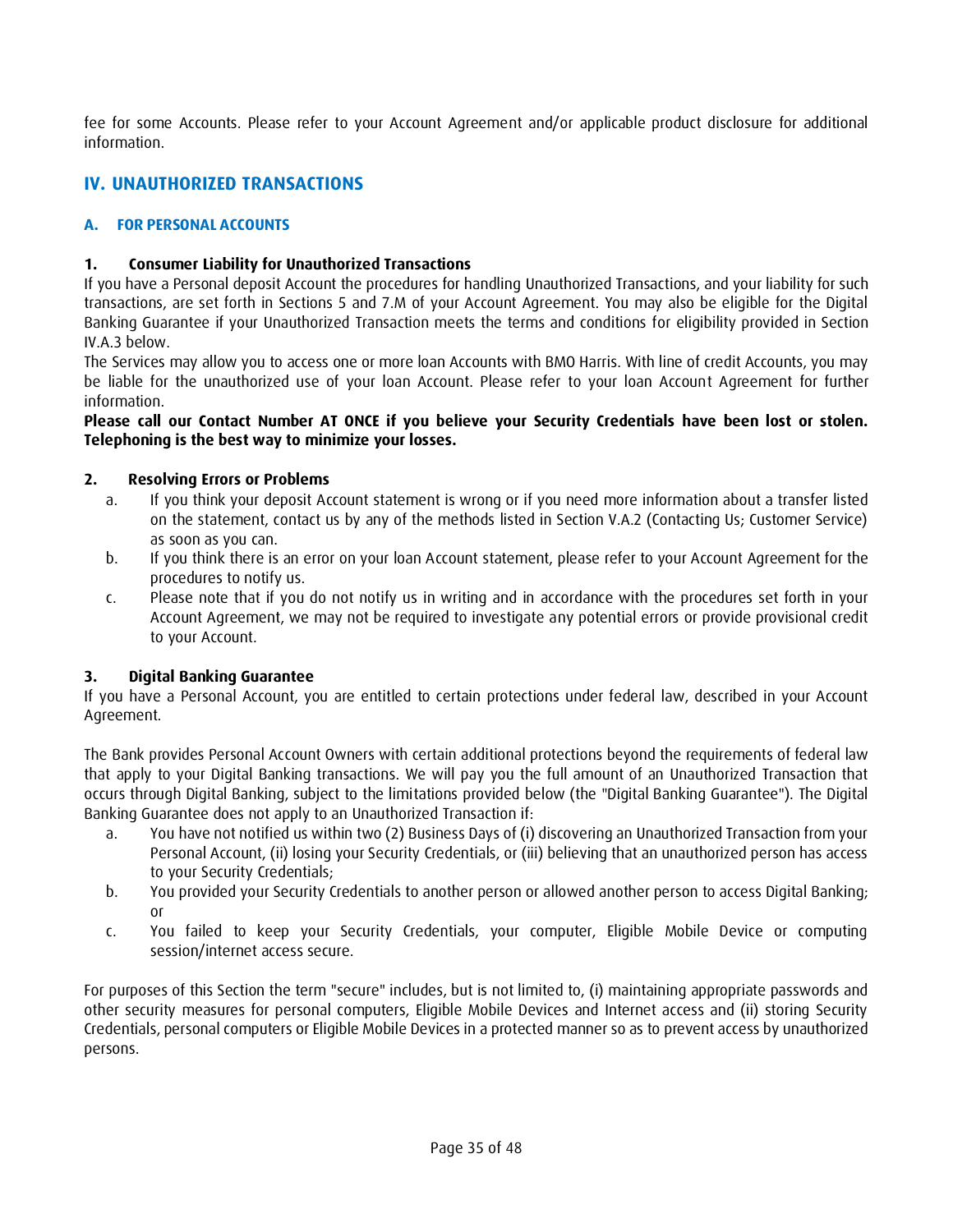### <span id="page-35-0"></span>**B. FOR BUSINESS ACCOUNTS**

### **1. Acknowledgment of Commercially Reasonable Security Procedures**

When you use the Services for Business Accounts, you agree that this Agreement sets forth security procedures for electronic banking transactions that are commercially reasonable. You consent to all actions that we take when we receive any instruction that uses your Security Credentials.

### **2. Unauthorized Transactions — Limitation of Liability for Business Accounts**

WE WILL HAVE NO LIABILITY TO YOU FOR ANY UNAUTHORIZED TRANSACTION WHERE YOUR SECURITY CREDENTIALS ARE USED IN THE TRANSACTION AND THE TRANSACTION OCCURS BEFORE YOU HAVE NOTIFIED US OF POSSIBLE UNAUTHORIZED USE AND WE HAVE HAD REASONABLE OPPORTUNITY TO ACT ON THAT NOTICE. YOU ASSUME THE ENTIRE RISK FOR THE FRAUDULENT, UNAUTHORIZED OR OTHERWISE IMPROPER USE OF YOUR SECURITY CREDENTIALS. We are entitled to rely on the genuineness and authenticity of all instructions that we receive when accompanied by required Security Credentials, and to act on such instructions.

If we fail or delay in making a transaction, pursuant to your instructions, or if we make a transaction in an erroneous amount which is less than the amount in your instructions, unless otherwise required by law, our liability is limited to interest on the amount which we failed to timely make, calculated from the date on which the transaction was to be made until the date it was actually made or you canceled the instructions. We may pay such interest either to you or the intended recipient of the transaction, but in no event will we be liable to both parties, and our interest payment to either party will fully discharge any obligation to the other.

If we make a transaction in an amount that exceeds the amount in your instructions, or if we permit an Unauthorized Transaction after we have had a reasonable time to act on a notice from you of possible unauthorized use as described above, unless otherwise required by law, our liability will be limited to a refund of the amount erroneously paid or transferred, plus interest from the date of the Unauthorized Transaction to the date of the refund, but in no event to exceed thirty (30) days' interest. If we become liable to you for interest compensation under this Agreement or applicable law, interest will be calculated based on the average federal funds rate at the Federal Reserve Bank in the district where the Bank is headquartered for each day interest is due, computed on the basis of a 360-day year.

UNLESS OTHERWISE REQUIRED BY LAW, IN NO EVENT WILL WE BE LIABLE TO YOU FOR SPECIAL, INDIRECT OR CONSEQUENTIAL DAMAGES INCLUDING, WITHOUT LIMITATION, LOST PROFITS OR ATTORNEYS' FEES, EVEN IF WE ARE ADVISED IN ADVANCE OF THE POSSIBILITY OF SUCH DAMAGES.

#### **3. Resolving Errors and Concerns**

If you have any questions about the Services or your Business Accounts, contact us by any of the methods listed in Section V.A.2 below (Contacting Us; Customer Service). If you have questions about electronic transaction or payments or if you think that your statement is wrong or you need more information about a transaction listed on the statement, contact us immediately by telephone, electronically or in writing as specified above. **We must hear from you no later than thirty (30) days after we provided or otherwise made available to you the first statement on which the problem or error appeared.** Failure to timely notify us will preclude you from being able to assert a claim. Any errors reported will be investigated by us and we will advise you of the results of our investigation.

# <span id="page-35-1"></span>**V. OTHER TERMS AND CONDITIONS**

#### <span id="page-35-2"></span>**A. CHANGES TO YOUR CONTACT INFORMATION; CONTACTING US; CUSTOMER SERVICE**

#### **1. Changes to your Contact Information**

It is your sole responsibility to provide current and accurate contact information (including your name, address, phone number, and email address) to us. You must promptly provide updated your contact information to us if it changes. If your internet service provider alerts us that the email address that you provided to us is invalid, we reserve the right to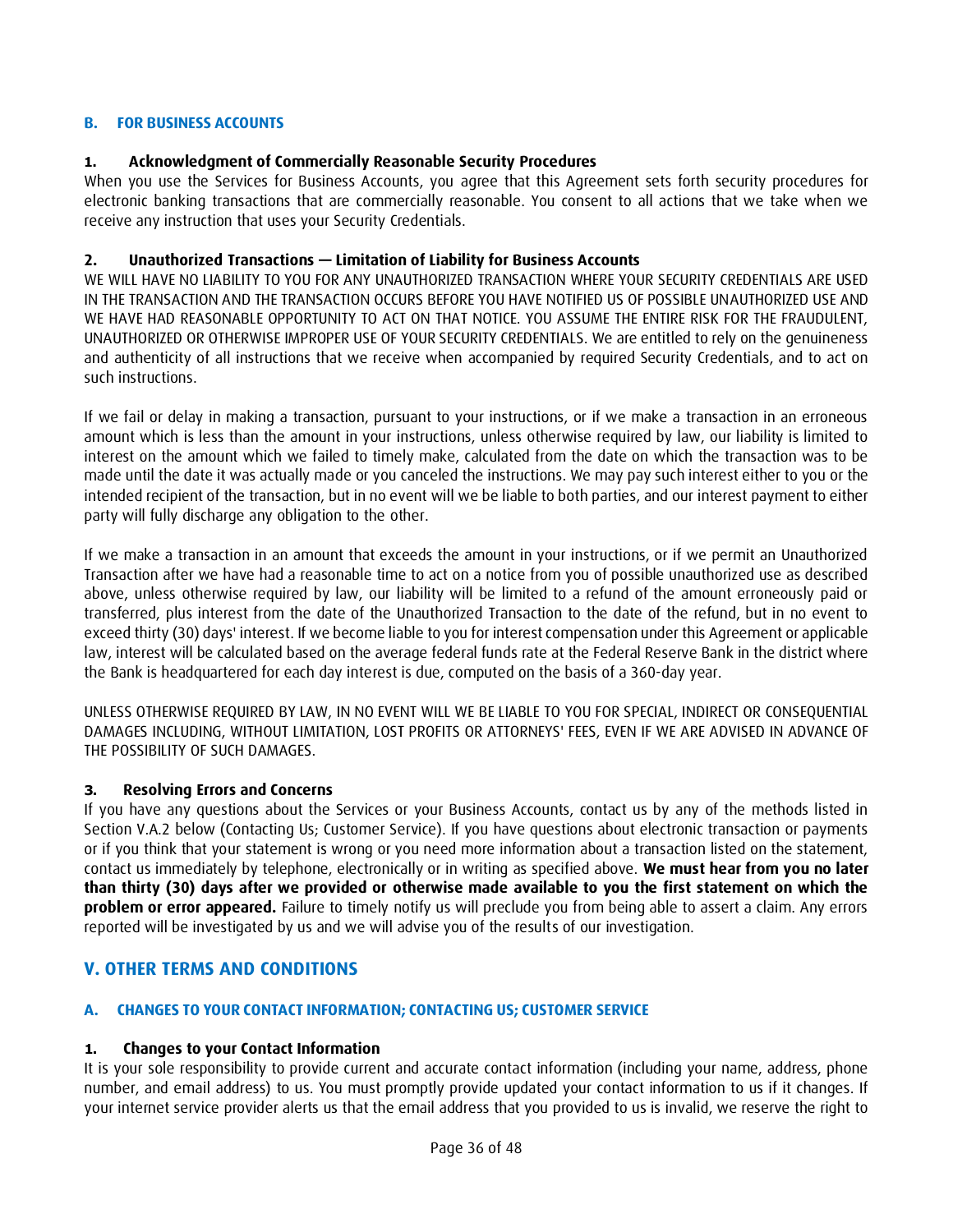stop sending Alert Notifications and other notices to that email address. We will, however, continue to send you certain notifications through Secure Messaging.

# **2. Contacting Us; Customer Service**

You may send a message through Secure Messaging to contact us about inquiries, maintenance or other issues. E-mail may not be a secure method of communication; therefore, we recommend you do not contact us by e-mail. There may be times when you need to speak with someone immediately (especially, to report possible fraudulent activity or lost or stolen Security Credentials). In those cases, please contact us twenty-four (24) hours a day, seven (7) days a week, except for select holidays, by calling our Contact Number. For other non-urgent issues, you may also write to us at BMO Harris, P.O. Box 94019, Palatine, IL 60094-4019.

# <span id="page-36-0"></span>**B. CUSTOMER COMMUNICATION**

You agree that we may contact you at any email address, telephone number (including wireless, landline and VOIP numbers), and address that you give to us or that we obtain from a third party, the Services, your Accounts or any other agreement or transaction you may now have or may in the future establish or conduct with us. By providing us with any wireless, cellular or mobile phone number or email address, you authorize us and our Vendors to contact you about your Accounts or the Services using any of the following methods: (i) text messaging systems, (ii) automatic telephone dialing systems, or (iii) artificial or prerecorded voice message systems.

You agree that we may send messages to you through your wireless provider and that your wireless provider is acting as your agent when sending and receiving messages. You acknowledge that anyone who can access your messages may hear the voice messages we leave you or read the text messages we send you, and you agree that we will have no liability if anyone accesses such messages. You expressly authorize us to monitor and record your calls with us. You represent to us that you are the owner and/or primary user of any telephone number or email address you provide to us, and agree that you will notify us if this is no longer true.

For Zelle® and Other Payment Services, you consent to the receipt of emails or text messages from other Users that are sending you money or requesting money from you, and from other Network Financial Institutions or their agents regarding the Zelle® Payment Services or related transfers between Network Financial Institutions and you.

# <span id="page-36-1"></span>**C. PROHIBITED USES OF THE SERVICES**

You agree that you are solely responsible for complying with all applicable laws, statutes, ordinances, and regulations in all of your activities, including your use of the External Transfers, Zelle® and Other Payment Services and Bill Pay services, regardless of the purpose of the use, and for all communications you send through the Services. We and our Vendors have the right but not the obligation, to monitor and remove communications with content that we find in our sole discretion to be objectionable in any way.

The following types of payments are prohibited ("Prohibited Payments") through External Transfers, Zelle® and Other Payment Services, and Bill Pay, and we have the right, but not the obligation, to monitor for, block, cancel, and/or reverse such payments:

- a. Payments to or from persons or entities located in prohibited territories (including any territory outside of the United States);
- b. Payments that violate any law, statute, ordinance or regulation,
- c. Payments that violate the terms of this Agreement,
- d. Payments that impose an unreasonable or disproportionately large load on our infrastructure,
- e. Tax payments, court ordered payments (including court-ordered amounts of alimony or child support), fines, payments to loan sharks or for gambling debts or payments otherwise prohibited by law,
- f. Transactions that would result in payments to beneficiaries listed on the Specially Designated National lists from the U.S. Department of Treasury, or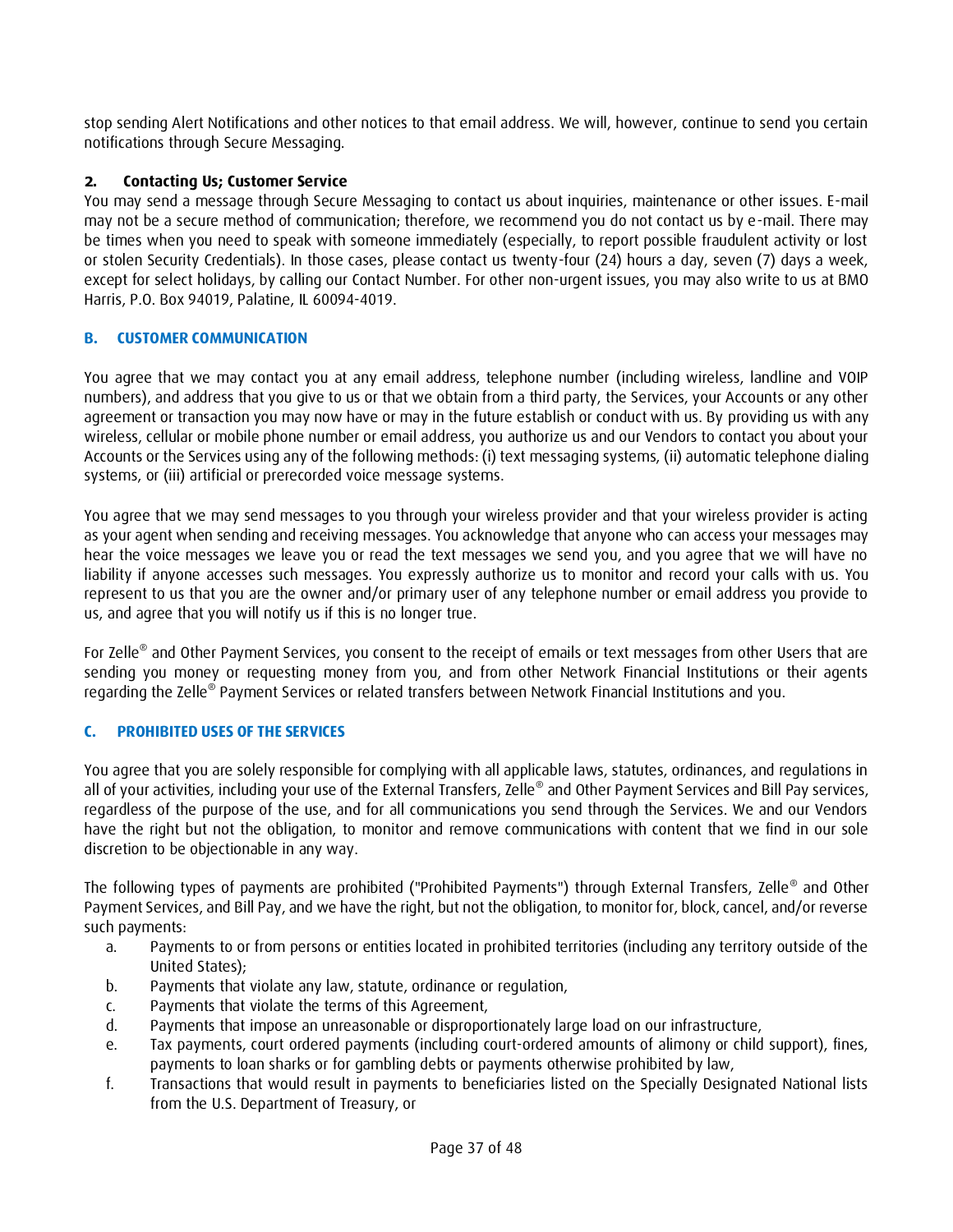g. Payments that would violate (or cause BMO Harris Bank to violate) any economic sanctions laws or regulations of the United States, including those issued by the Office of Foreign Asset Control of the U.S. Department of the Treasury, Executive Order of the President, or a directive of the U.S. Department of Treasury.

Except as required by applicable law, in no event are we or our Vendors liable for claims or damages resulting from your scheduling of Prohibited Payments. We have no obligation to research or resolve any claim resulting from a Prohibited Payment. Research and resolution for misapplied, mis-posted or misdirected Prohibited Payments is your sole responsibility. We encourage you to provide notice to us by the methods described in Section V.A.2 (Contacting Us; Customer Service) above of any violations of this Agreement generally.

# <span id="page-37-0"></span>**D. EQUIPMENT AND SOFTWARE REQUIREMENTS**

You will need a computer and internet browser that meets our current minimum requirements to use Digital Banking. These requirements can be found at [www.bmoharris.com/us/about/security-center/how-we-protect-you/secure](http://www.bmoharris.com/us/about/security-center/how-we-protect-you/secure-browsing)[browsing.](http://www.bmoharris.com/us/about/security-center/how-we-protect-you/secure-browsing) You must obtain, install, maintain, and operate all software and hardware or other necessary equipment to access and use the Services, including for example, an Internet service provider, current Internet browsers, the best commercially available encryption, anti-virus and Internet security software ("Systems"). We will not be responsible for any failure or errors resulting from the malfunction of your equipment. You are responsible for any and all Internet service provider fees and any associated communication service provider charges. You agree that we can make periodic changes to our equipment and software requirements that do not materially change your ability to access or retain federally required disclosures.

### <span id="page-37-1"></span>**E. LIMITATIONS ON OUR LIABILITY**

#### **1. Access**

In the event of a system failure or interruption, your data may be lost or destroyed. You are responsible for verifying the accuracy and completeness of any transaction affected by system failure or interruption and you assume the risk of loss of your data. We are not liable for failure to provide access or for interruptions in access to the Services due to a system failure or due to Circumstances Beyond Our Control.

# **2. Your Systems Including Computer Equipment and Software.**

You understand that there are risks when you use open networks such as the internet including security, corruption, transmission

error and access availability. You expressly assume these risks even if we or our service provider provides internet access to you. We are not responsible for any error, problem, damages or other loss you may suffer due to malfunction or misapplication of your Systems including your Internet service provider. You agree that we are not liable to you even if we provide you with personal financial management or other software, or any equipment you may use (including your telecommunications facilities or computer hardware) to access or communicate with us.

# **3. Aggregation Services**

If you choose to share your Security Credentials and/or Account Information with an Aggregator or other third party, you acknowledge and agree that (i) we are not responsible for helping the Aggregator or third-party in any way and are not responsible for the information retrieved by the Aggregator or third-party; (ii) we are not responsible for any losses that may result from your sharing your Security Credentials, using the Aggregation Service; (iii) you are responsible to review the security and privacy standards of the Aggregator or third-party and to determine what your liability will be in connection with the Aggregation Service; (iv) you will change your Security Credentials immediately when you end the Aggregation Service; and (v) we have the right to prevent Aggregators or third-parties from accessing your Accounts.

# **4. General Limitations on Liability**

WE, INCLUDING OUR AFFILIATES, AGENTS, AND VENDORS ARE NOT RESPONSIBLE FOR ANY LOSS, DAMAGE OR INJURY OR FOR ANY DIRECT, INDIRECT, SPECIAL, INCIDENTAL PUNITIVE, EXEMPLARY, OR CONSEQUENTIAL DAMAGES, INCLUDING LOST PROFITS, ARISING FROM OR RELATED TO THE EQUIPMENT, BROWSER AND/OR THE INSTALLATION OR MAINTENANCE THEREOF,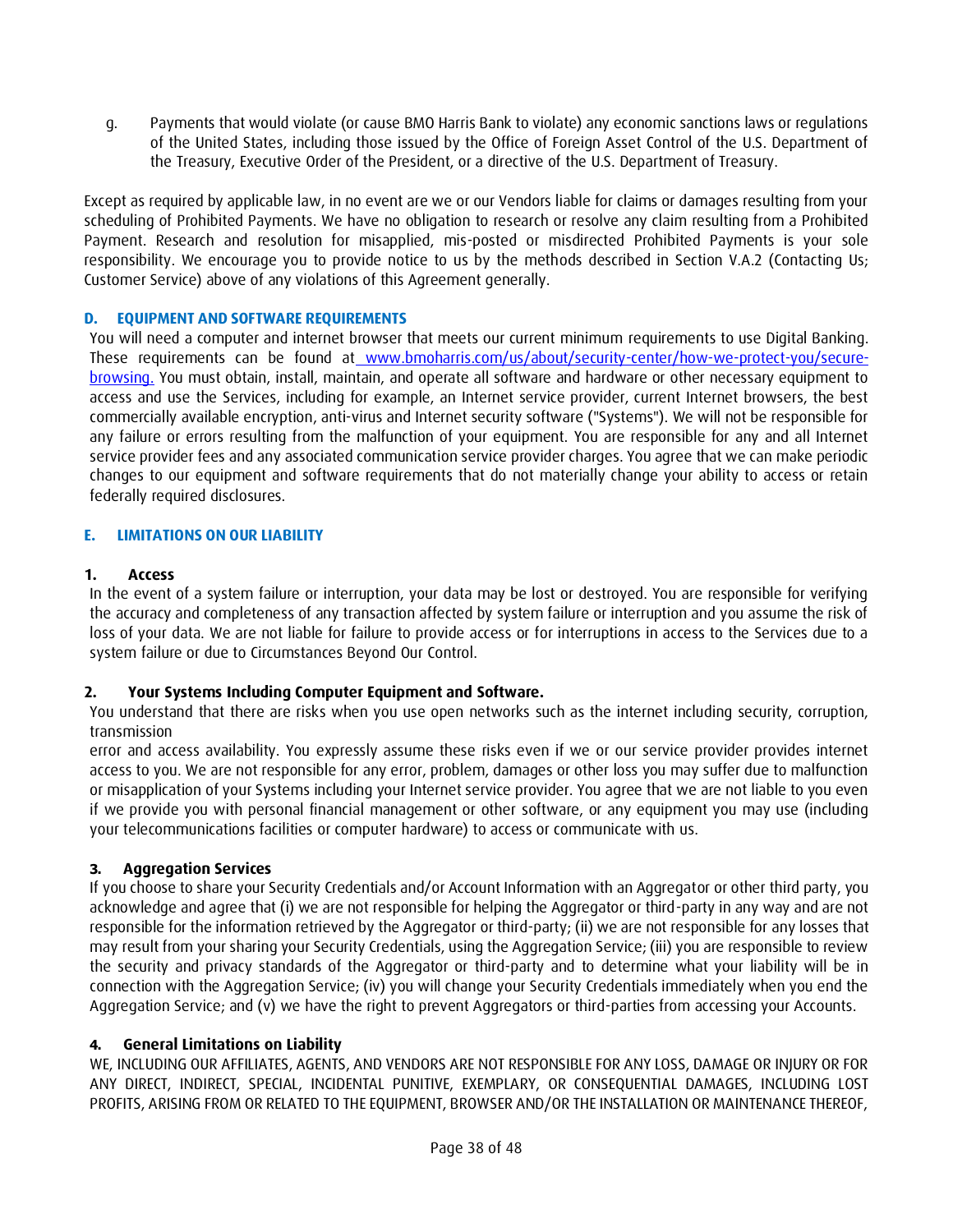SOFTWARE AND/OR THE INSTALLATION OR MAINTENANCE THEREOF, FAILURE OF ELECTRONIC OR MECHANICAL EQUIPMENT OR COMMUNICATION LINES, TELEPHONE OR OTHER INTERCONNECT PROBLEMS, OR INCOMPATIBILITY OF COMPUTER HARDWARE, SOFTWARE OR APP SOFTWARE, FAILURE OR UNAVAILABILITY OF INTERNET ACCESS, PROBLEMS WITH INTERNET SERVICE PROVIDERS, PROBLEMS OR DELAYS WITH INTERMEDIATE COMPUTER OR COMMUNICATIONS NETWORKS OR FACILITIES, PROBLEMS WITH DATA TRANSMISSION FACILITIES (WHETHER OR NOT SUPPPLIED BY US, OUR AFFILIATES, AGENTS OR SERVICE PROVIDERS) OR ANY OTHER PROBLEMS YOU EXPERIENCE DUE TO CIRCUMSTANCES BEYOND OUR CONTROL.

#### **5. No Warranties**

EXCEPT AS OTHERWISE EXPRESSLY PROVIDED IN ANY APPLICABLE AGREEMENT OR UNDER APPLICABLE LAW, YOU UNDERSTAND AND AGREE THAT YOUR USE OF ONLINE BANKING IS AT YOUR SOLE RISK. YOU ACKNOWLEDGE THAT THE SERVICES AND ALL INFORMATION, SERVICES, PRODUCTS AND OTHER CONTENT (INCLUDING THIRD PARTY INFORMATION, PRODUCTS AND CONTENT) INCLUDED IN OR ACCESSIBLE FROM ANY WEBSITE, IS PROVIDED ON AN "AS IS" AND "AS AVAILABLE" BASIS, AND IS SUBJECT TO CHANGE AT ANY TIME. YOU ACKNOWLEDGE THAT WE MAKE NO WARRANTY THAT: (I) THE SERVICES WILL MEET YOUR REQUIREMENTS, (II) THE SERVICES WILL BE UNINTERRUPTED, TIMELY, SECURE, FREE FROM DEFECTS OR VIRUSES OR ERROR-FREE, (III) THE RESULTS THAT MAY BE OBTAINED FROM THE USE OF THE SERVICES WILL BE ACCURATE OR RELIABLE, (IV) THE QUALITY OF ANY PRODUCTS, SERVICES, INFORMATION OR OTHER MATERIAL PURCHASED OR OBTAINED BY YOU THROUGH THE SERVICES WILL MEET YOUR EXPECTATIONS OR (V) ANY ERRORS OR DEFECTS IN THE TECHNOLOGY WILL BE CORRECTED. TO THE FULLEST EXTENT PERMITTED BY LAW, WE, INCLUDING OUR AFFILIATES AND AGENTS, DISCLAIM ALL REPRESENTATIONS, WARRANTIES AND CONDITIONS OF ANY KIND (EXPRESS, IMPLIED, STATUTORY OR OTHERWISE, INCLUDING BUT NOT LIMITED TO THE WARRANTIES OF MERCHANTABILITY AND FITNESS FOR A PARTICULAR PURPOSE, TITLE, AND NON-INFRINGEMENT OF PROPRIETARY RIGHTS) AS TO THE SERVICES AND ALL INFORMATION, SERVICES AND OTHER CONTENT (INCLUDING THIRD PARTY INFORMATION, PRODUCTS AND CONTENT) INCLUDED IN OR ACCESSIBLE THROUGH THE SERVICES.

#### <span id="page-38-0"></span>**F. TERMINATION OF THE SERVICES**

We can suspend or terminate this Agreement, or limit, suspend or terminate your access to the Website and/or the Services at any time without notice to you for any reason. Our suspension or any termination of your access to the Services will not affect any obligations or liability you have under this Agreement.

In addition to terminating, suspending, or limiting your access to or use of the Website, if we have reason to believe that you have breached your obligations under this Agreement, we may (i) notify law enforcement, regulatory authorities, impacted third parties, and others as we deem appropriate; (ii) refuse to provide our services to you in the future; and/or (iii) take legal action against you. The remedies contained in this Section are cumulative and are in addition to the other rights and remedies available to us under this Agreement, by law or otherwise.

You may terminate your access to Digital Banking or certain Services (such as the Zelle® and Other Payment Services, Bill Pay, External Transfers, and Total Look) at any time by contacting us as set forth in Section V.A.2 (Contacting Us; Customer Service) below. You must re-enroll in Digital Banking and the terminated Services to restore your access. If you terminate your Digital Banking access or access to the applicable Service, all unprocessed Internal Transfers and External Transfers will be cancelled and all Scheduled Payments through the Bill Pay Service for all Accounts will be cancelled. You will need to make other arrangements to transfer funds and make these payments.

If you close an Account, you will still have access to certain Services. If your Account with BMO Harris is terminated, you agree: (a) to continue to be bound by this Agreement, (b) to immediately stop using the Services, (c) that your license to the Software provided under this Agreement shall end, and (d) that we shall not be liable to you or any third party for termination of access to the Services.

#### <span id="page-38-1"></span>**G. RECORDS**

You agree that records that we keep in the regular course of business accurately reflect your instructions to us. You agree that our records are binding and conclusive unless we have made an indisputable error. We generally update Digital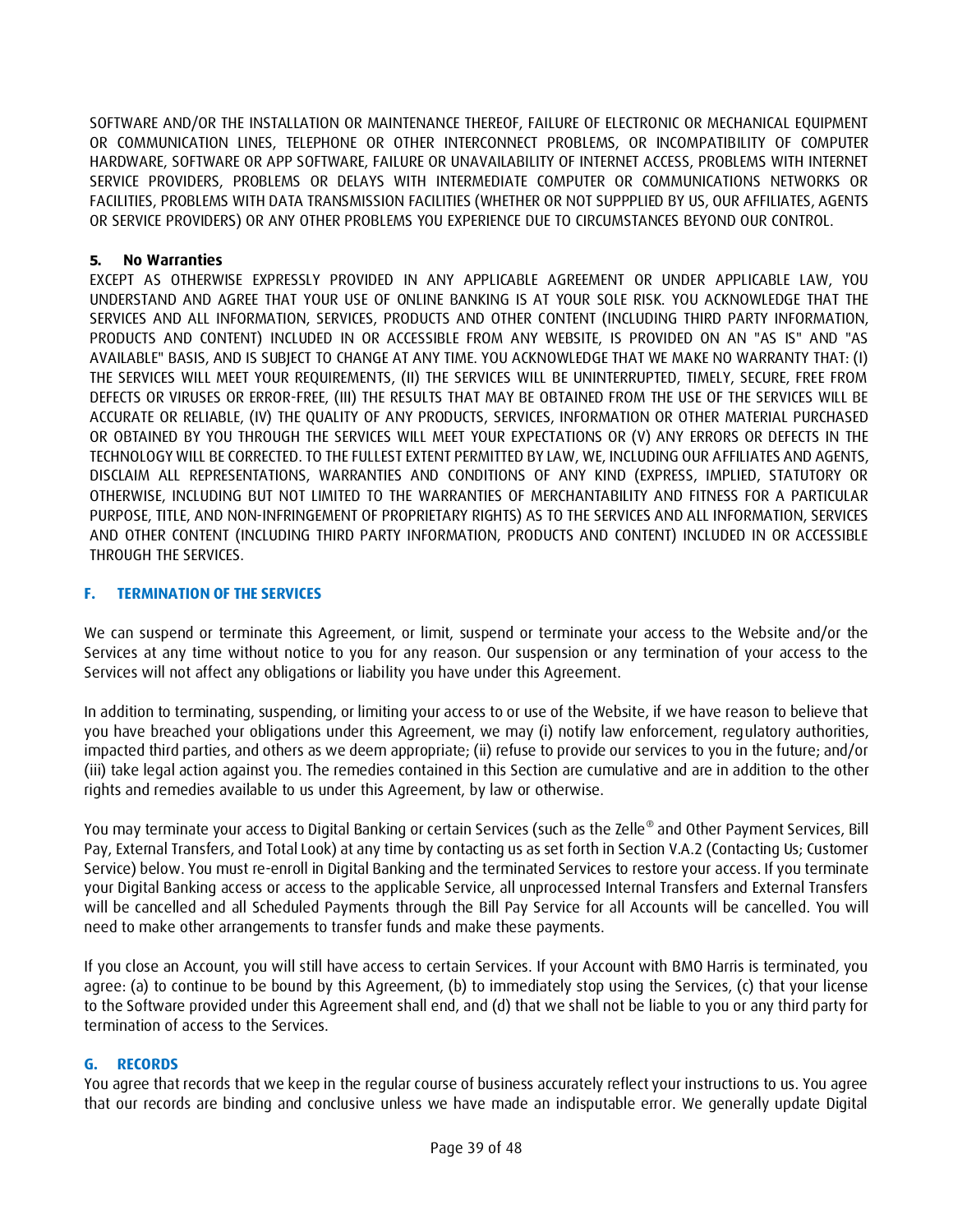Banking information on a regular basis. However, since Digital Banking information is subject to adjustment and correction, you should not rely upon it in taking or not taking any action. Account information provided to you as part of Digital Banking is not the official record of your Account or its activity.

### <span id="page-39-0"></span>**H. INDEMNIFICATION**

You acknowledge and agree that you are responsible for your conduct while using Digital Banking. You agree to indemnify, defend and hold harmless our Vendors and us and the respective officers, directors, employees and agents of our Vendors and us, from and against claims, losses, damages, liabilities, costs or expenses, including reasonable attorneys' fees that we or they may incur in connection with or related to: (i) your access to or use of the Services, (ii) the use of the Services by anyone using your Security Credentials or the Security Credentials we assign to someone else at your direction; (iii) your provision of a telephone or mobile number, email address, or other delivery location that is not your own; your violation of applicable federal, state or local law, regulation or ordinance; your violation of this Agreement; or (iv) your infringement, or infringement by any other user of your Account, of any intellectual property or other right of anyone. The preceding indemnity does not extend to claims, losses, damages, liabilities, costs or expense to the extent they are caused solely by the gross negligence or willful misconduct of us or our Vendors. Your obligations under this Section V.H survive termination of this Agreement.

### <span id="page-39-1"></span>**I. PRIVACY AND CONFIDENTIALITY**

It is our general policy to treat your Account Information as confidential. However, we will disclose information to third parties about your Account or the transactions you make in the following situations either pursuant to our Privacy Notice, Digital Privacy Policy and in the following circumstances:

- a. Where it is necessary for completing transactions;
- b. Where it is necessary for activating additional Services;
- c. In order to verify the existence and condition of your account to a third party, such as a credit bureau or Biller;
- d. To a consumer reporting agency;
- e. To a collection agency;
- f. In order to comply with a governmental agency request or inquiry or court orders; or,
- g. If you give us your written permission.

For Personal Account customers, we provided our Privacy Notice to you when you opened your Account. We also provide our Privacy Notice to you annually, to the extent required by applicable law. Please review our Privacy Notice and Digital Privacy Policy carefully.

You understand and agree that BMO Harris is not responsible for the use of your personal and financial information by third parties, if any, that you authorize to have access to Total Look or your personal and financial information. Our Privacy Notice and Digital Privacy Policy does not apply to third party sites from which you aggregate Account Information through Total Look. You should read the privacy policies of all the companies from which you will instruct us to aggregate Account Information. After we obtain Account Information from third party sites, that Account Information is subject to our Privacy Notice and Digital Privacy Policy.

Subject to the foregoing, you are licensing to the Bank any information, data, passwords, materials, or other information you provide through or to the Bank and the Services. We may modify, display, distribute, and create new material using such information but only to provide the Services to you. By submitting information through the Services, you automatically agree or promise that you are the owner of such information or you have the right to provide us with this information for a legitimate purpose.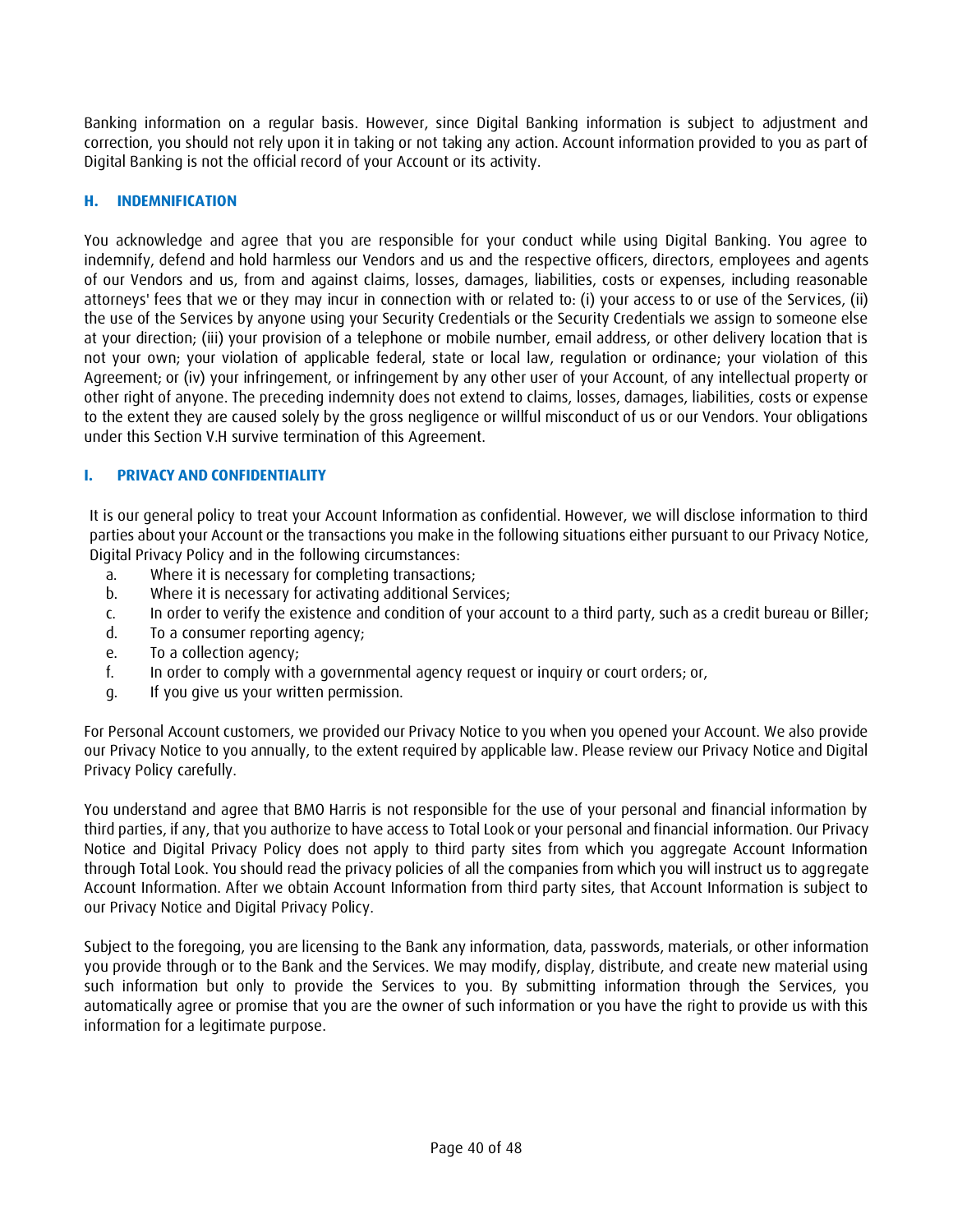### <span id="page-40-0"></span>**J. OWNERSHIP OF WEBSITE**

The content, information and offers on our Website are copyrighted by or used by license by BMO Harris and the unauthorized use, reproduction, linking or distribution of any portion is strictly prohibited. You agree that we and our Affiliates and/or third parties, as applicable, retain all ownership and proprietary rights associated content, technology, mobile applications and websites. You acknowledge and agree that all trademarks and service marks displayed on the Website belong to us or an Affiliate, except third party trademarks and service marks, which are the property of their respective owners.

You are only permitted to use the content as displayed on the Website as expressly authorized by us. We grant you, for your personal or internal business purposes only, a nonexclusive, limited and revocable right to access and use the Services. You agree not to use the Services for any other purpose, including commercial purposes such as co-branding, linking or reselling, without our prior written consent. You may not copy, reproduce, distribute, or create derivative works from this content. Further, you may not reverse engineer or reverse compile any of our technology, including, any technology associated with Digital Banking or the Services.

Our websites and apps are located in the United States, may be owned, hosted or controlled by us, our Affiliates or a third party selected by us, and may also be used for other internet services offered by us or any of our Affiliates. We make no representation or warranty that our Website, Mobile App or the Services are available or appropriate for use in countries other than the United States and Canada. You are responsible for complying with all laws (including foreign and domestic laws and regulations requiring governmental consent) applicable to where you use the Services or view the Website or Mobile App.

#### <span id="page-40-1"></span>**K. WEBSITE LINKS**

The Website may contain links to third party websites. You are subject to the posted terms (including any privacy policy) of any third party sites when you access them. We are not responsible for, nor do we control, the content, products, or services provided by linked websites. We do not endorse or guarantee the products, information, services or recommendations provided by linked sites and are not liable for any failure of products or services advertised on those websites. In addition, each third party website may provide less security than we do and have a privacy policy different than ours. You should review each third party website's security and privacy policy to understand your rights. Your access, use and reliance upon such content, products or services are at your own risk.

#### <span id="page-40-2"></span>**L. USER CONDUCT**

In addition to the prohibitions described in Section V.C. above, you agree that you will not use the Services or any content delivered to you as part of your use of the Services in any way that would: (1) infringe any third party copyright, trademark, trade secret, patent, or other proprietary rights or rights of publicity or privacy, including any rights in the Software; (2) interfere with or disrupt computer networks connected to the Software; (3) interfere with or disrupt the use of the Services by any other user; or (4) use the Services in such a way as to gain unauthorized entry or access to the computer systems of others.

#### <span id="page-40-3"></span>**M. FEES AND SERVICE CHARGES**

We do not currently charge any fees or service charges for your use of the Services other than for Expedited Payments. We reserve the right to charge additional fees or service charges in the future for your use of the Services. Please review your Account Agreement for information regarding any other fees or charges related to your Account. You are responsible for any and all telephone access fees and Internet service fees that may be assessed by your telephone and Internet service provider.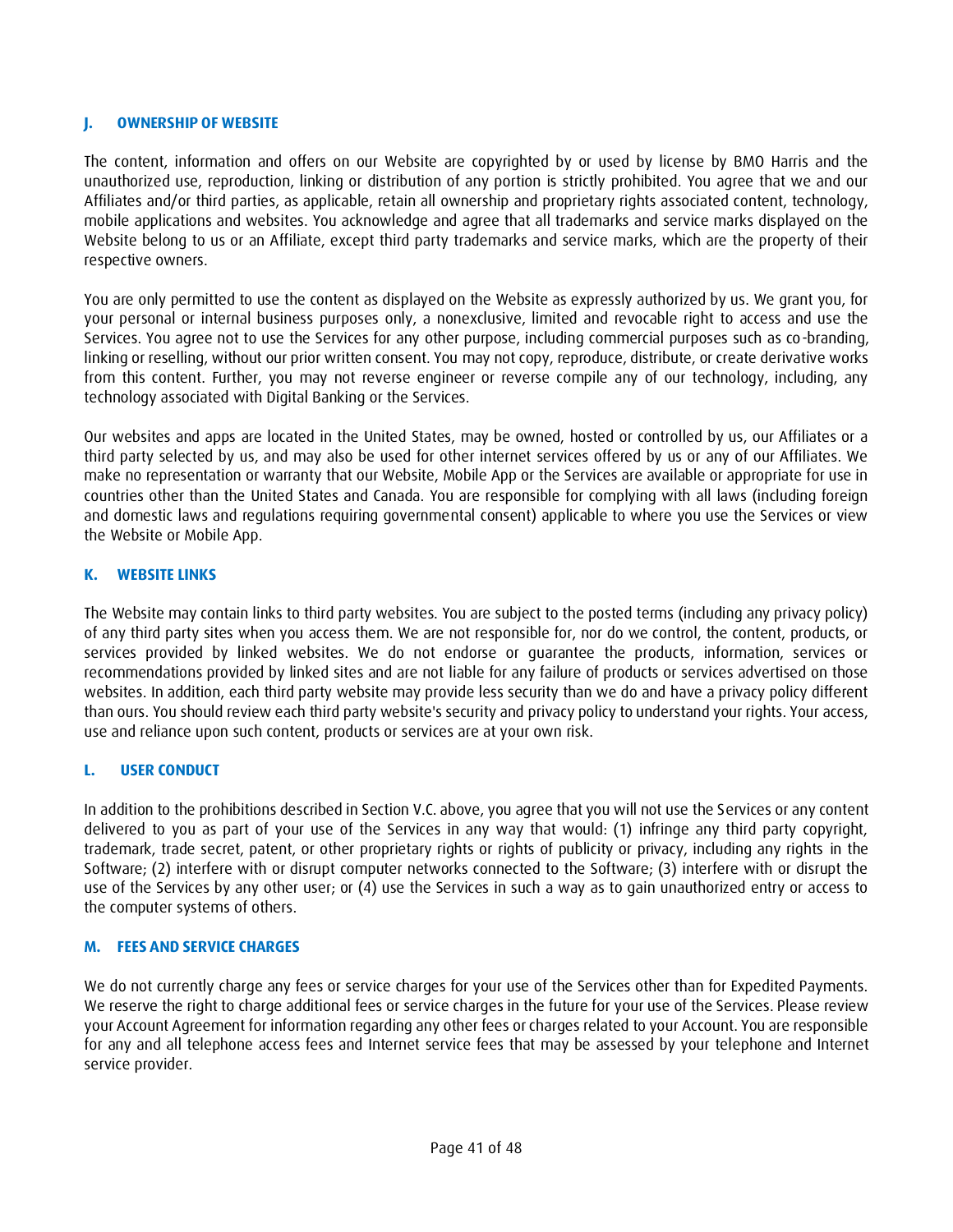#### <span id="page-41-0"></span>**N. TRANSACTION LIMITATIONS**

Transactions under the Services provided through Digital Banking such as Internal Transfers, External Transfers, Bill Pay, the Zelle® and Other Payment Services and Mobile Cash are subject to any transaction limitations that apply to your Account as provided in your Account Agreement. You may be charged a fee if you exceed the transaction limitations on your Account.

This Agreement is governed by and construed in accordance with federal law and the laws of Illinois, without regard to Illinois conflict of law provisions. The Accounts accessed using Digital Banking are governed by the law set forth in the applicable Account Agreement. You consent to the jurisdiction of the state and federal courts of Illinois and agree that any legal action or proceeding with respect to this Agreement will be commenced in such courts.

#### <span id="page-41-1"></span>**O. ASSIGNMENT**

You may not assign this Agreement to any other party. We may assign this Agreement to any directly or indirectly affiliated company, as well as to any party as a result of merger, consolidation, amalgamation or other similar transaction or series of transactions. We may also assign or delegate certain of our rights and responsibilities under this Agreement to independent contractors and other third parties.

#### <span id="page-41-2"></span>**P. NO WAIVER**

You agree that we have not waived any of our rights or remedies under this Agreement unless we sign a written waiver. No delay or omission on our part in exercising any rights or remedies shall operate as a waiver of such rights or remedies or any other rights or remedies. A waiver on any one occasion shall not be construed as a bar or waiver of any rights or remedies on future occasions.

#### <span id="page-41-3"></span>**Q. ENFORCEABILITY**

The provisions in the Agreement constitute the entire Agreement between you and us concerning the subject matter hereof. If any provision of this Agreement is determined by a court of law to be illegal or unenforceable, such provision will be enforced to the maximum extent possible and the other provisions will remain effective and enforceable. The application of the United Nations Convention on Contracts for the International Sale of Goods is hereby expressly waived and excluded.

#### <span id="page-41-4"></span>**VI. BMO HARRIS MOBILE BANKING**

#### <span id="page-41-5"></span>**A. OVERVIEW**

This Section contains additional terms and conditions that apply if you use Mobile Banking. If there is a conflict between the terms and conditions of this Section VI and Section II through IV, related to BMO Harris Mobile Banking, this Section VI controls.

#### <span id="page-41-6"></span>**B. EQUIPMENT REQUIREMENTS AND MOBILE ACCESS**

You may access Mobile Banking through an Eligible Mobile Device using an internet browser or the Mobile App**.** The same Security Credentials that allow you access Online Banking apply to Mobile Banking.

If you wish to use certain Services on your Eligible Mobile Device (including Mobile Deposit, Mobile Cash, Zelle® and Other Payment Services, and BMO Harris Total Look®), you must install the Software and any and all updates. Currently, only certain mobile devices with may be used with the Software.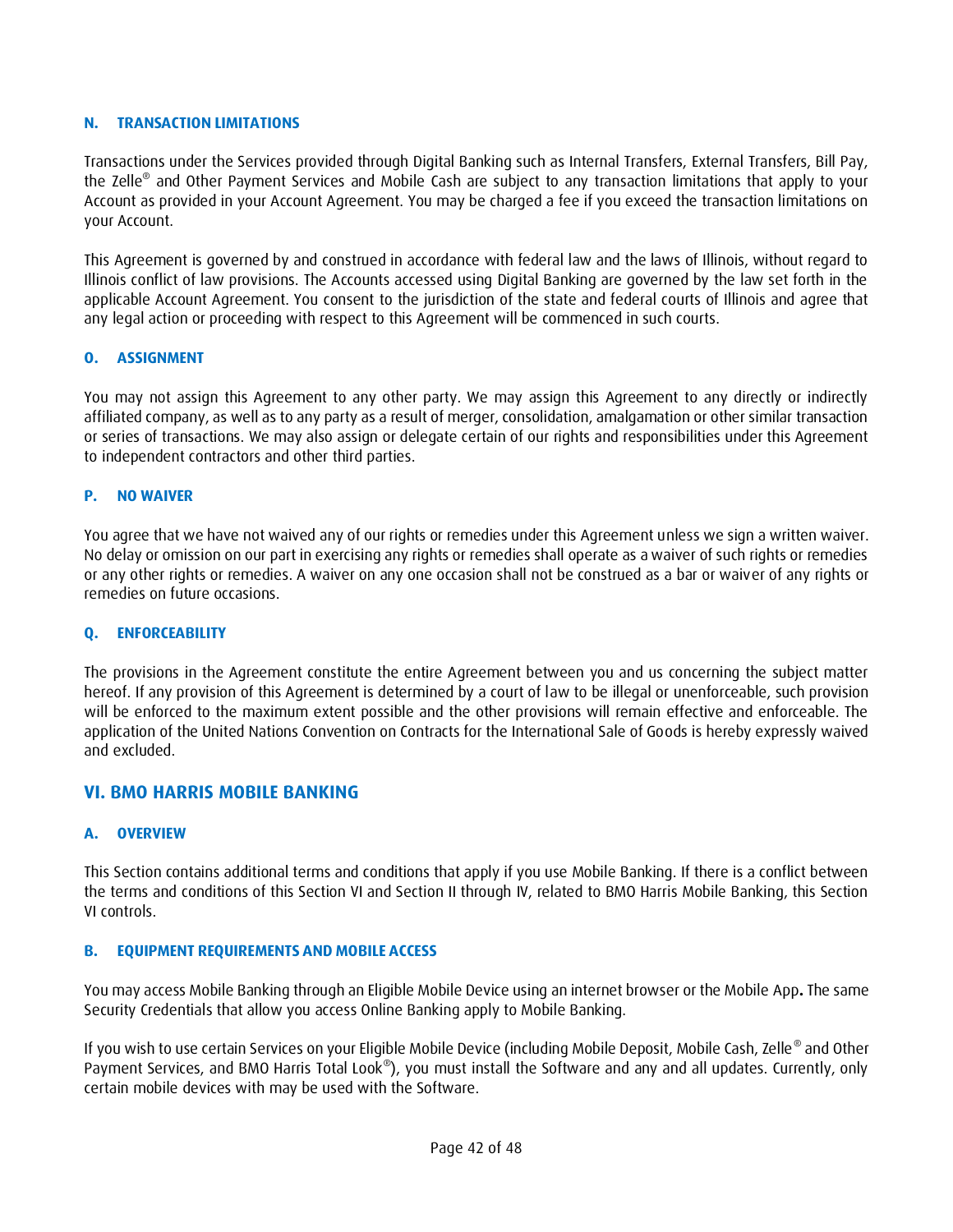Devices modified contrary to the manufacturer's software or hardware guidelines, such as disabling **hardware** or software controls, sometimes referred to as "jailbreaking" or "rooting", are not Eligible Mobile Devices. You acknowledge that the use of a modified device to use the Services is expressly prohibited, constitutes a violation of the terms of this Agreement, and is grounds for termination of your Mobile Banking access.

We do not warrant that the Services will be compatible with your Eligible Mobile Device. Your use of the Services may be subject to the terms of your agreements with your Eligible Mobile Device manufacturer and your wireless carrier. You acknowledge that we may condition your continued use of the Software on your acceptance of upgrades of the Software. While your personal settings and preferences may be retained, these may be lost during an upgrade. You should verify your personal settings and preferences after each upgrade.

Not all of the functionality of the Website is available when you use an Eligible Mobile Device. Mobile Banking and certain other Digital Banking functionality may vary based on the type of Eligible Mobile Device you use and its operating system version. The Services available through your Eligible Mobile Device may use different terminology and appear in different formats when viewed through your Eligible Mobile Device. You may be required to follow different instructions to access the Services through your Eligible Mobile Device. We do not support the Mobile App for all Eligible Mobile Devices.

### <span id="page-42-0"></span>**C. RESTRICTION ON USL**

Use of the Services while operating a motorized vehicle is expressly prohibited.

### <span id="page-42-1"></span>**D. WIRELESS CARRIER CHARGES**

You are responsible for any data and messaging fees or other charges that your wireless carrier may charge for any data or message services used in connection with your use of the Services, including any charges assessed for text messages sent to or received from us. You represent and warrant that you are authorized to approve any applicable charges that may arise from your use of the Services. Your wireless provider's data and messaging rates apply to Internet access, including messaging rates that apply to text message usage. You are solely responsible for the content transmitted through any text messages that you send to us.

We do not charge you to access your Account Information using the Services; however, downloadable content may incur additional charges from your wireless provider. Please contact your wireless provider for information about your Internet access, data and messaging plans. All such charges are billed by and payable to your wireless provider.

Your wireless provider may impose limitations on your Internet access and text messages that are outside of our control. We are not responsible for any damages resulting from your failure to comply with any terms and conditions of your wireless provider.

#### <span id="page-42-2"></span>**E. MOBILE BANKING SECURITY CREDENTIALS**

We may allow you to access certain Services through your Eligible Mobile Device using additional Security Credentials created exclusively for Mobile Banking. For example, we may allow you to log in to Mobile Banking by using a Mobile Banking passcode or an existing biometric identifier.

If you register to use a biometric identifier on your Eligible Mobile Device to log in to Mobile Banking, such as Touch ID® or Face ID® , you agree and understand that anyone else whose biometric identifier can be used on your Eligible Mobile Device will have access to your Mobile Banking Services. You may not register to access Mobile Banking in this manner if there are other persons whose biometric identifiers can be used to access your Eligible Mobile Device. Doing so would grant authority to such other person to access your Account(s) and Account Information and perform transactions through Mobile Banking which is not permitted under the terms of this Agreement. You are liable for any transactions performed by any such person.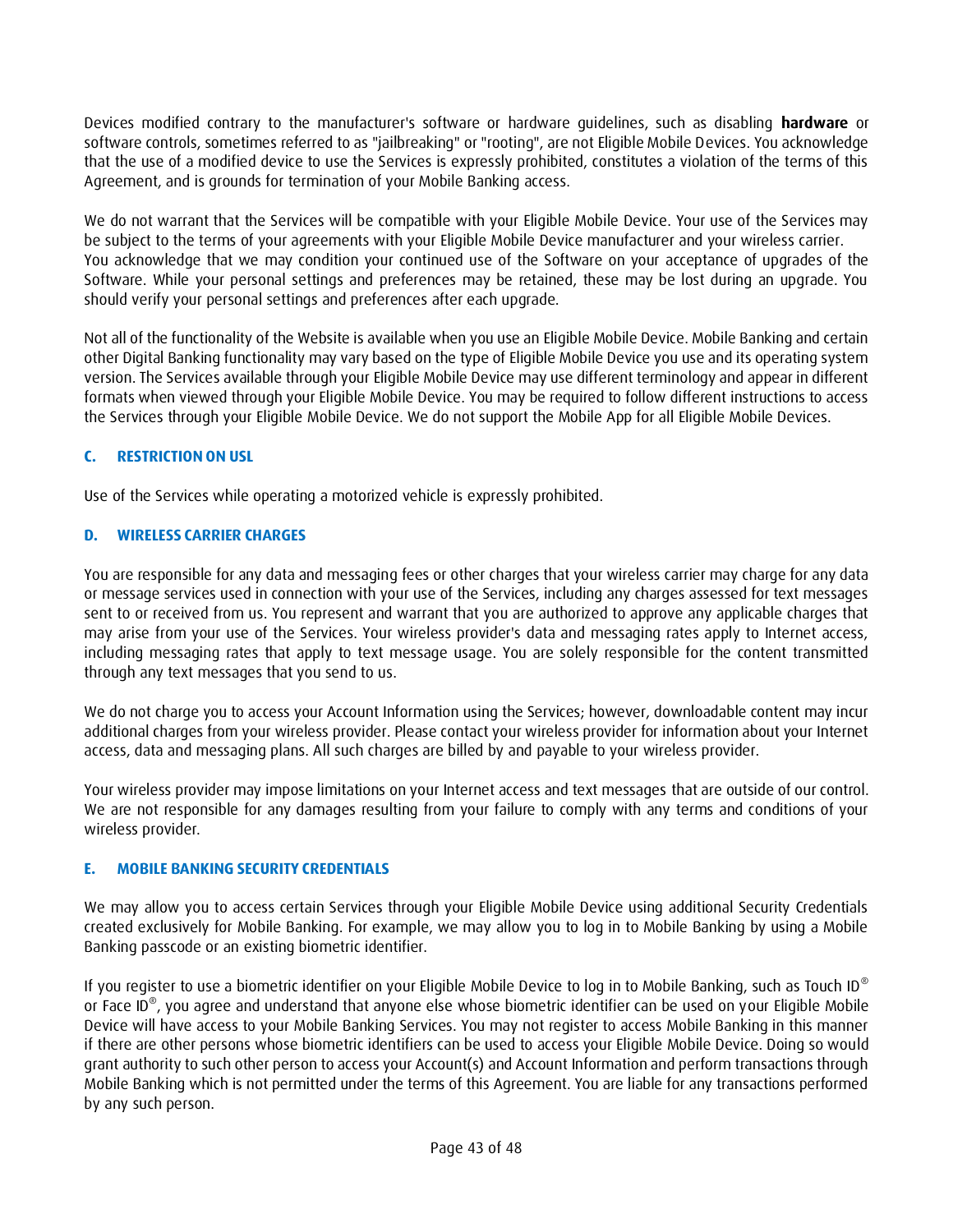#### <span id="page-43-0"></span>**F. MOBILE BANKING LIMITATIONS**

Processing of payment and transfer instructions may take longer using Mobile Banking than it would using Online Banking. We are not liable for any delays or failures in your receipt of any text messages or your ability to access any Service using Mobile Banking. Internet access and messaging are subject to effective transmission from your network provider and processing by your Eligible Mobile Device, as well as delays and interruptions in the Internet. Mobile Banking is provided by us on an "AS IS", "AS AVAILABLE" basis.

#### <span id="page-43-1"></span>**G. OWNERSHIP ELIGIBLE MOBILE DEVICE**

You represent and warrant that you are the owner or authorized user of the Eligible Mobile Device you use in connection with the Services.

#### <span id="page-43-2"></span>**H. INFORMATION SECURITY**

You understand that we may send you unencrypted messages that may contain personal or confidential information about you. This could include your mobile phone number, your wireless provider's name, Account Information and activity, and the status of your Accounts and other information that you or we may provide. Your wireless provider or other entities may also collect data related to your use of the Services. Please review their privacy policy to understand more about their practices. We are not responsible or liable for the acts or policies of wireless providers or other entities that are not our service providers. For Personal Accounts, we will only use the information you provide to us through your use of the Services in a manner which is consistent with our Privacy Notice and Digital Privacy Policy.

Subject to applicable law, we reserve the right at all times to disclose any information you provide using the Services as reasonably necessary to satisfy any law, regulation or governmental request, to avoid liability, or to protect our rights or property.

When you complete forms online or otherwise provide us with information in connection with the Services, you agree to provide accurate, complete and true information. We will not be responsible or liable for losses or damages arising from any disclosure of your Account Information to third parties, non-delivery, delayed delivery, misdirected delivery or mishandling of, or inaccurate content in, the messages sent in connection with the Services.

We have implemented technical and organizational measures designed to secure your personal information from accidental loss and from unauthorized access, use, alteration or disclosure. However, we cannot guarantee that unauthorized parties will never be able to defeat those measures or use your personal information for improper purposes. For additional details on how to protect your account, please visit [www.bmoharris.com/main/about-us/security-center.](http://www.bmoharris.com/main/about-us/security-center.) You agree to take every precaution to ensure the safety, security, and integrity of your Accounts and transactions when using Mobile Banking. You agree not to leave your Eligible Mobile Device unattended while logged into Mobile Banking and to log off immediately upon the completion of each session. If your Eligible Mobile Device is lost, stolen, or used without your authorization, you agree to make the appropriate or necessary changes to disable the use of the Eligible Mobile Device including contacting your wireless telecommunications provider to make the change. You understand that there are risks associated with using a mobile device, and that in the event of theft, loss, or unauthorized use, your confidential information could be compromised. You accept those risks.

#### <span id="page-43-3"></span>**I. PROPRIETARY SERVICES**

The Services, as well as the content and materials you may receive or access through your use of the Services, are proprietary to us and our Vendors. You agree not to damage, impair, interfere with, or disrupt our Online Banking or Mobile Banking services or their functionality, including in connection with your use of the Services.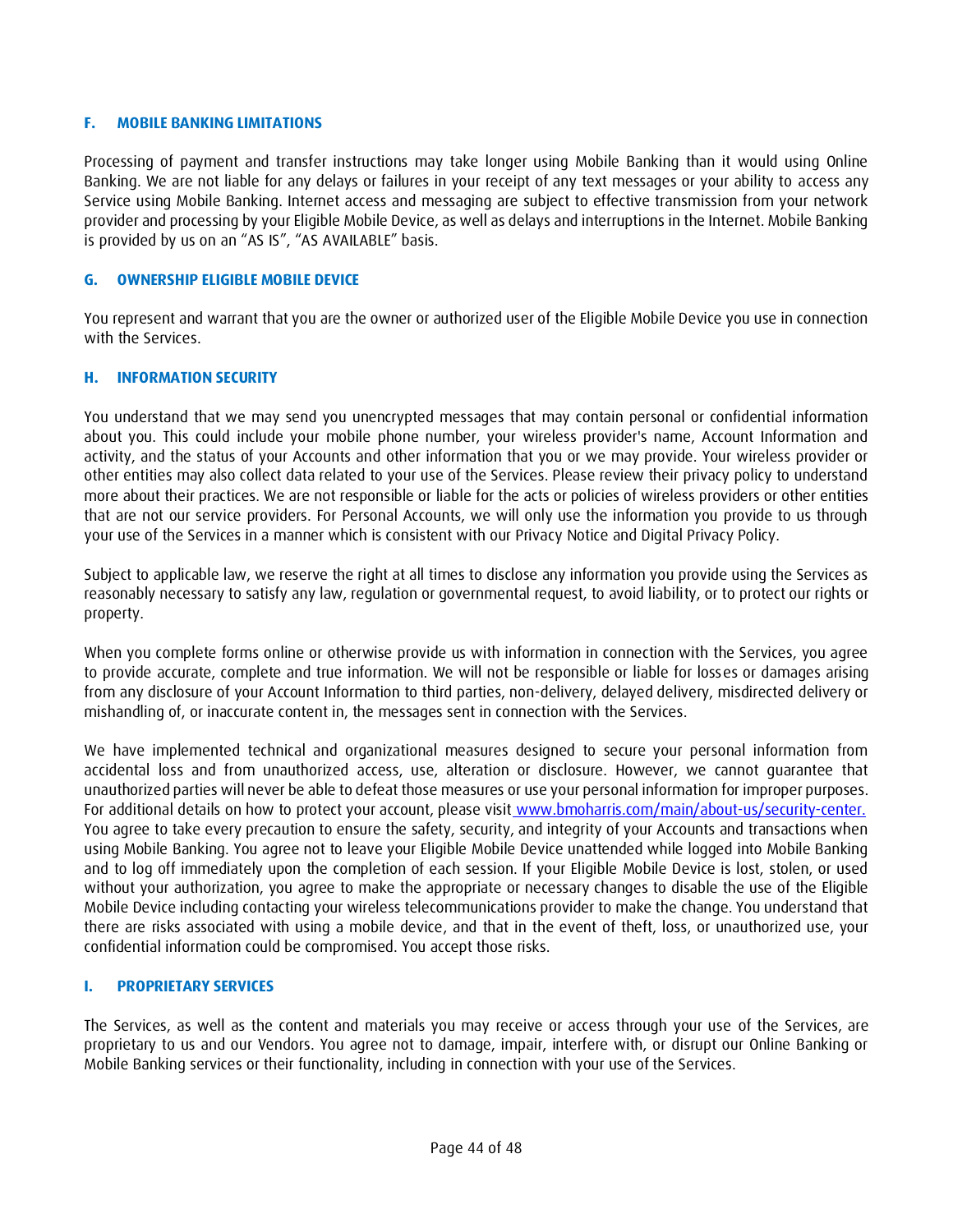### <span id="page-44-0"></span>**J. AREA OF USE**

You agree that you are responsible for securing access to wireless and/or telecommunications networks if you are using Mobile Banking outside the United States. You are responsible for all associated fees and charges.

#### <span id="page-44-1"></span>**K. RELATIONSHIP TO OTHER BANKING PRODUCTS**

Mobile Banking is provided for your convenience only. Mobile Banking does not replace your periodic account statement which you must timely review as set forth in your Account Agreement(s). Your periodic account statement is the official record of your Account.

Mobile Banking services, including Payment Instructions, Internal Transfers, External Transfers, Bill Payments, Zelle® and Other Payment Services payments and other transactions, may be delayed, interrupted or otherwise negatively impacted by factors relating to your Eligible Mobile Device, your Internet service provider, wireless provider or other parties, or due to other Circumstances Beyond Our Control. We are not liable for any such delays, interruptions, or negative impacts to Mobile Banking. In such cases, you agree that neither we nor our service providers are liable for any errors or delays in the content or for any actions that you are others take in reliance on them. If any such problem occurs with your use of Mobile Banking, you are responsible for any fees and charges, such as fees for late payments or insufficient funds, except as otherwise provided in your Account Agreement.

#### **1. Description of Service**

Mobile Deposit allows you to deposit paper checks from your Eligible Mobile Device.

#### **2. Eligibility**

You must meet our eligibility requirements in order to use the Mobile Deposit. These eligibility requirements include being an Owner of an eligible deposit Account for more than five (5) calendar days. We may change the eligibility requirements from time to time in our sole discretion.

#### **3. Eligible Items**

Paper checks are the only Items eligible for Mobile Deposit. You agree that you will not use Mobile Deposit to deposit any of the

following Items:

- a. Checks that have already been presented to, or paid by, another person, company or depository institution;
- b. Checks payable to any person or entity other than you;
- c. Checks drawn on a financial institution located outside the United States;
- d. Checks containing obvious alteration to any of the fields on the front of the Item, or which you know or suspect, or should know or suspect, are fraudulent; or
- e. Items prohibited by our current procedures relating to Mobile Deposit or which are otherwise not acceptable under the terms of your applicable deposit Account and related Account Agreement.

Checks jointly payable to you and another person are eligible for Mobile Deposit only if the other payee is a joint Owner on the Account into which you are depositing the Item.

#### **4. Item Image Quality**

The image of an Item transmitted using Mobile Deposit must be legible and clear. It must not be altered. It must capture all pertinent information from both sides of the Item. Image quality must comply with industry requirements established and updated by the American National Standards Institute (ANSI), the Board of Governors of the Federal Reserve System and any other applicable regulatory agency.

#### **5. Endorsement of Items**

You must endorse all Items before submitting them using Mobile Deposit.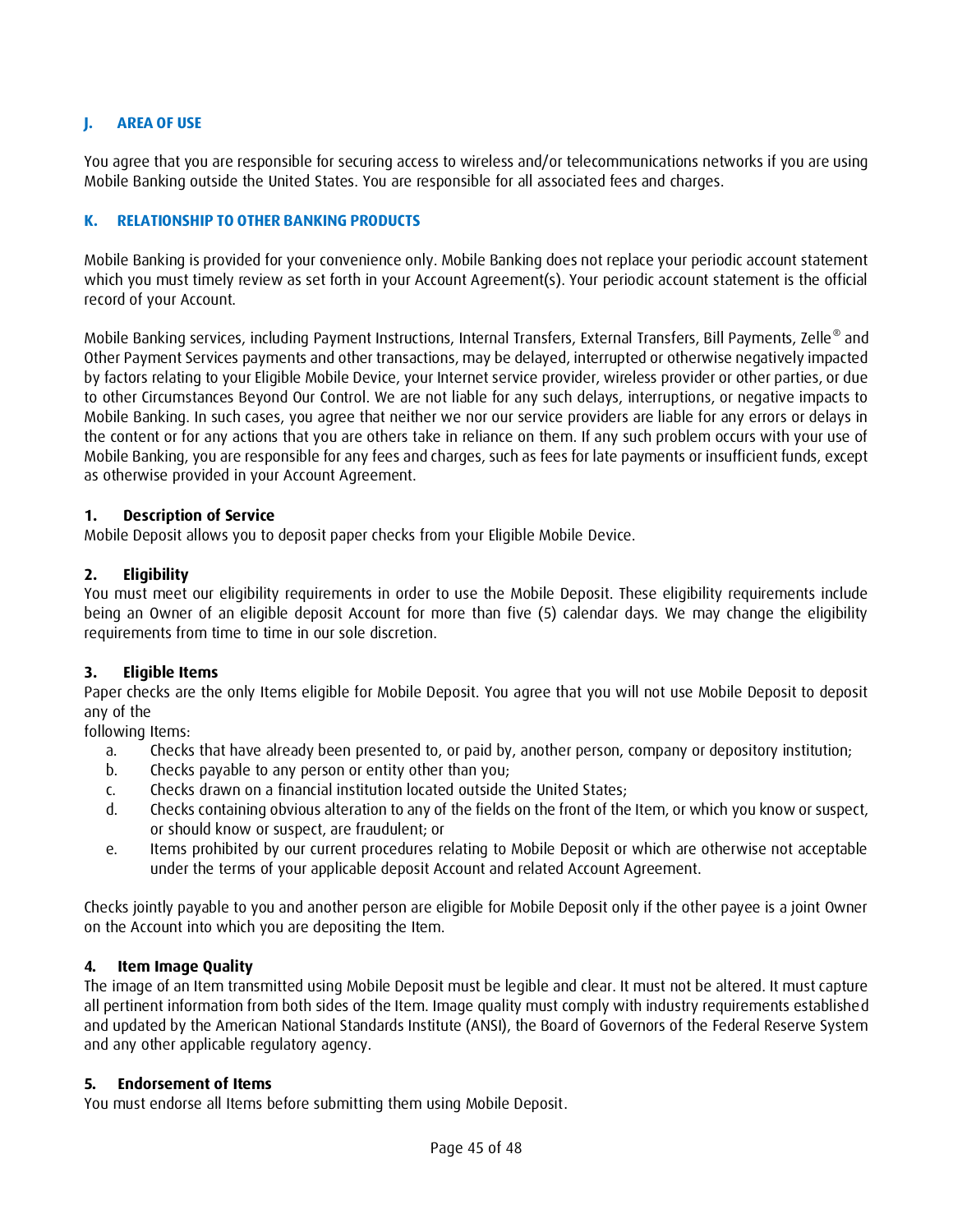# **6. Processing Time and Availability of Funds**

If we receive the image of an Item for deposit on or before 7:00 p.m. Central Time (CT) on a Business Day, we will consider that day the day of deposit. If we receive the image of an Item for deposit after 7:00 p.m. CT or on a weekend or on a non-Business Day, we will consider the next Business Day as the day of deposit. For Items deposited into checking Accounts, the first \$500 of the deposit will be available one (1) Business Day after the day of deposit. Any amount in excess of \$500 will be available two (2) Business Days after the day of deposit. For Items deposited into savings Accounts, all funds will be available two (2) Business Days after the day of deposit. Fund availability may be delayed for Accounts opened less than 30 days or if we suspect that a deposit may be fraudulent.

# **7. Disposal of Transmitted Items**

You agree to safeguard and keep the original Item for fifteen (15) Business Days after you have deposited it. After you verify that the funds were credited to your Account, you agree to mark the Item as "VOID" and properly dispose of it to prevent it from being deposited again. You may be liable to us for the amount of the Item if you fail to follow these procedures and you or any third party cashes or re-deposits the Item.

### **8. Restrictions and Limitations on Items**

You agree that: (1) you will not redeposit or otherwise transfer or negotiate an Item after you have submitted that Item for deposit using Mobile Deposit; and (2) you will not deposit Items into your Account unless you have authority to do so.

#### **9. Storage of Check and Electronic Image**

After you submit an Item for deposit, you are solely responsible for destroying the original Item. The electronic image of the Item will become the legal representation of the Item for all purposes. Any image we receive of the Item accurately and legibly represents all of the information on the front and back of the original Item as originally drawn.

### **10. Errors**

You agree to immediately notify us of any suspected errors related to your deposit made using Mobile Deposit and no later than forty (40) days after the applicable Account statement is provided, or as otherwise specified in your Account Agreement. For Personal Accounts, the period in which you must notify us may be longer as set forth in the "Substitute Checks and Your Rights as a Consumer" Section of your deposit Account Agreement.

# **11. Frequently Asked Questions about Mobile Deposit**

You can learn more about Mobile Deposit by reviewing the Frequently Asked Questions found at: [https://www.bmoharris.com/main/personal/digital-banking/faqs/.](https://www.bmoharris.com/main/personal/digital-banking/faqs/) Among other things, this link includes helpful information

about our current eligibility requirements.

#### <span id="page-45-0"></span>**L. MOBILE CASH**

Mobile Cash permits you to withdraw cash from certain BMO Harris ATM terminals using an Eligible Mobile Device.

#### **1. Description of Service**

Mobile Cash may be used to withdraw funds at certain BMO Harris ATMs that we specify. You must have an ATM/debit card that is linked to your deposit Account. Once you enroll in Mobile Banking, your Eligible Mobile Device will automatically be linked to your ATM/debit card.

There are limitations on the frequency or dollar amount of ATM cash withdrawals for your card. These limits are set forth in Section 9(B) of your deposit Account Agreement and will apply to any Mobile Cash withdrawals to the same extent as any cash withdrawals made using your ATM/debit card. Your cash withdrawals will be aggregated for purpose of calculating your daily limit. For example, if the daily ATM cash withdrawal limit for your debit card is \$520 and you insert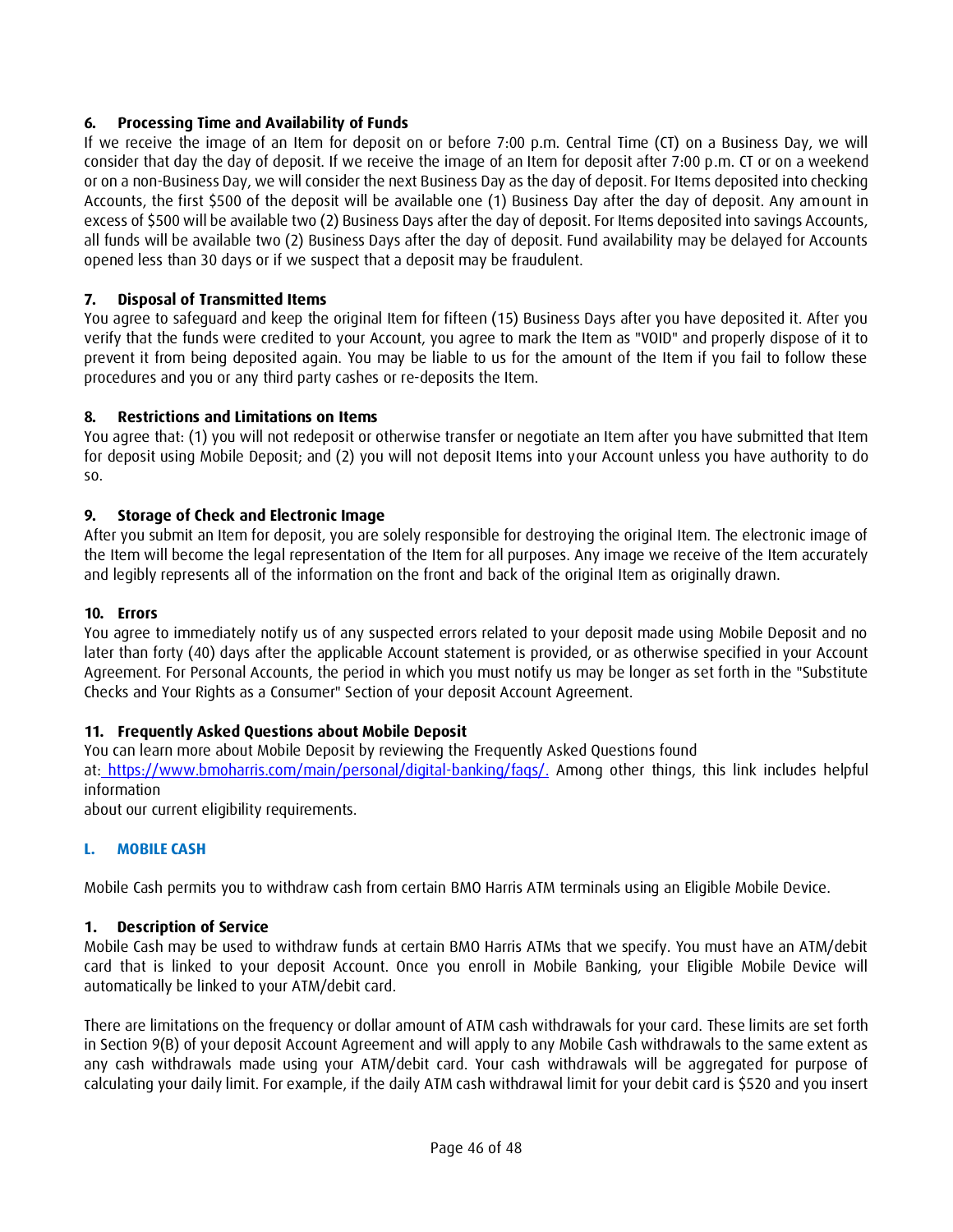or swipe your debit card at an ATM and withdraw \$200 from your Account, then you will only be able to withdraw a maximum of \$320 from your Account on that same day using Mobile Cash.

# **2. Liability**

You authorize us to charge your Account for all cash withdrawals initiated at an ATM through the use of your Eligible Mobile Device. We are not required to make any further inquiry before charging your Account. You agree that you will be liable for all cash withdrawals using Mobile Cash, except as otherwise required by applicable law.

For Personal Accounts, Section 5 and 7.M of your deposit Account Agreement sets forth the procedures for handling Unauthorized Transactions and your liability for such transactions. For Business Accounts, we provide the procedures for handling and your liability for Unauthorized Transactions in Section IV.B above, which are the same as an Unauthorized Transaction initiated with an ATM or debit card issued by us.

# **3. Frequently Asked Questions for Mobile Cash**

You can learn more about Mobile Cash by reviewing the Frequently Asked Questions found at: [https://www.bmoharris.com/main/personal/digital-banking/faqs/.](https://www.bmoharris.com/main/personal/digital-banking/faqs/) Among other things, this link includes helpful information about: (i) how Mobile Cash works; (ii) restrictions on withdrawal amounts; and (iii) finding ATMs where you can use Mobile Cash.

# <span id="page-46-0"></span>**M. SOFTWARE PROVISIONS**

### **1. License**

You agree that your use of the Software provided to you by us and our Vendors to facilitate your use of Mobile Banking will be limited solely to access and use of the Services. We and our Vendors, as applicable, grant you a limited, personal, non-exclusive, revocable, non-transferable license, without the right to sublicense, to install the Software on your Eligible Mobile Device for your personal use. The Service includes our website and our Vendor's website (if applicable) and any Software thereto provided to you. You are entitled to download updates to the Services, subject to any additional terms made known to you at that time when these updates are available. If you obtain a different Eligible Mobile Device, you may be required to download and install the Software to that different device under the same terms set forth in this Agreement. You agree to delete all such Software from your Eligible Mobile Device promptly if the license rights granted to you are terminated for any reason.

#### **2. Restrictions**

You shall not:

- a. Modify, revise or create any derivative works of the Software;
- b. Decompile, reverse engineer or otherwise attempt to derive the source code for the Software;
- c. Redistribute, sell, rent, lease, sublicense, or otherwise transfer rights to the Software;
- d. Remove or alter any proprietary notices, legends, symbols or labels in the App Software, such as any trademark, logo or copyright;
- e. Work around any of the technical limitations of the Services, use any tool to enable features or functionalities that are otherwise disabled in the Services, or decompile, disassemble or otherwise reverse engineer the Services, except to the extent that such restriction is expressly prohibited by law;
- f. Perform or attempt to perform any actions that would interfere with the proper working of the Services, prevent access to or use of the Services by other users, or impose an unreasonable or disproportionately large load on our infrastructure; or
- g. Otherwise use the Services except as expressly allowed under this Agreement.

# **3. Disclaimer of Warranty**

THE SOFTWARE IS PROVIDED ON AN "AS IS" AND "AS AVAILABLE" BASIS WITHOUT WARRANTIES OF ANY KIND, EITHER EXPRESS OR IMPLIED, INCLUDING, BUT NOT LIMITED TO, THE IMPLIED WARRANTIES OF MERCHANTABILITY, FITNESS FOR A PARTICULAR PURPOSE AND NONINFRINGMENT. NO WARRANTY IS PROVIDED THAT THE SOFTWARE WILL BE FREE FROM DEFECTS OR VIRUSES